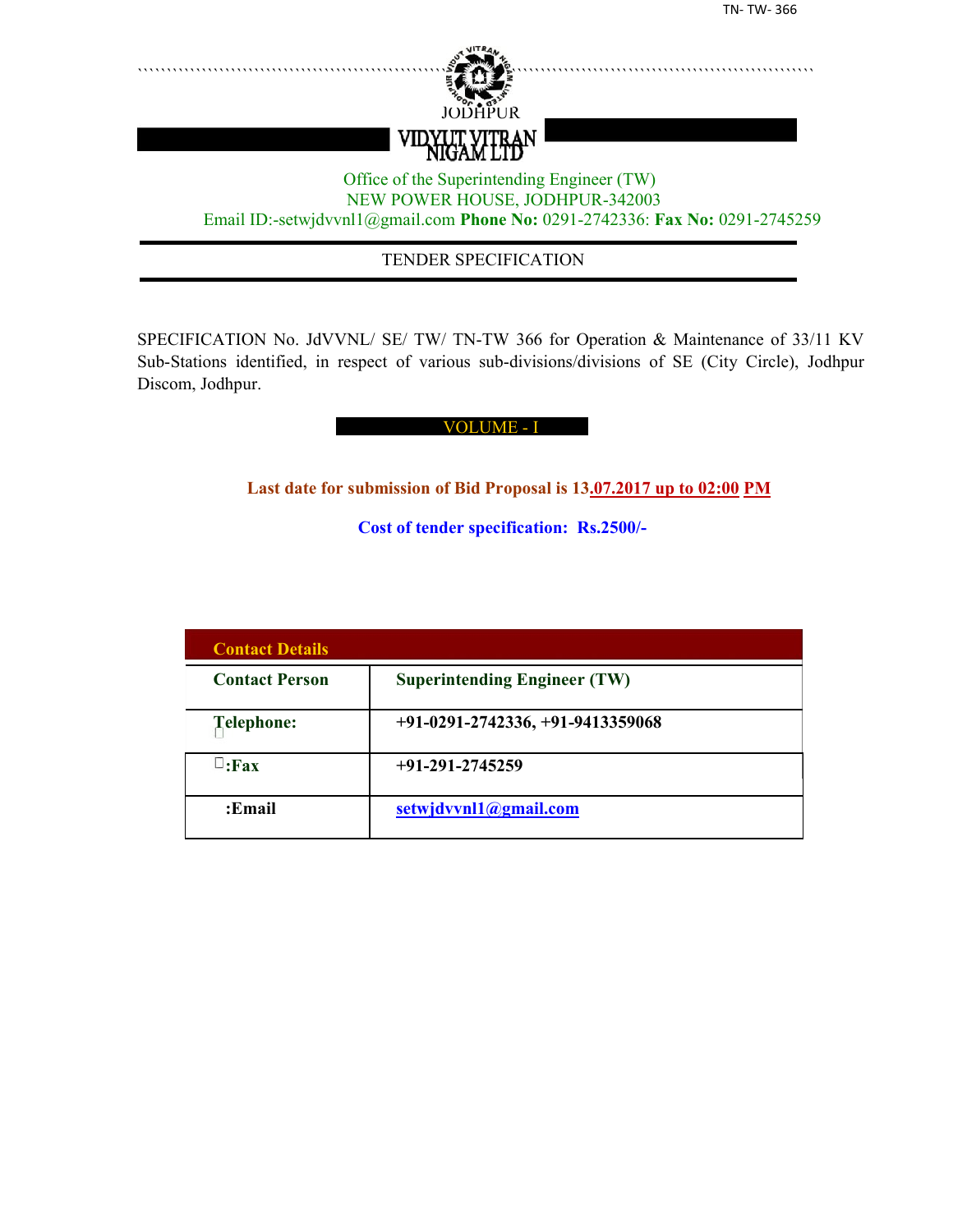#### GENERAL PARTICULARS ABOUT THE TENDER IN BRIEF JODHPUR VIDYUT VITARAN NIGAM LIMITED Office of the Superintending Engineer (TW) New Power House, Industrial Estate, Jodhpur Email ID:-setwjdvvnl1@gmail.com Ph. No.0291-2742336 / Fax No.- 0291-2745259

#### *SPECIFICATION No. JdVVNL/ SE/ TW/ TN-***366** *for Operation & Maintenance of 33/11 KV Sub-Stations identified, in respect of various sub-divisions/divisions of respective circles under the domain of Jodhpur CC.*

| Availability of tender documents<br>on<br>website                            | 08.06.2017                                                                                                                                                   |
|------------------------------------------------------------------------------|--------------------------------------------------------------------------------------------------------------------------------------------------------------|
| online<br>& Time<br><b>Start</b><br>Date<br>for<br>submission of Tender bids | 08.06.2017                                                                                                                                                   |
| & Time for down loading of<br>Last Date<br>Tender documents                  | Up to 13.07.2017; 12:00 PM                                                                                                                                   |
| for<br>$&$ Time<br>online<br>Date<br>Last<br>submission of Tender bids       | 13.07.2017; 02.00 PM                                                                                                                                         |
| Date $\&$ Time for online opening<br>of<br>Tender bids                       | 13.07.2017; 03.00 PM                                                                                                                                         |
| RISL Processing fee (non refundable)                                         | Re.1, 000/- (Rs. One Thousand only) for each circle<br>wise tender                                                                                           |
| Cost of Specification(non refundable)                                        | Re. 2,500/- (Re. Two Thousand Five Hundred only)                                                                                                             |
| Validity                                                                     | 180 DAYS FROM DATE OF OPENING OF<br>TECHNICAL BID OR 120 DAYS FROM THE<br>DATE OF OPENING OF FINANCIAL BID<br>WHICHEVER IS LATER                             |
| <b>Estimated Cost of works(Approx.)</b>                                      | Rs. 14700000 approx. of Jodhpur City Circle<br>Discom, details of estimated cost for Jodhpur City Circle<br>has been mentioned in Annexture-E at page No 24. |
| Earnest Money deposit                                                        | 2% of the estimated cost of each lot of a<br>particular circle, mentioned in (Annexture-E) i.e the<br>EMD is to be furnished as per quoted quantity of GSS.  |
|                                                                              | Total no.of 33/11KV substations in domain of SE (City<br>Circle), Jodhpur Discom, Jodhpur are approx.                                                        |
| Tendered Quantity of specified scope in<br>Nos.                              | are approx.35 Nos.                                                                                                                                           |
| Person (Authorized<br><b>Bid</b><br>Contact<br>signatory)                    | Superintending Engineer (TW), JDVVNL Jodhpur                                                                                                                 |
| Correspondence Address                                                       | <b>New Power House,</b><br><b>Industrial Estate, Jodhpur-342 003</b>                                                                                         |
| Telephone no. $&$ Fax No. Website $&$<br>Email Address of RISL               | Web: www.jdvvnl.com<br>Web: http://risl.rajasthan.gov.in<br>Email: info.risl.rajasthan.gov.in                                                                |

Address of RISL:- RajCOMP info Service Limited (RISL) 1 st Floor, Yojana Bhawan, Tilak Marg, C-Scheme, Jaipur (Rajasthan) Phone: 0141-5103902, 4031900 Fax: 0141-2228701 Web: http://risl.rajasthan.gov.in, Email: info.risl@rajasthan.gov.in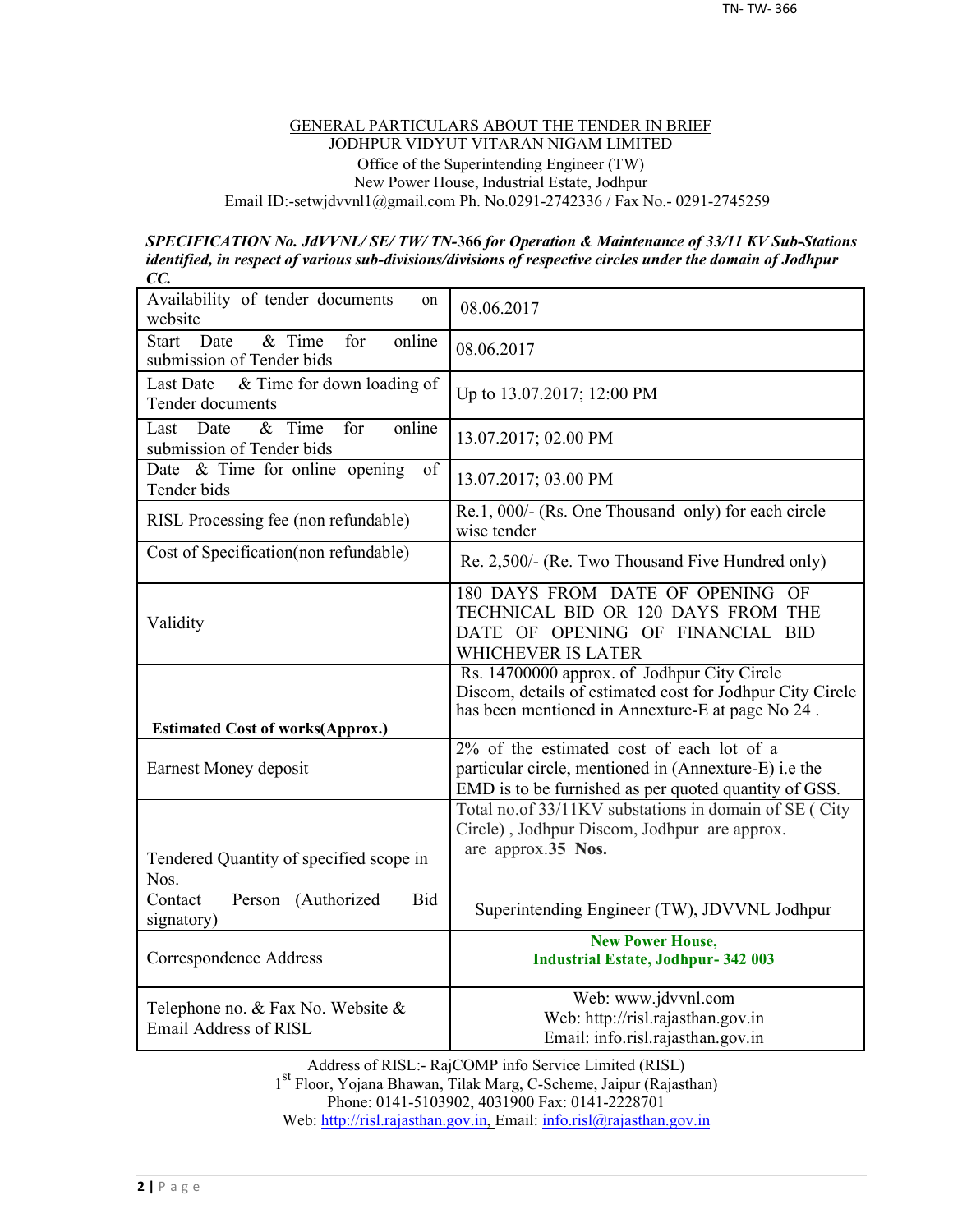|                |                                                                                                                                       | Pages     |
|----------------|---------------------------------------------------------------------------------------------------------------------------------------|-----------|
| S.No.          | Description                                                                                                                           | (1 to 88) |
|                | <b>SECTION-I</b>                                                                                                                      |           |
| $\mathbf{1}$   | <b>QUALIFICATION REQUIREMENT</b>                                                                                                      | 5         |
|                | <b>SECTION-II</b>                                                                                                                     |           |
| $\overline{2}$ | <b>INSTRUCTIONS TO BIDDERS and</b><br><b>COMMERCIAL TERMS &amp; CONDITIONS FOR</b><br>THE WORK OF OPERATION AND                       | $6 - 19$  |
|                | MAINTENANCE OF 33/11 KV SUB-STATION                                                                                                   |           |
| 3              | Documents to be uploaded on E-Proc.                                                                                                   | 11        |
|                | <b>SECTION-III</b>                                                                                                                    |           |
| 4              | TECHNICAL TERMS & CONDITION FOR THE<br>WORK OF OPERATION AND MAINTENANCE<br>OF 33/11 KV SUB-STATION                                   | 21-23     |
| 5              | Annexture-E (Estimated cost of Jodhpur City Circle)<br>indicating approx. no. of GSS                                                  | 24        |
|                |                                                                                                                                       |           |
| 6              | Bid Bank guarantee Performa for<br>EMD.(Schedule -1)                                                                                  | $25 - 26$ |
| $\overline{7}$ | Performa for Contract Agreement (Schedual-2)                                                                                          | 27-28     |
| 8              | No Deviation in Commercial Terms &<br>Conditions (Schedule-3)                                                                         | 29        |
| 9              | No Deviation in Technical Terms & Conditions<br>(Schedule-4)                                                                          | 30        |
| 10             | List of past Experience.(Schedule-5)                                                                                                  | 31        |
| 11             | Particulars & details regarding list of equipments<br>& Technical hands available as per requirement of<br>specification (Schedule-6) | 32        |
| 12             | Details of Turnover during last three financial years<br>$(2014 -$<br>15,2015-16 & 2016-17)(Schedule-6A)                              | 33        |
| 13             | Details of Works Executed during last Five financial years<br>(2012-13, 2013-14, 2014-15, 2015-16 & 2016-17) ) (Schedule-<br>6B)      | 34        |
| 14             | Performa for SecurityBank Guarantee for<br>safe Custody of material and<br>Equipment(33/11KV GSS) (Schedule-7)                        | 35        |
|                | <b>Annexures/Formats</b>                                                                                                              |           |
| 1.             | Annex-I- PTW Register                                                                                                                 | 36        |
| 2.             | Annex-II- Identity Card                                                                                                               | 37        |
| 3.             | Annex-III-Log sheet                                                                                                                   | 38        |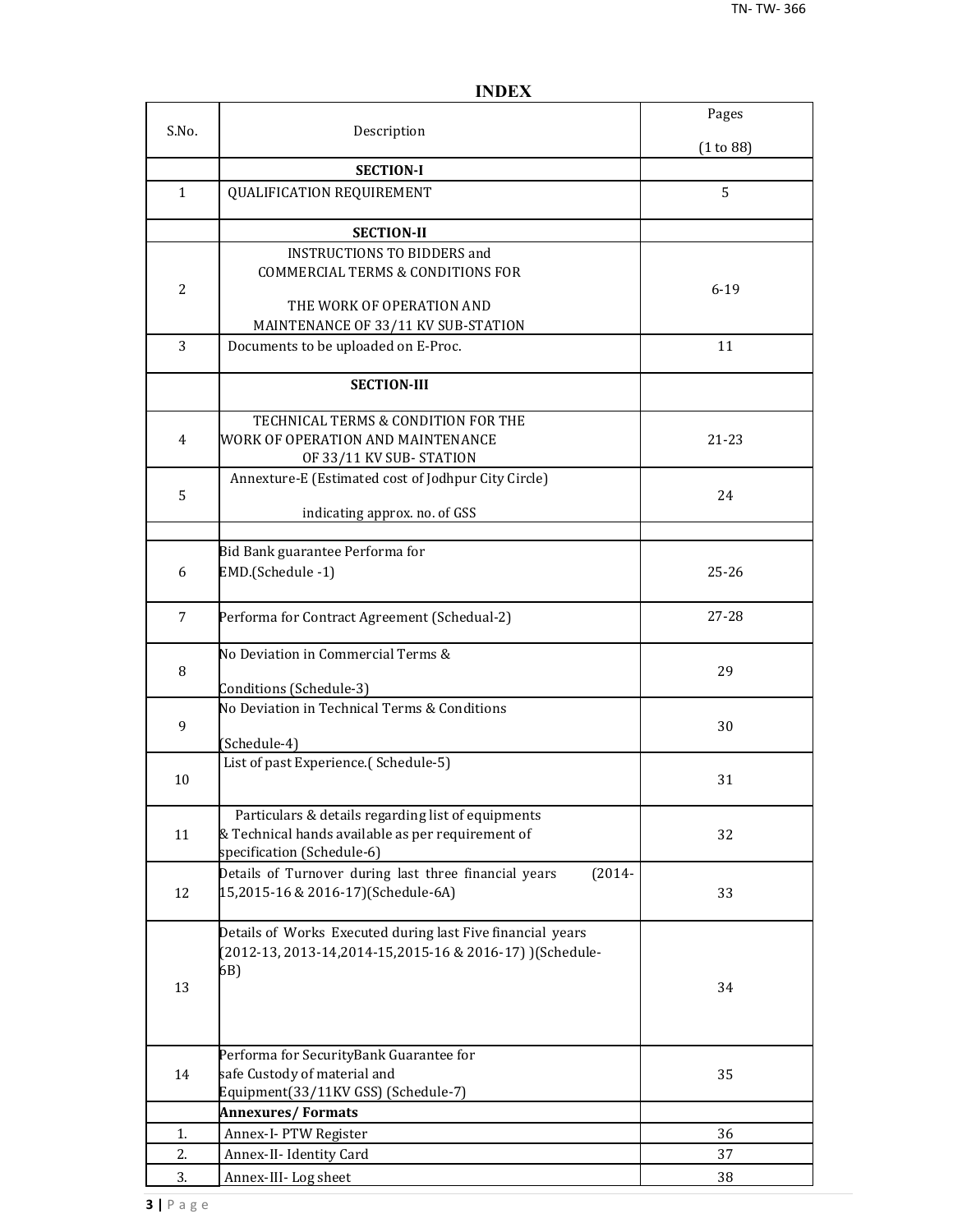| 4.  | Form-V-Certificate by principal employer                 | 39 |
|-----|----------------------------------------------------------|----|
|     |                                                          | 40 |
| 5.  | Form-VI-Renewal of License by licensing officer, GoR     |    |
| 6.  | Form-VII-(Part-I) Register of particulars of contractors |    |
| 7.  | Form-VII-(Part-II) Progress of contract work             | 41 |
|     | Form-VIII-Register of workmen employed by the            |    |
| 8.  |                                                          |    |
|     | contractor                                               | 42 |
| 9.  | Form-IX-Employment Card                                  |    |
|     | Form-X-Return of principal employer to be sent to the    |    |
| 10. |                                                          | 43 |
|     | registering officer                                      |    |
| 11. | Form-XI-MUSTER ROLL                                      | 44 |
|     |                                                          |    |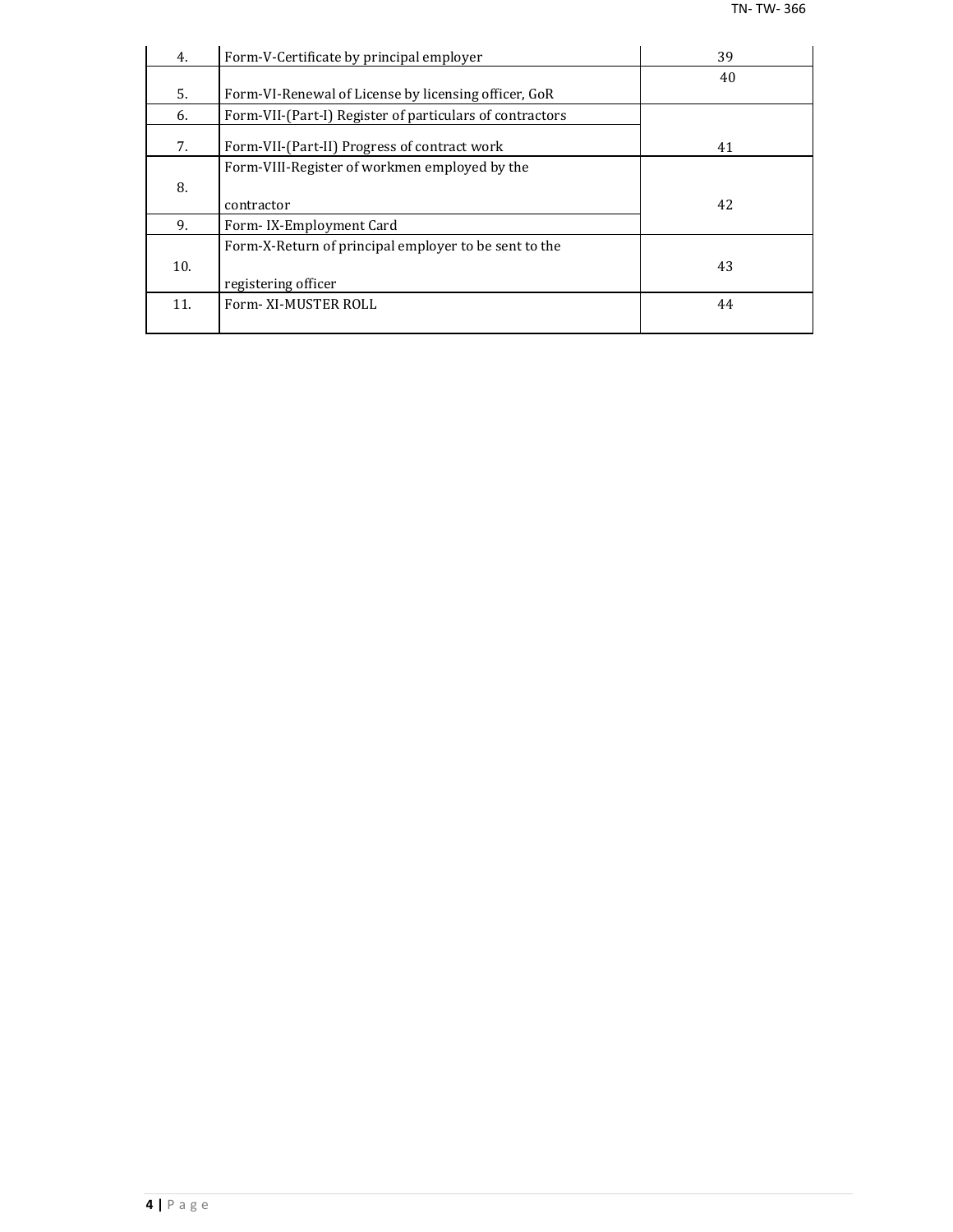#### **SECTION-I**

#### **1. QUALIFICATION REQUIREMENT:**

The bidder must possess the following requirements. It is clarified that the offer of those bids who do not qualify the following requirements shall not be entertained and the same shall be considered as disqualified. It is also intimated that merely meeting the following requirements does not indicate that the bidders shall be shortlisted for opening of financial bid. The short listing shall be made considering all the technical  $\&$  commercial parameters furnished by the bidder along with the technical offer.

- a. The Bidder should possess class "A/B" Electrical license issued by Electrical Inspectorate of any state Govt. or Central Govt. of India and is a qualified contractor who regularly undertakes the projects of the type specified and has adequate technical knowledge and practical experience. If the bidder owns a license other than Rajasthan state, then he will have to obtain it within one month from Electrical Inspectorate of Govt. of Rajasthan before commencement of the work in case he is selected for award failing which the contract awarded is likely to be cancelled. An undertaking to this effect is to be furnished along with bid. The registration should be valid from the date of start of the work and shall remain valid up to 30 days from the date of completion of contract period.
	- i. The bidder should have atleast Three Years experience for operation and maintenance of 33/11 KV sub station and bidder having similar exposures in higher volatage class than 33 KV i.e 66 KV, 132 KV & 220 KV etc. shall also be considerd for Technical Evolution, during last five financial years from date of opening of Bid i.e. from 2012-13 to 2016-17 in any of the Discoms.
	- ii. The Bidder should have mimimum experience of three years for operation  $\&$ Maintenance of GSS of 50 % quantity of GSS for which bidder quoted in last five years.
	- iii. The copies of the relevant detailed work orders should be enclosed regarding above work experience.
	- iv. The 'G' Schedule / reports indicating various activities of works executed should also be enclosed alongwith satisfactorily work completion certificate issued by concerned officer not below the rank of Executive Engineer or equivalent in case of in any of the Discoms.
- b. The Bidder should have **Mimimum Annual Turnover (MAT)** not less than 50 % value of estimated cost of Tender//lot, **for which bidder quoted,** in any one year of last five financial years. In case a bidder is quoting for more than one Lot, Pre-qualificaton reqrement shal be examined on the basis of sum of Lot requirements of MAT of all quoted Lot. Details of all lot are available at "Annexure-F". A **CA Certified certificate is required for the same.**
- c. The contractor should be registered with PF and ESI Department in case of notified area. The certificate may be produced prior to opening bid.
- d. The contractor should possess the valid license as provided under section 12 of the contract labour ( R&A) Act 1970 , an attested photocopy of which should be submitted by the Contractor.

The work of Operation & Mainmtenence of GSS under the domain of Jodhpur Discom shall be one year initially.Nigam shall review same as per need and same can be extended for one more additional year.

The bidder has to quote for minimum lot for a particular tender of circle. However bidder may participate in different Circle under Jodhpur Discom separately as per NIT. A bidder can not avail order more than 3 Nos. of circles out of 11 Nos.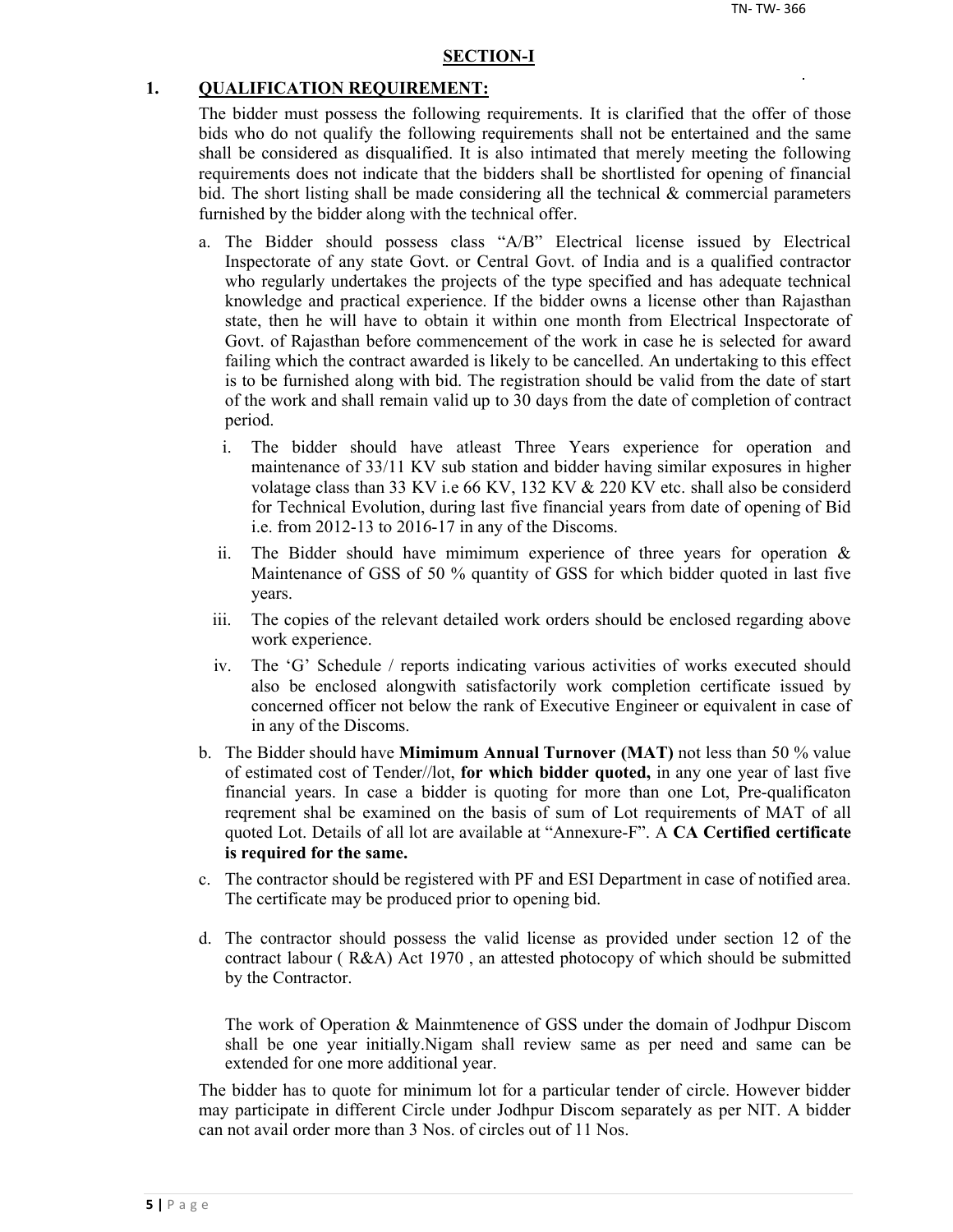#### **SECTION-II**

## **COMMERCIAL TERMS & CONDITIONS FOR THE WORK OF OPERATION AND MAINTENANCE OF 33/11 KV SUB-STATION UNDER JODHPUR DISCOM**

#### **INSTRUCTIONS TO BIDDERS**

#### **2. GENERAL INSTRUCTIONS:**

- 1.1 The Jodhpur Vidyut Vitran Nigam Ltd, or any authority designated herein after called 'OWNER' will receive bids in respect of services as set forth in the accompanying specification. All bids shall be prepared and submitted in accordance with these instructions. The Bidder, in his own interest is requested to read very carefully these instructions and the terms and conditions as incorporated in General Conditions of Contract and Technical specification before filling the Bid proposal form. If he has any doubt as to the meaning of this specification or any portion thereof, he shall before submitting the Bid, refer the same to the Superintending Engineer (TW), Jodhpur Vidyut Vitran Nigam Limited, Jodhpur in writing well in time before the specified date of opening of Bids so that such doubts may be clarified. Submission of the Bid shall be deemed to be the conclusive proof of the fact that the Bidder has acquainted himself and is in agreement with all the instructions, terms and conditions governing the specification, unless otherwise specifically indicated / commented by him in his Bid.
- 1.2 Bids submitted after the time and date fixed for receipt of bids as set out in the invitation to Bid may be rejected.

#### 1.3 INFORMATION REQUIRED WITH THE PROPOSAL:

- i. Oral statements made by the Bidder at any time related to any matter will not be considered.
- ii. The bidder may use in the bid Standard catalogue pages and other documents to provide additional information and data as deemed necessary.
- iii. In case the 'Proposal' information contradicts the specification requirements, the specification requirements will govern, unless otherwise brought out clearly in the technical/ commercial deviation schedule.

#### 1.4 RECEIPT AND OPENING OF BIDS.

- i. Bidder shall submit their bid in electronic format, digitally signed and stamped on each page. Bidder shall procure Digital Signature Certificate (DSC) as per IT act - 2000.
- ii. The electronically received bids will be opened in the office of the Superintending Engineer (TW), Jodhpur Vidyut Vitran Nigam Limited, Jodhpur on stipulated date & time in the presence of such tenderers or their authorized representative, who choose to be present. The system does not permit electronic submission of late tenders after the due date & time.
- iii. In case, the date fixed for opening of the tenders be declared as a public holiday, the bid shall be opened on the next date on which office re-opens after such holiday(s).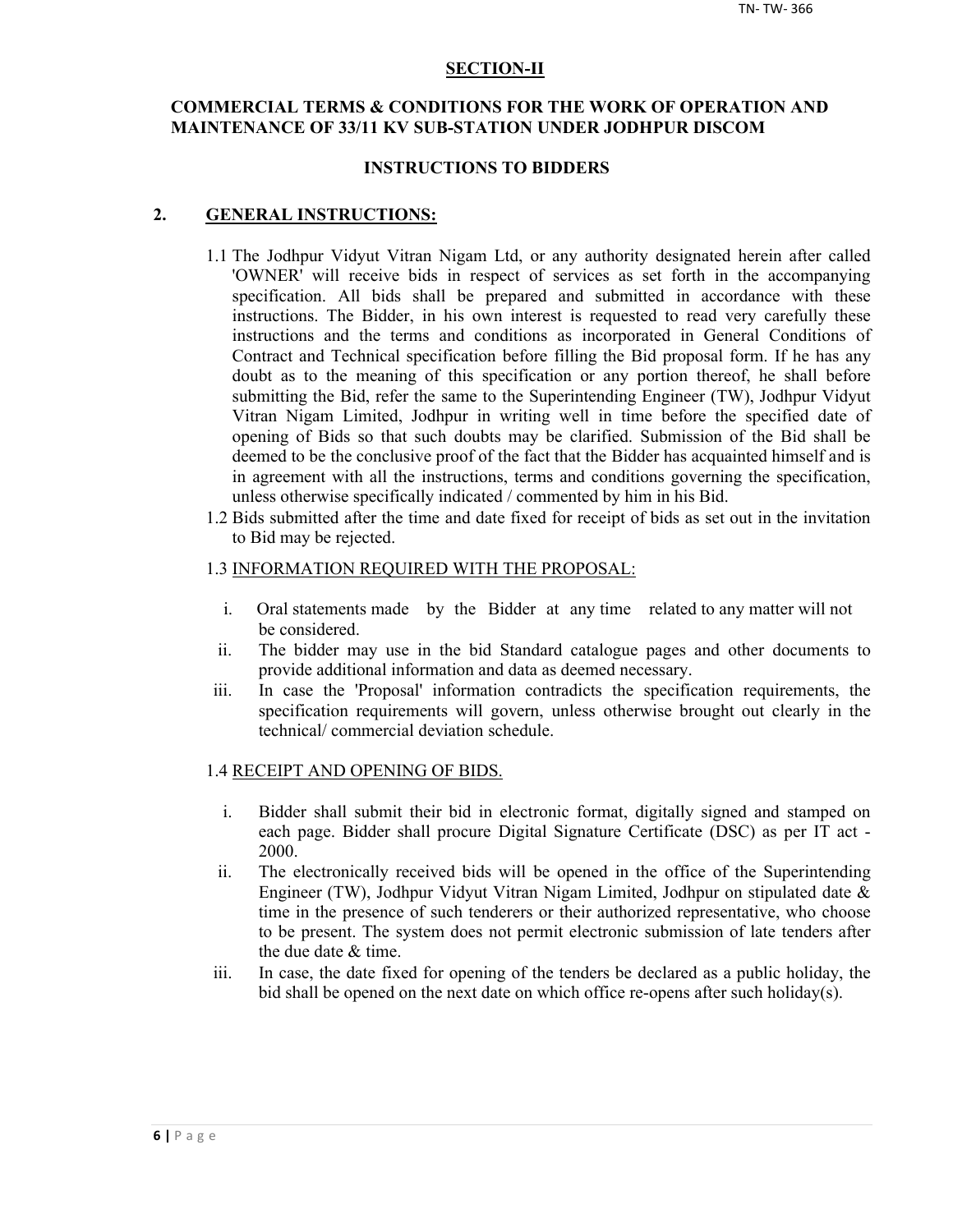## 1.5 FORMAT AND SIGNING OF BIDDER:

i. The tender must contain the name, designation and place of business of the person or persons making the tender and must submit online & signing digitally with his DSC (Digital Signature). Tender by a partnership firm must be furnished with

full names of all the partners and should be signed digitally by one of the member of partnership firm or by a authorized representative indicating the designation of the person or persons, with authority letter signed by the Chairman/ Secretary other person authorized to bind the Corporation / Company in the matter.

- ii. Bid by a partnership must be furnished with full names of all partners and be signed with the partnership firm name, followed by the signature (s) and designation (s) of the authorized partner (s) or other authorized representative (s).
- iii. Bids by corporation/ company must be signed with the legal name of the corporation/ company by the President, Managing Director or by the Secretary or other person or persons authorized to bid on behalf of such corporation/ company in the matter.
- iv. A bid by a person who affixes to his signature the word 'President', 'Managing Director' 'Secretary', 'Agent' or other designation without disclosing his principal will be liable to be summarily rejected.
- v. Satisfactory evidence of authority of the person signing on behalf of the Bidder shall be furnished with the bid.
- vi. The Bidder's name stated on the proposal shall be exact legal name of the firm.
- vii. Erasures or other changes in the bid documents shall bear the initials of the person signing the bid.
- viii. Bids not conforming to the above requirements of signing shall be disqualified.

## 1.6 UNDERSTANDING AND CLARIFICATIONS ON DOCUMENTS AND SPECIFICATIONS:

- a. The Bidder is required to carefully examine the specifications and documents and fully inform himself as to all the conditions and terms matters which may in any way affect the Work or the cost thereof. If any Bidder finds discrepancies or omissions in the specifications and documents or is in doubt as to the true meaning of any part, he shall at once request in writing for at least 15 days before the specified date of opening of Techno-commercial Bid for interpretation/clarification by the owner. The Owner, then, will issue interpretation and clarifications as he may think fit in writing. After receipt of such interpretations and clarifications, the Bidder may submit his bid but within the time and date as specified in the Invitation to Bid. All such interpretations and clarifications shall form a part of the specifications and documents, and accompany the bidder's proposal.
- b. Verbal clarifications and information given by the owner or his employee(s) or his representative(s) shall not in any way be binding on the owner.

## 1.7 EFFECT AND VALIDITY OF BID :

- i. The submission of any bid connected with these documents and specification shall constitute an agreement that the bidder shall have no cause of action or claim, against the owner for rejection of his bid. The owner shall always be at liberty to reject or accept any bid or bids at his sole discretion and any such action will not be called into question and the bidder shall have no claim in that regard against the owner.
- ii. The bids shall be valid for a minimum period of 180 days (One hundred eighty)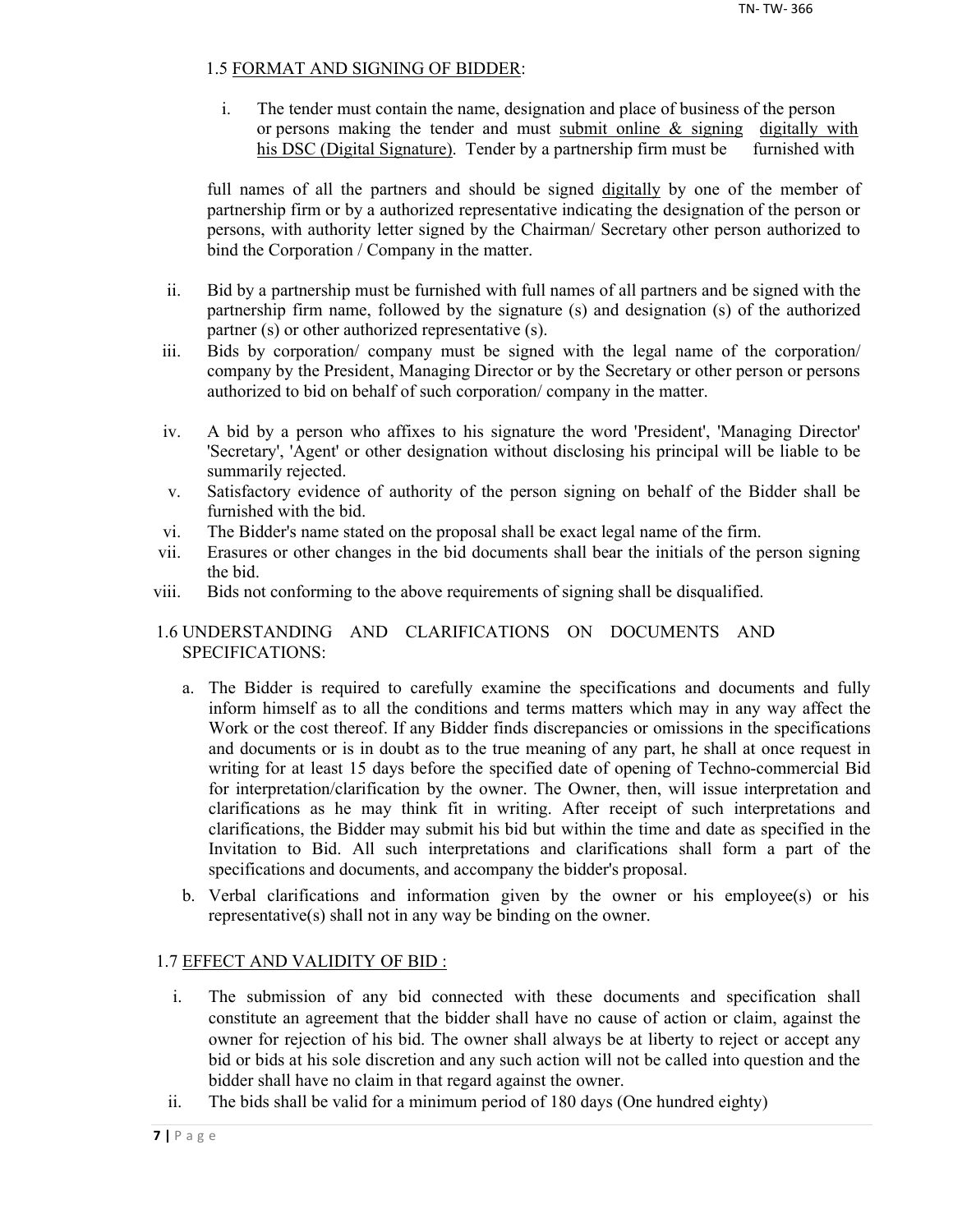days from the date of opening of technical bids or 180 days from the date of opening of financial bid whichever is later. Bids mentioning a shorter validity period than specified are likely to be summarily rejected /ignored.

iii. Owner may ask for extension in validity period. The bidder will be at liberty to accept it or not. In case bidder agrees to extend the validity period without changing his original offer, he will be required to extend validity period of the Bank Guarantee (Submitted against the EMD) suitably.

## 1.8 COST OF SPECIFICATION:

The cost of Bid document as published in NIT shall be furnished along with EMD prior to opening of bid and scan copy be upload on website of RISL. The document shall be downloaded/ uploaded in the manner prescribed in bid document. The cost of bid and EMD shall be furnished through Bank Draft payable to Senior Accounts Officer (CPC), JdVVNL, Jodhpur

## 1.9 LATE BIDS:

The system does not permit electronic submission of late tenders after the due date  $\&$  time.

## 1.10 CLARIFICATION OR MODIFICATION OF BIDS:

To assist in the examination, evaluation and comparison of bids, JDVVNL may ask Bidders individually for clarification, in writing. No change in the substance of the bid shall be permitted except as required to confirm the correction of any typographical error. JDVVNL may modify 'Financial bid' based on discussions with individual Bidders short-listed even after opening of 'Technical bid'.

## 1.11 REJECTION OF BIDS :

Any action on the part of the Bidder to revise the rates / prices and modification in the substance of original tender. Submission of any supplementary information unless & otherwise asked for at his own instance after the opening of the Bid may result in rejection of the Bid and also debar him from submission of Bid to the NIGAM at least for one year.

The owner reserves the right to accept or reject any bid, and to annul the bidding process and reject all bids at any time prior to award of contract, without thereby incurring any liability to the affected bidder or bidders or any obligation to inform the affected bidder or bidders of the grounds for the owner's action.

#### 1.12 OPENING OF FINANCIAL BID:

The date and time for opening "Financial bid" will be intimated to the short-listed Bidders by JDVVNL in due course through 'E'-Procurement web portal. 'Financial Bid' of the Bidders, not short-listed shall not be opened and shall be returned to such Bidders.

## 1.13 UNDERSTANDING & CLARIFICATIONS ON DOCUMENTS & SPECIFICATIONS.

The Bidder is required to carefully examine the specifications and documents and fully inform himself as to all the conditions and terms matters which may in any way affect the Work or the cost thereof. If any Bidder finds discrepancies or omissions in the specifications and documents or is in doubt as to the true meaning of any part, he shall at once request in writing for an interpretation / clarification by the owner. The Owner, then, will issue interpretation and clarifications as he may think fit in writing. After receipt of such interpretations and clarifications,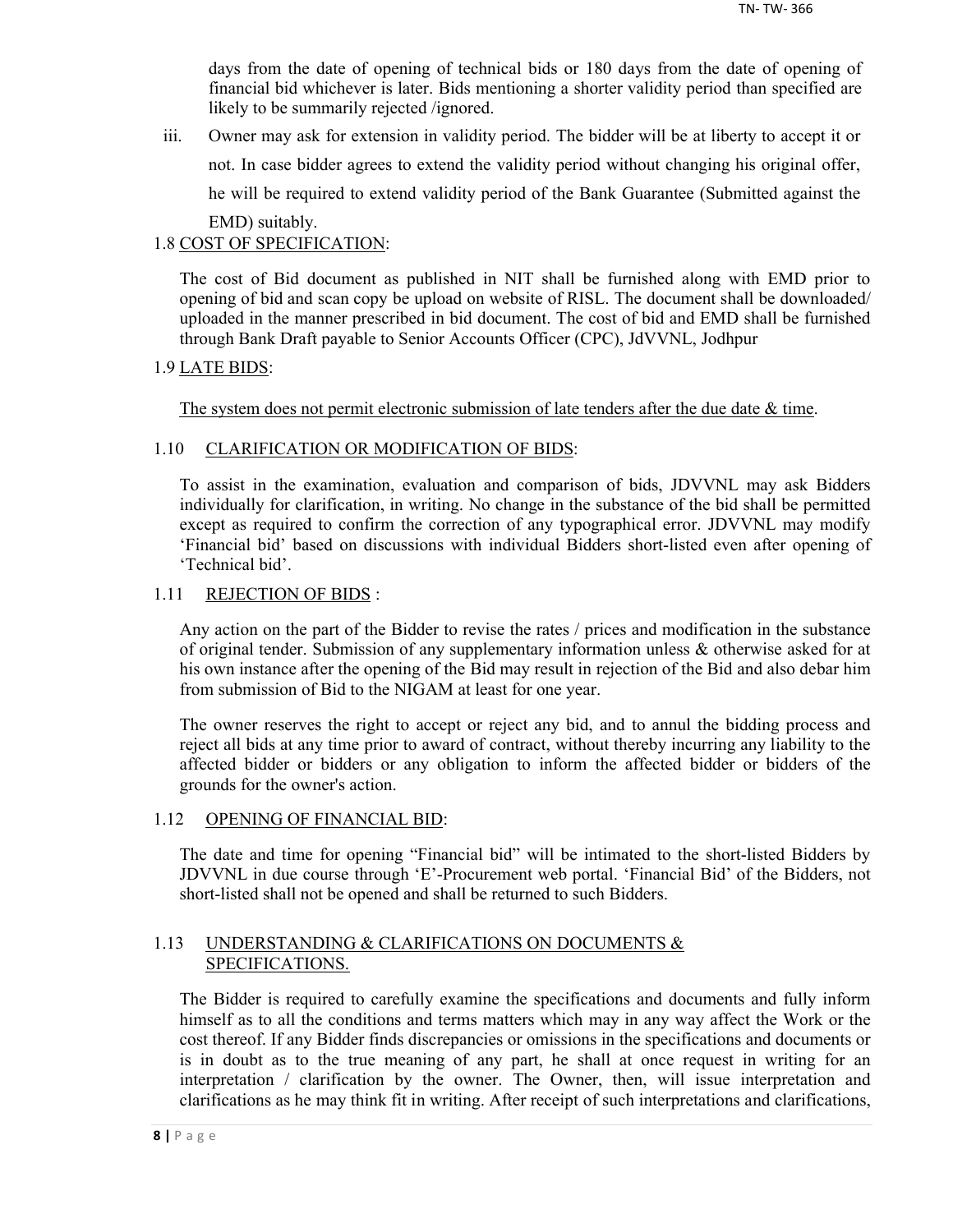the Bidder may submit his bid but within the time and date as specified in the Invitation to Bid. All such interpretations and clarifications shall form a part of the specifications and documents, and accompany the bidder's proposal.

Verbal clarifications and information given by the owner or his employee(s) or his representative(s) shall not in any way be binding on the owner.

#### 1.14 POLICY FOR BIDS UNDER CONSIDERATION:

Bids shall be deemed to be under consideration immediately after they are opened and until such time official intimation of award / rejection is made by the owner to the bidders. While the bids are under consideration, bidders and / or their representatives or other interested parties are advised to refrain from contacting by any means, the owner and / or his employees / representatives on matters related to the bids under consideration. The owner, if necessary, will obtain clarifications on the bids by requesting for such information from any or all the bidders, either in writing or through personal contact, as may be necessary. Bidder will not be permitted to change the substance of the bid after the bid has been opened.

#### **3. SUBMISSION OF BIDS:**

The bidders, in their own interest, are requested to read very carefully Technical Specification before filling the bid. The Bid documents be downloaded from JDVVNL website www.JdVVNL.com or http://eproc.rajasthan.gov.in and upload the tender on website of RISL www.http://eproc.rajasthan.gov.in. No hard copy of the bidding documents will be provided to the bidders through this office. In case of any discrepancy found in bidding documents downloaded from the website and appended with the bid (as a bid document) and original copy of such document available in the office of Superintending Engineer (TW), Jodhpur Discom, Jodhpur will be considered as final document for all purpose. The cost of Bid document as published in NIT shall be furnished along with EMD before opening of bid and scan copy be upload on website of RISL. The document shall be downloaded/ uploaded in the manner prescribed in bid document.

3.1 Tenders shall be submitted online in the electronic format attached here to and all blanks in the tender and the schedule to the specification shall be duly filled in. The completed forms, schedule(s) shall be considered as part of the contract documents in the case of successful tenderer (s).

3.2 No alteration should be made to the format of the tender specification and schedules. The tenderer must comply entirely with specification.

3.3 The tender and all accompanying documents shall be in Hindi/English Language and shall be signed digitally by a responsible and authorized person. The name, designation and authority of the signatory shall be stated in the tender.

3.4 Tender should be filled in only with ink or typed and must be submitted online after signing digitally .

3.5 All additions, alterations and over-writing in the bid must be clearly signed by the signatory of the bidder otherwise bid will be summarily rejected.

3.6 The bidder must quote the prices strictly in the manner as indicated herein, failing which bid is liable for rejection. The rate/prices shall be entered in words as well as in figures. These must not contain any additions, alterations, over-writing, cuttings or corrections and any other marking which leave any room for doubt.

3.7 The Purchase Authority will not be responsible to accept any cost involved in the preparation or submission of bids.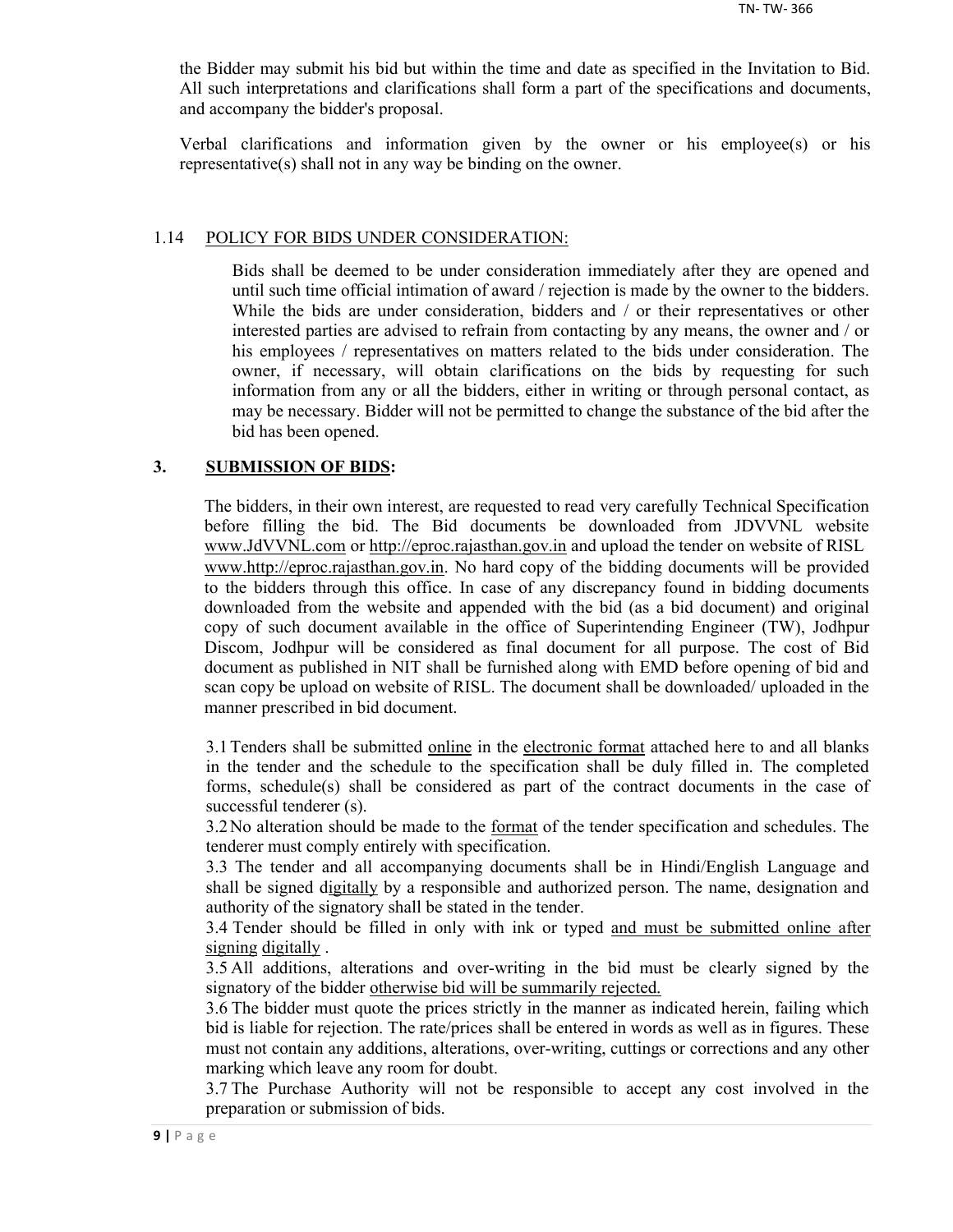3.8 Any printed conditions of sale on the bid shall not be accepted by the purchase Authority. 3.9 The tender offer shall be submitted in time specified on http://eproc.rajasthan.gov.in in electronic format in the following manner:

i. COVER – I for details of EMD / Valid exemption certificate/ Registration certificate with copy of letter indicating validity of B.G. / Tender processing fee and Cost of Tender

document (to be filed in pdf format).

- ii. COVER II for Techno- Commercial Bid (to be filed in pdf format): In this part of bid, tenderer will have to furnish Guaranteed Technical Particulars in regard to all required details of Technical Specification and confirmation of commercial terms and conditions of GCC (General Conditions of Contract) and its addendum/corrigendum, if any, along with details required in various/schedules "EXCEPT THE PRICE SCHEDULE" so that the purchaser may be able to examine whether the offer submitted is technically acceptable and also confirm to our commercial terms and conditions or not.
- iii. COVER III for Financial/Price Bid/BOQ (to be filed in pdf and xls format).

This price bid shall include submission of details of prices as per specification. The price bid will be opened only after being satisfied with Technical and Commercial Bid as per qualifying requirement stipulated in the Specification and bid of such qualified bidderswill only be opened. The date of opening of such price Bids will be intimated in due course of time.

- 2.1 Bidders shall indicate in their bid the name and complete address of Excise authorities under whose jurisdiction is their works / offices falls.
- 2.2 All bids and accompanying documents shall be addressed to the S.E. (TW) Jodhpur Vidyut Vitran Nigam Limited, Jodhpur.
- 2.3 The tenderer should sign the tender documents digitally and stamped on each page.
- 2.4 The tenders given in the form other than prescribed form will not be considered.
- 2.5 Only one representative, on submission of valid authorization of the signatory of the bid, will be allowed to be present during the opening of the bid.
- 2.6 The conditional bids shall not be accepted.

## **4. PRICE:**

The rates for operation and maintenance of 33/11 KV sub-station are inclusive of all taxes, duties local levies including surcharge and other misc. Charges and Service tax, if payable, shall be reimbursed on submission of documentary proof in support of the claim. The price is firm in all respect. However, in case a new statutory tax, duty or local levies are imposed on this contract during its currency the same shall be reimbursed by the Nigam at actual on submission of documentary evidence.

Note:- The bidders are required to quote the price as per clause No. 1 and 3(ii) of section –II regarding worker to be deployed and minimum wage criteria in prescribed Price Bid/BOQ format.

## **5. EARNEST MONEY DEPOSIT:**

i. In pursuance to RTPP Act, 2012 of Govt. of Rajasthan, Bid security / earnest money deposited by the bidder should be 2% of the estimated cost in the form of banker cheque / DD/ BG in favour of concerned AO(O&M). No preference/relaxation should be given to CLRC registered contractors in compliance to RTPP act. The Demand draft shall be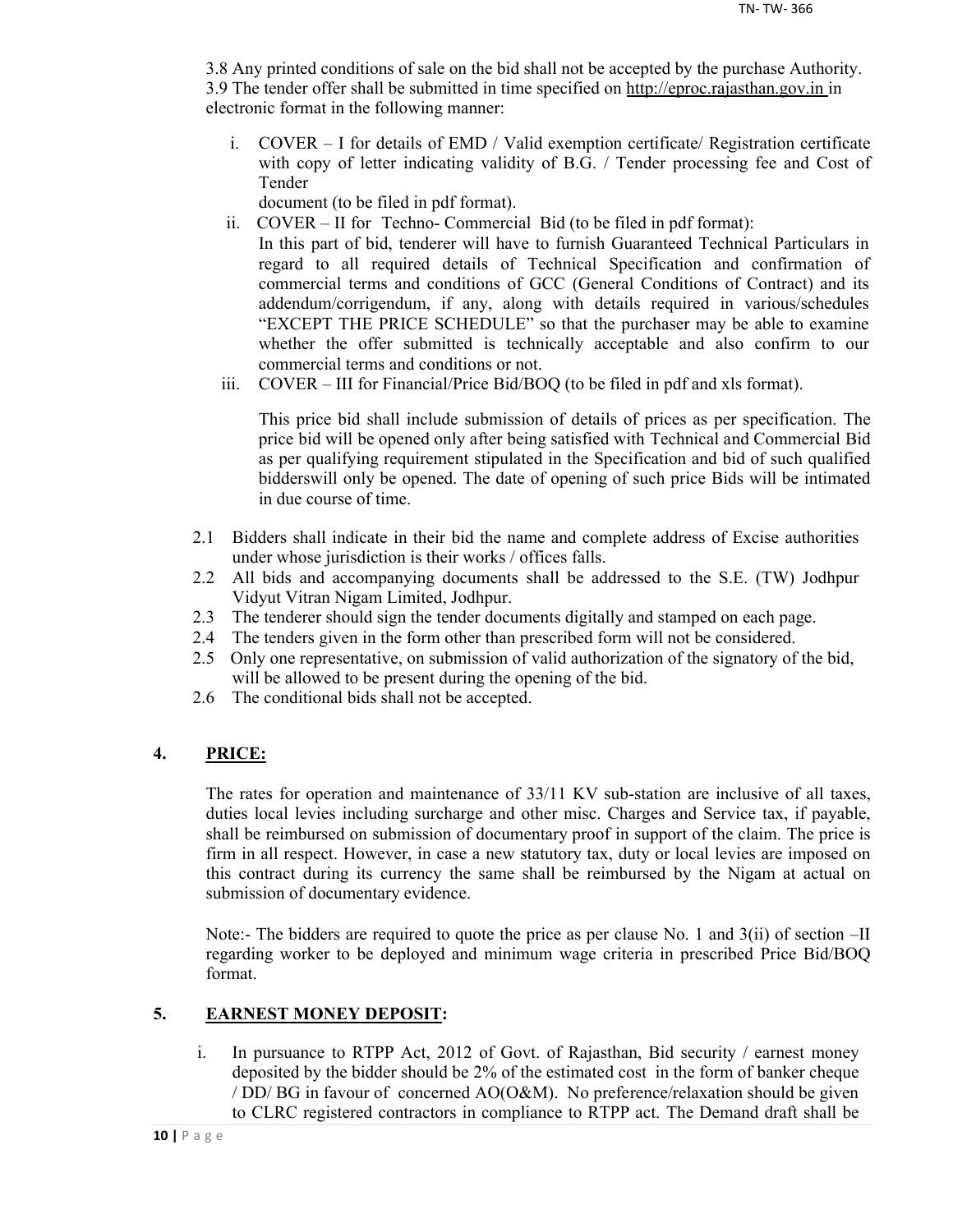accompanied with the bid in an envelope as per instructions given in these bidding documents. No other mode of deposit shall be accepted.

- ii. Any other mode except as specified under clause (i) above such as Postal orders/ cheques/ other forms of instruments are not acceptable.
- iii. In case of unsuccessful tenderer, the Earnest money will be refundable on production of the original receipt within a fortnight after finalization of the tender. In case of successful tenderer(s) the Earnest Money will be taken into account in arriving at the amount of the security cum performance guarantee if vendor(s) desires to furnish cash security deposit. However if the security cum performance guarantee is furnished through bank guarantee (BG) the EMD will be released consequent to acceptance of such BG.
- iv. Request for adjustments/proposals for acceptance of Earnest Money deposits, if any, already lying with the Discom's in connection with some other tenders/orders shall not be entertained.
- v. No interest shall be payable on such Deposits.
- vi. The JDVVNL reserves the right to forfeit Earnest Money Deposit or a part thereof in circumstances, which according to it indicate that the tenderer is not earnest in accepting/executing order placed under the specification.

#### **Documents to be Uploaded with the Tender:-**

- a. **Cover I** for details of EMD / Tender processing fee and Cost of Tender document as detailed below:
	- i. Proof of depositing EMD (DD/Banker's Cheque) /vendor Registration certificate with copy of letter indicating validity of B.G / central or state Govt. undertaking certificate for exemption.
	- ii. Proof of depositing DD/Banker's Cheque towards e- tender processing fee.
	- iii. Proof of depositing cost of tender documents (DD/Banker's Cheque).
- b. **Cover II** for Techno- Commercial Bid as detailed below duly signed and stamped:-
	- (i) Schedule-1.(Bid –bank guarantee form for EMD ).
	- (ii)Schedule 3 for confirmation with regard to "NIL DEVIATION" in respect of commercial terms & conditions of the specifications otherwise Schedule VB.
	- (iii) Schedule-4 for confirmation with regard to "NIL DEVIATION" in respect of Technical terms & conditions of the specifications otherwise Schedule VA.
	- (iv) Schedule-5 for list of past Experience.
	- (v) Schedule-6 for Particulars & details regarding list of equipments & Technical hands available as per requirement of specification.
	- (vi) Schedule-6(A) regarding qualification requirement for annual turn-over /Profit and Loss account /balance sheet/Income Tax Returns along with necessary supporting documents and certificate of registered charted Accontant for eligibility.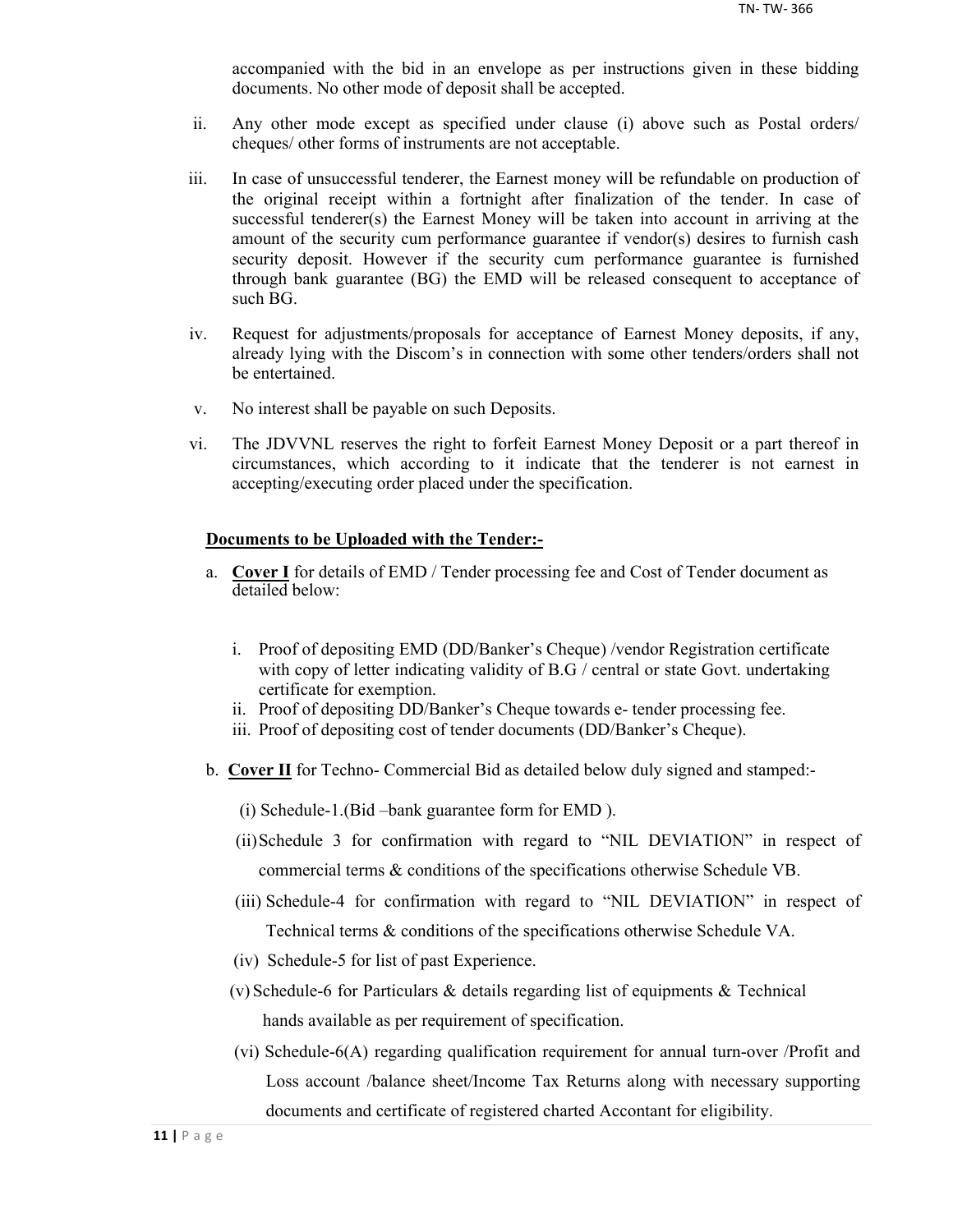- (vii) Schedule-6(B) for detail indicating execution of works durning last five financial years along with supporting documents like copy of W.O , G-Schedule, final bill, duly notarized completion certificate atc. Specified on "Qualification Requirement".
- (viii) Schedule7 for Security Bank Gurantees for safe custady of 33/11KV GSS regarding

opreatiopn & Mainenence of GSS.

Following documents are also required to be uploaded with the Tender are here under:-

- (i) Copy of class "A/B" Electrical contractor license.
- (ii) Copy of Registration with labour department, insurance certificate, undertaking in respect of resistration of Building & Construction, Act-1996 and oth supporting documents required as per specifications.
- (iii) Power of Attorney for authorized signatory to sign the tender document digitally.
- (iv) Copy of latest Balance-Sheet for last 3 years.
- (v) Name & correspondence address of the bidder along with phone /Fax No. & email address.
- c. **Cover-III** For financial/price bid/BOQ (to be filled in Excel format) in prescribed schedule.P1-P12 alongwith corresponding lot number mentioned in Annexure-F.

#### **6. PAYMENT:**

After completion of period of one month for operation and maintenance, the contractor shall submit bills in triplicate, in first week of following month to the concerned Assistant Engineer for verification. While verifying the bill following certificates shall be recorded by Assistant Engineer (O&M) on each bill: -

- 1 The contractor has carried out all the operation & maintenance duties satisfactorily as specified in the specification during the month for which payment has been claimed.
- 2 All the records prescribed under the specification were regularly maintained by the contractor during the month at each Sub-Station.
- 3 The power availability during the month of has been  $\%$
- 4 The contractor has deployed one ITI holder worker in each shift of 8 hours per day.
- 5 Weekly duty chart was displayed by the contractor on the notice board.
- 6 Appointment letter of workers were pasted by the contractor on the notice board.
- 7 The contractor had performed watch and ward of every Sub-station area and equipment and had maintained lighting arrangement properly.
- 8 Payment to worker should be ensured / verified by Contractor as per wages rules and next payment shall be released after verification of same through Bank Statement of worker.

During operation & maintenance of SubStation, proper supply as per prevailing Nigam rules should be given by his deployed workman as intimated by Nigam time to time. The same labour must not be allowed to perform duty more than 8 hours duty during a day (24 hours), failing which it will be treated violation of Labour Act/ Rules and panelty will be imposed as per penal provision.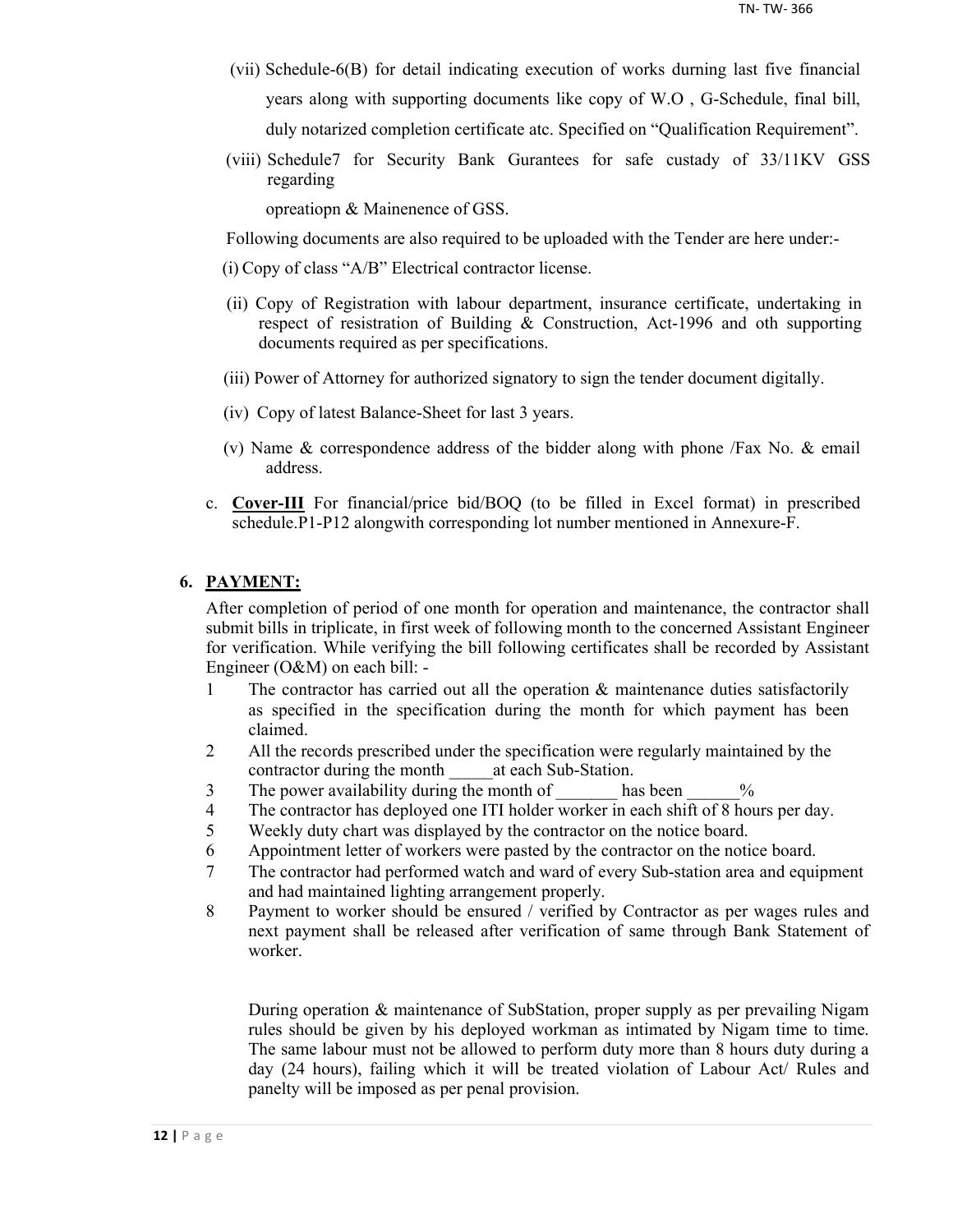The contractor will deploy workmen for sub-stations which could be used **partially or solely** for any of the sub-station and shall be at the discretion of Discom.

The bidder shall produce copy of Bank statement of payment proof of the previous month in the forthcoming bills.

After due verification and recording above certificates, the AEN (O&M) will further forward the bill to concerned XEN for counter checking and signature and onward transmission to the Sr. Accounts Officer (CPC), JDVVNL, Jodhpur for arranging 95% payment subject to any deduction covered under the contract, 5 % payment is deducted against performance security for Tender.However contractor may submit Bank Gurantee of 5 % value of work order of Tender/cluster valid for one year with grace period of three month. The payment shall be made by the Sr. Accounts Officer (CPC), JDVVNL, Jodhpur within the period of 30 days from the date of receipt of the bills in his office and on receipt of copy of insurance premium receipt in respect of the workers engaged by contractor and copy of challans with supporting details of the workers engaged, wages paid, PF  $\&$  ESI (if applicable) subscription and contribution duly tallied with the challan amount from the contractor in token of deposition of  $PF \& ESI$  (if applicable) amount for the previous month as well as on completion of the contractual formalities as mentioned at clause No. 2,3,6,7 which ever is later. However, 95% payment of first bill of every contract shall only be made after random checking of at least 3 Sub-stations per division by the officer(s) nominated by Circle SE for ensuring the compliance of the entire contractual obligation to be discharged by the contractor. The checking officer shall submit his report to Circle SE  $\&$  Sr. AO (CPC) within a week from the date of nomination (by second week positively). The Sr. AO (CPC) on receipt of this report only shall arrange payment of the first bill to the contract as per the terms of payment. The balance 5% payment shall be made along with final bill after satisfactory completion of contract and after meeting out all legal and contractual liabilities by the contractor as per terms and condition of the contract and if contractor submits PBG amounting 5 % of value of

work order Tender/ Cluster instead of 5 % deduction from bill, 5 % PBG shall be refunded after satisfactory completion of contract and after meeting out all legal and contractual liabilities by the contractor as per terms and condition of the contract.The final bill shall also be routed through Executive Engineer concerned. All other statutory deductions like taxes and duties etc. as per prevailing rates shall be made by the Sr. Accounts Officer (CPC) while payment to the contractor.

In the event of introduction of GST in the course of performance of contract, project Implementation Agency (PIA) i.e. JDVVNL shall examine its impact on the affected transactions under the contract in totality, for equitable adjustment in the contract price, if required. The contractor shall furnish the relevant details/documents for this purpose, as may be required by PIA.

For the purpose of the Contract, it is agreed that the Contract Price specified in (Contract price and terms of Payment) of the Contract Agreement is based on the taxes, duties levies and charges prevailing at the date seven (07) days prior to the last date of bid submission. If any rates of Tax are increased or decreased, a new Tax is introduced, an existing Tax is abolished, or any change in interpretation or application of any Tax occurs in the course of the performance of the Contract, which was or will be assessed on the Contractor in connection with performance of the Contract, an equitable adjustment of the contract price shall be made to fully take into account any such change by addition to the Contract price or deduction there from, as the case may be, in accordance with Changes in Laws and Regulations thereof. However, these adjustments would be restricted to direct transactions between the Employer and the Contractor for which the taxes and duties are reimbursable by the Employer as per the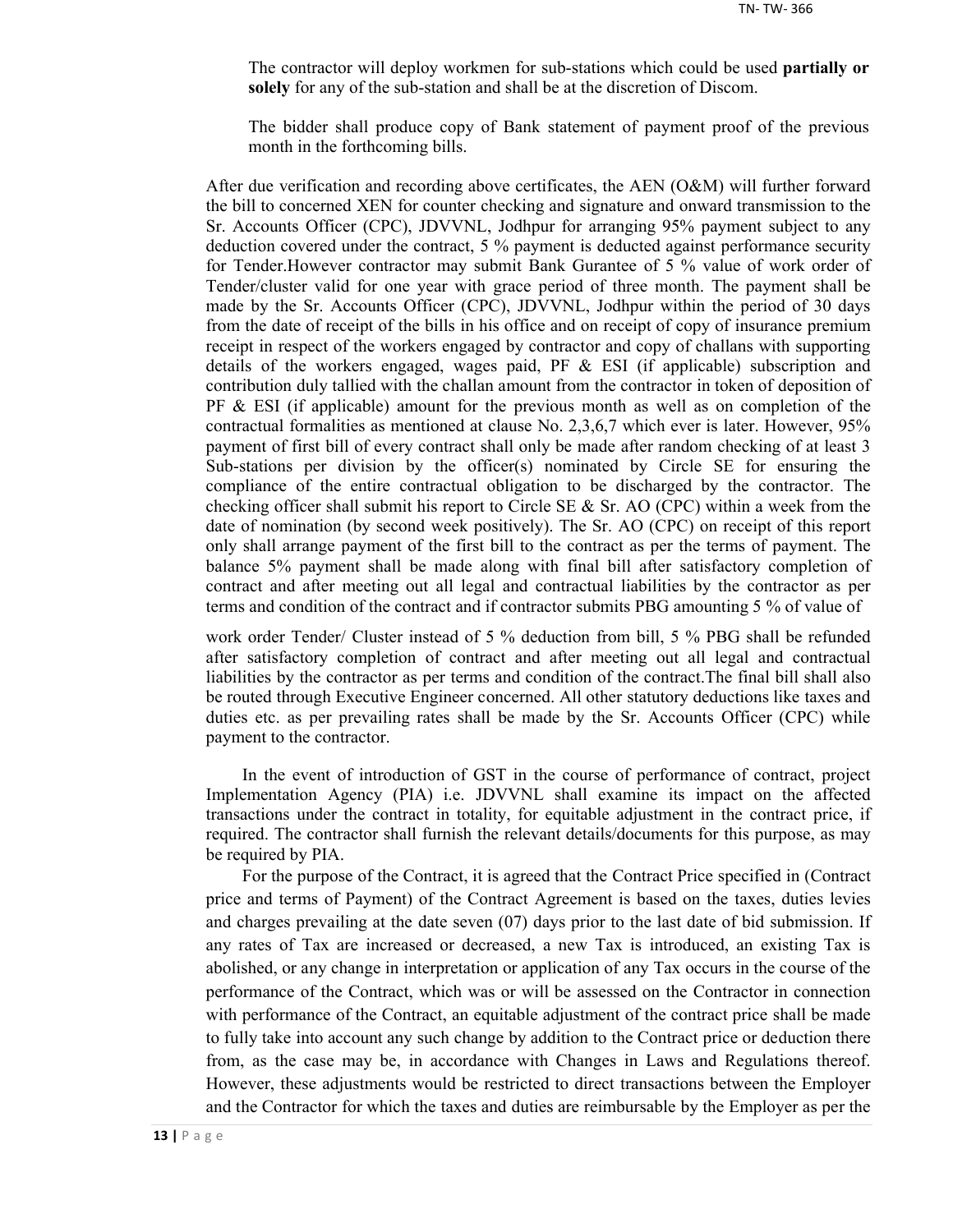Contract. These adjustments shall not be applicable on procurement of raw materials, intermediary components etc. by the Contractor and also not applicable on the bought out items dispatched directly from sub-vendor's works to site.

**No interest shall be paid for delay in payment, if any.**

#### **7. BANK GUARENTEE AGAINST SAFETY OF MATERIAL & EQUIPMENT:**

Before commencement of work by the contractor, he shall furnish a Bank Guarantee in favour of Superintending Engineer (TW), JDVVNL, Jodhpur equivalent to 10 % of Contract value towards safety of JDVVNL"s material and equipment installed. The Bank Guarantee shall remain valid during the currency of the contract with a grace period of 3 months. The Bank Guarantee shall be released after ascertaining that all the legal and contractual liabilities as per contract have been met out by the contractor to the entire satisfaction of Nigam. Performa for safe custody Bank Guarantee has been enclosed.

## **8. AWARD OF CONTRACT:**

Notification of award of contract will be made in writing to the successful bidder(s) by the owner.

The contract will be awarded to the best qualified and the substantially responsive bidder offering the lowest evaluated bid in conformity with requirements of these specifications and documents and the owner shall be the sole judge in this regard and subject to the provisions of these instructions to bidders and other terms and conditions detailed out in these documents and specifications. A responsive bid is one which accepts all terms and conditions of these specifications and documents without any major modifications. A major modification is one which affects in any way the prices, quality, quantity or delivery period of the equipment or which limits in any way the responsibilities or liabilities of the bidder or any rights of the owner as required in these specifications and documents. However, the owner may waive any minor formalities or irregularities in the bid.

The contract will be awarded to first lowest responsive bidder after having discussions  $\&$ negotiations with him, for ascertaining the reasonable price for tendered work. However where the prices quoted / agreed by such first lowest bidder, even after negotiation is considered higher, the competent purchase committee / authority may offer a still lower price, considered reasonable to all qualified participating bidders including first lowest one. On acceptance of such price by one or more bidders, the contract would be awarded to bidder standing lowest among those counter offer prices) as per original comparative statement.

The contractor shall be fully responsible for the works to be executed under the contract and it should be expressly understood by him that any breach under any one of contract shall automatically be deemed as a breach of another contract and any such breach or occurrence giving the owner a right to terminate a contract and or recover the damages under that contract shall give owner a right to terminate the another contract and or recover the damages under such contract as well. However such breach or occurrence in any contract shall not automatically relieve the contractor of any of his obligations under another contract.

If more than one bidder exists at same price then quantity of GSS to be awarded shall be distributed equally among the bidders existed on same price.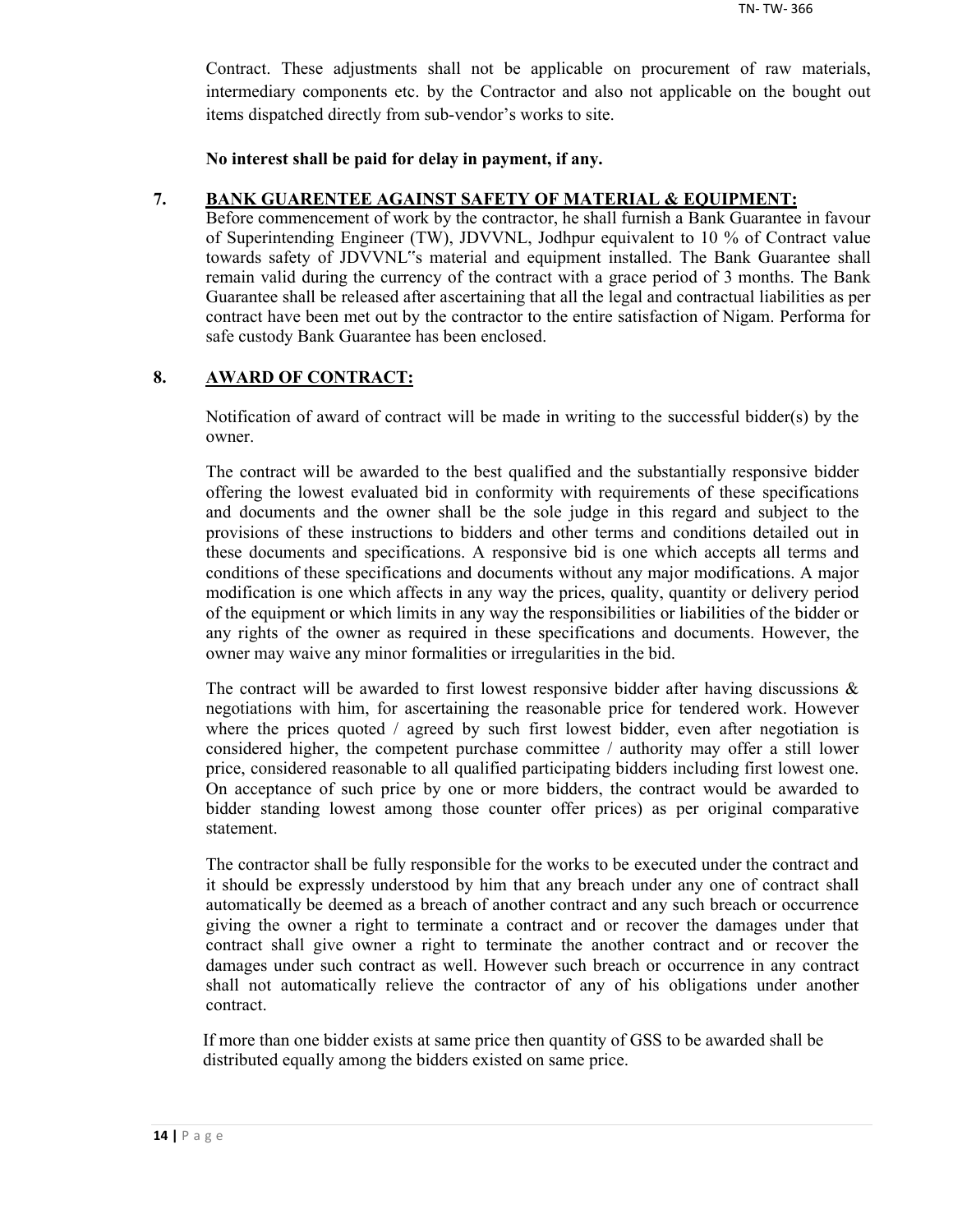#### **9. FUNCTION AND DUTIES TO BE PERFORMED BY CONTRACTOR/ CONTRACTOR WORKERS:**

#### **(A) Operational function & duties to be performed: -**

Workmen of contractor shall strictly provide three phase & single phase supply on each 11 KV outgoing feeder 33/11 KV Sub-station as per schedule / block hours and timings as intimated by officers of JDVVNL from time to time.

For making supply off and on, workmen shall operate main 11 KV and outgoing feeders VCB/OCB/KIOS (if available on 11 KV feeders) along with operating GO"s and fuses of 11 KV feeders.

- (iii)For providing single-phase supply by removing 33 KV sides and 11 KV side fuses or by other single phasing mechanism as per prevailing methodology and system instructed/ directed by officers of JDVVNL.
- (iv)All operation for providing three phase /single-phase supply on 11 KV feeders should be done carefully with all safety measure as well as guidelines prescribed for operations.
- (v) The contractor will be solely responsible for any damage of equipment or accident of any workman.
- (vi)In case contractor needs shut down at 33 KV/11 KV sub-station to carry out any repair or maintenance work prior permission of shut down shall be obtained from the concerning Assistant Engineer/ Junior Engineer. The material required for such maintenance (excluding T&P) shall be provided by the Assistant Engineer Incharge of the sub-station. Any shut down on any of the 33/11 KV lines at the sub-station required by Jodhpur Discom"s authorized employee(s) shall be given by the contractor or his authorized representative on the requisition of PTW form (Annexure-I).
- (vii) On failure of 33/11 KV line the contractor or his authorized person shall intimate to the concerned Assistant Engineer / Junior Engineer promptly.
- (viii) In case of tripping of supply or blowing of fuse of any feeder the same will be replaced immediately according to capacity by the contractor or his authorized person. The capacity of fuses for each feeder shall be prescribed by Assistant Engineer concerned.

(ix) The appropriate capacity TC fuse wire shall be arranged by the contractor. The other required material as per requirement shall be arranged by the Nigam after due verification from the concerned AEN of the sub-division.

#### **(B) Maintenance duties to be performed: -**

- (i) The contractor shall check oil level of power Transformers leakage, if any in the power transformer checking air passage are free and also check the color of the silicagel. The contractor shall observe earthing of the transformer and he will inspect any crack ness of flat of earthing of the dryness. He will intimate the position to JEN/AEN.
- (ii) The contractor shall carry out inspection & maintenance of circuit breaker as under: The contractor shall inspect switchgear premises  $\&$  circuit breaker. He will clean the circuit breaker. He will inspect oil position of the circuit breaker and if any leakage is found he will intimate to JEN/AEN. Any unusual smell /noise observed in the OCB shall be intimated to JEN/AEN. He will also observe position of auxiliary fuses whether intact or not. The position shall be intimated to JEN/AEN. The contractor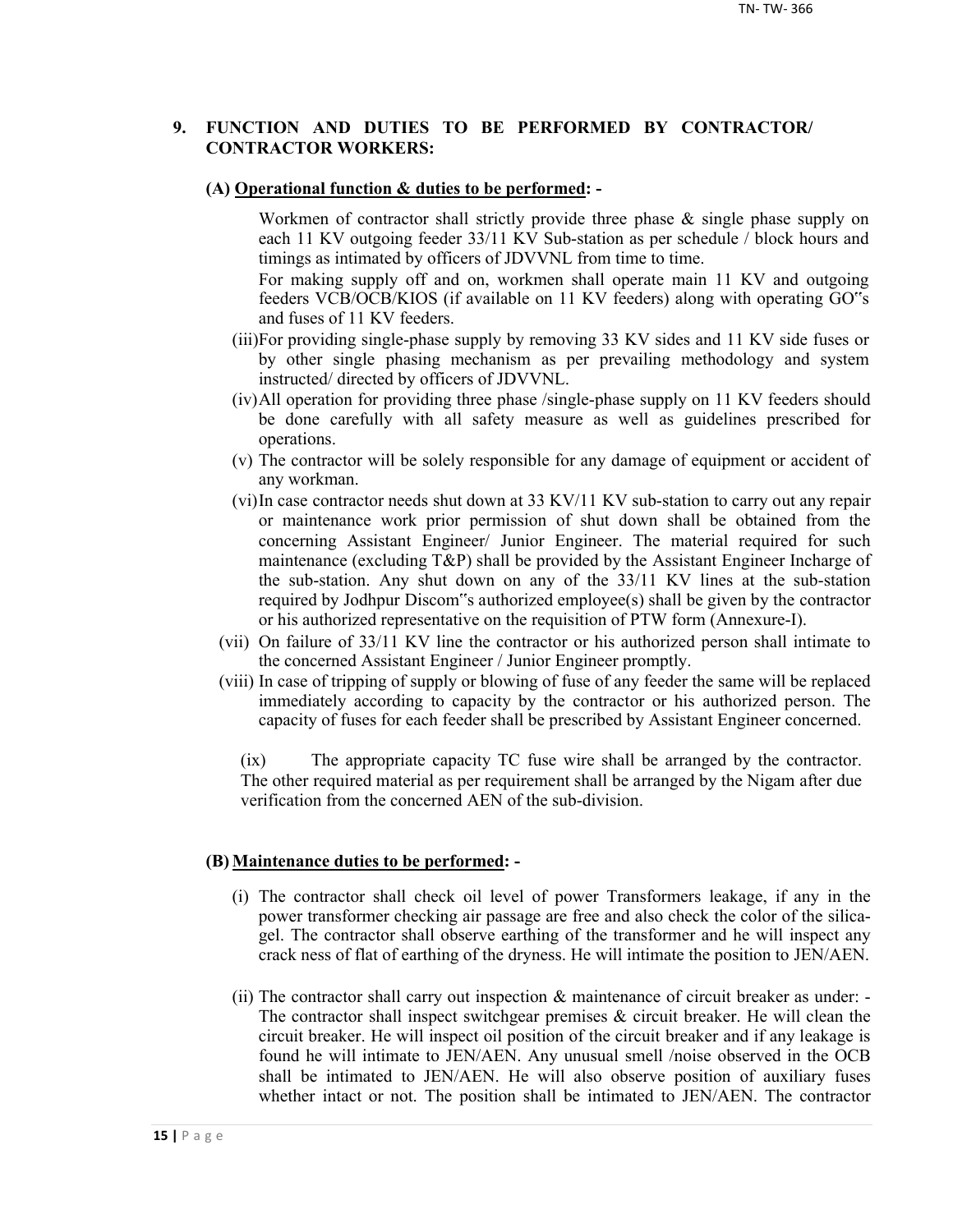shall observe working order of indicating & measuring instrument whether they are in working order or not. The position / condition will be intimated to JEN/AEN. He will also examine position of dirt, top fitting and oxide film on lighting arrester. He will clean with dry cloth and tight bolt if found any looseness. The position will be

intimated to JEN/AEN. The contractor shall observe water level of battery if the water level is low he will fill water and position will be intimated to JEN/AEN.

- (iii)The 33/11 KV sub-station area will be maintained clean by cutting grass and shrubs and toilet cleaning etc. by the contractor at his own cost and material required for this work will be arranged by the contractor himself.
- (iv)The contractor shall be full responsible for watch and ward of the Sub-Station area and equipments.
- (v) The contractor shall maintain the Jodhpur Discom property and equipment safely and any damage caused solely due to lack of contractor or his employee then losses will be recovered form his due payment. If amount of damage/losses are more than due payment then he will be liable to deposit the balance amount otherwise this will be recoverable as per law.
- (vi)The contractor shall replace 33 KV and 11 KV GO Blades/Rods. The requisite material shall be provided by Jodhpur Discom.
- (vii) Initially the Nigam shall hand over the sub-station to the contractor with proper lighting arrangements including providing of fixture and bulbs, tube light etc. subsequently; the contractor shall maintain the lighting arrangements at the substation.
- (viii) The contractor or his authorized persons shall pour sufficient quantity of water in earthing pits in 33/11 KV Sub-station premises from time to time.

(ix) All the T&P like earth chain, plier, screw driver, hand gloves required for maintenance including safety items shall be arranged by the contractor firm.

#### **10. SECURITY DEPOSIT:**

In pursuance to RTPP Act 2012 Govt. Of Rajasthan, the contractor shall deposit 10% amount of the total contract value in form of DD with the Sr. Accounts Officer (CPC), JDVVNL, Jodhpur within 7 days from the dates of work order towards security amount and same will be refunded to contractor on successful completion of contract and after meeting out all legal and contractual liabilities by the contractor as per terms and condition of the contract. The security deposit so received would be non-interest bearing.

#### **11. CONTRACT DOCUMENTS AND AGREEMENTS:**

The contractor shall execute a contract agreement with Superintending Engineer (TW) concerned within a period of 7 days from the date of work order on a non -judicial stamp paper of appropriate value as per the Indian Stamp Duty Act.

The order placed under this specification shall be governed by the terms and conditions as incorporated in this section of the Specification and as given in the detailed work order and its annexure(s). The terms and conditions as specified in this section if differ from the terms indicated in the detailed work order and its annexure(s) the latter shall prevail. The contract shall for all purposes be construed according to the Laws of India and subject to jurisdiction of Rajasthan Courts only. For the due fulfilment of the contract, the contractor shall execute an agreement in the prescribed form Annexure-C on Rajasthan State Non-judicial stamp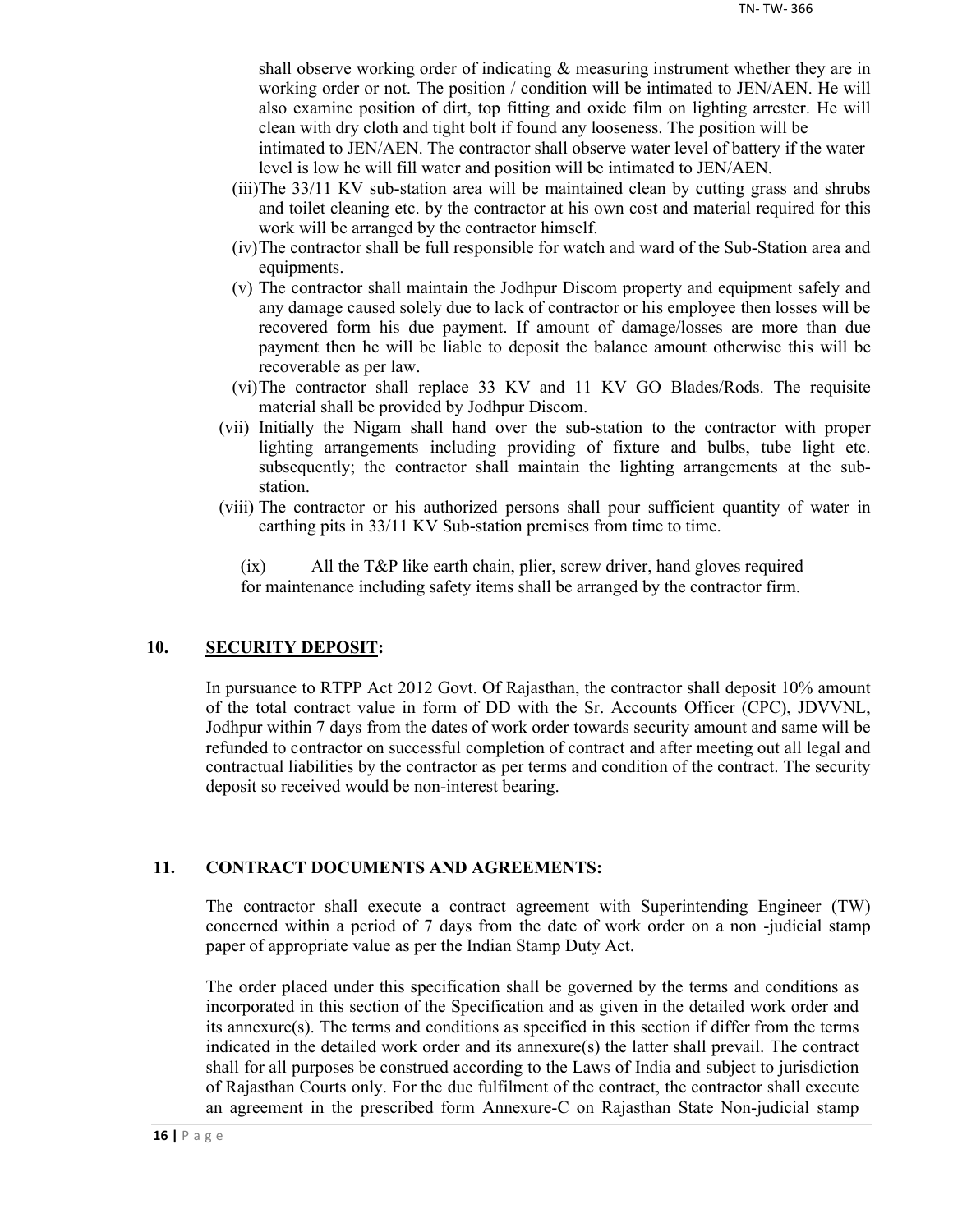paper bearing stamp duty as applicable. The expenses of completing and stamping the contract agreement shall be borne by the Contractor. Such agreement shall be executed and signed by the competent authority of the contractor on each page thereof. The original copy is only to be executed on the stamp paper. The remaining two copies may be executed on simple paper. Such complete agreement form along with the contract documents together with a Power of Attorney" in favour of the Executants shall be required to be submitted returned to the owner within a period of 15 days from the receipt of order duly signed on each page. One copy of the executed agreement duly signed by the purchaser/owner shall be sent to the supplier for his reference. The contract documents shall mean and include the following:-

- 1. Contract agreement along with letter of Intent.
- 2. Work order and its annexures.
- 3. Instructions to bidders.
- 4. General Technical Conditions and Specifications
- 5. Power of Attorney in favour of the signatory.

**Commencement Period And Delay Panelty ;-** The contractor shall have to commence the work within a period of one and half month (45 days) from date of issuing work order. He has to also complete the execution of contract agreement and other formalities during the commencement period. After lapses of commencement period, if work is not started then delay penalty based on contract value per month per GSS shall be as under:-

- (i) 10% per week or part thereof for first two weeks.
- (ii) In case delay exceed more than two weeks then  $\omega$  of 30% per week and part thereof.
- (iii) If delay exceed four weeks then work order shall be cancelled with forfeiture of EMD and Security Deposite.

#### **12. SUPERVISION:**

The work shall be carried out under the supervision  $\&$  control of the contractor and supervision  $\&$  control of the work /job will be contractor's responsibility. Contractor will dictate about the work to his persons without any interference / instructions from Jodhpur Discom in day working. Supervision, control and regulation of condition of the workmen engaged by contractor shall be his responsibility. The contractor shall ensure that the persons deployed by him are fully trained for the job. The persons engaged by him shall be treated his employees for all purposes. He will be responsible for payment of remuneration to such staff as may be provided by any law, rule and regulations of the time being in force and that the Jodhpur Vidyut Vitran Nigam Limited shall not be responsible in any of the matters connected with the employees of the authorized contractor.

However to ascertain and maintain the quality of work and other conditions specified for supply of electricity, any Officer of Jodhpur Discom not below the rank of Junior Engineer may suddenly check the sub-station at any time. Any short coming / deficiency in the work observed during checking shall be rectified/ attended free of cost immediately otherwise Jodhpur Discom will be free to get the deficiencies rectified / attended at the cost and risk of the contractor besides withholding his payment/ terminating the contract.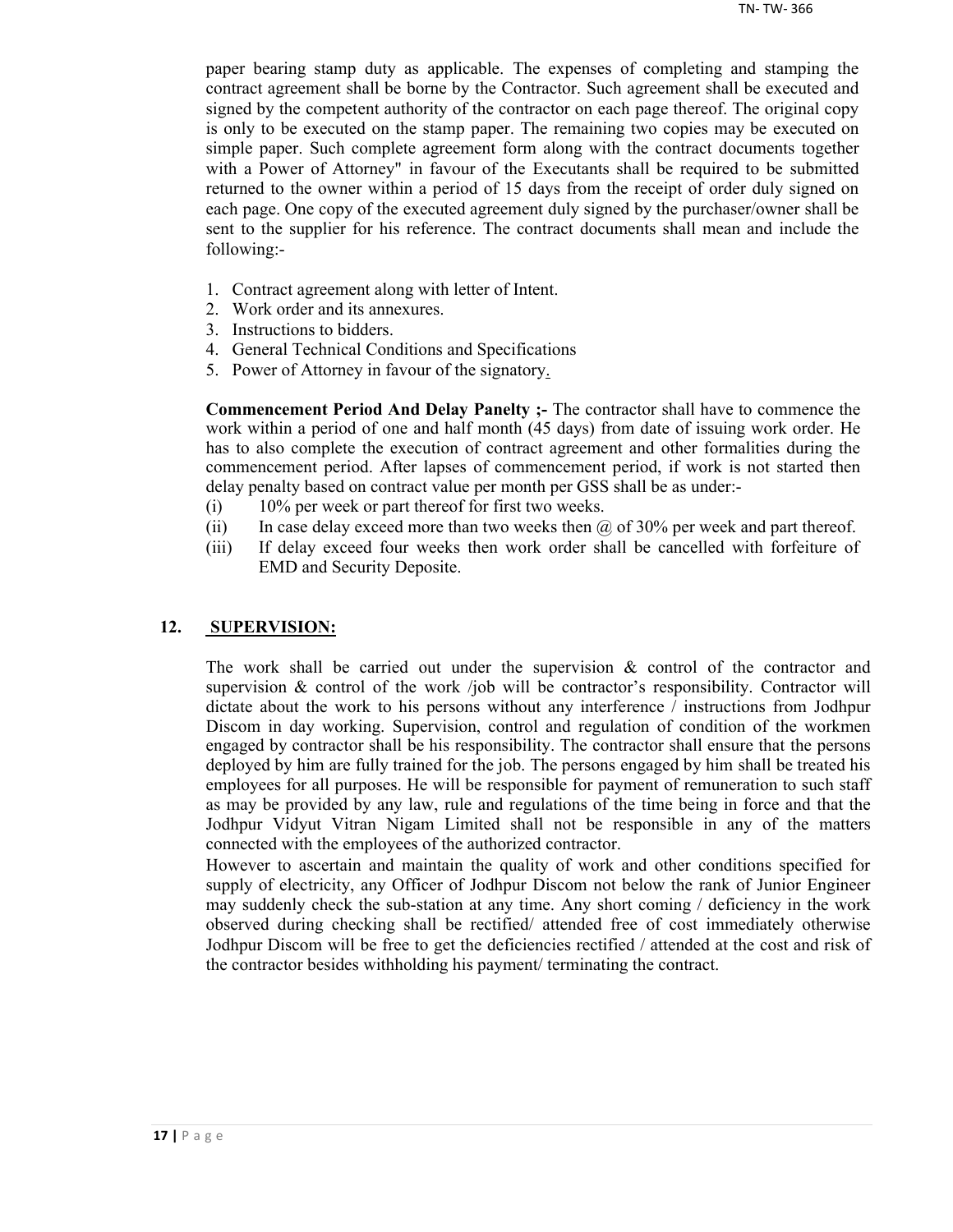## **13. WORK COMPLETION SCHEDULE & AVAILABILITY OF POWER:**

(i) Power availability means the supply available on 33 KV mains/ 11 KV Bus Bar. If any month availability of power is less than 95 % in aggregate due to the reasons solely attribute to the contractor, then a penalty of 2% of monthly contract value (for the concerned sub-station) for every fall of 1% below availability of 95% shall be recovered from the contractor. If power availability falls below 90% in any month then besides deduction of above penalty contract may be terminated without any further notice.

In case of block hours supply specified on each 11 KV feeder if any distributed /shortage/ excess in supply occurs due to deficiency /negligence of the contractor, the sum of duration of individual feeder for the time supply remained disturbed /contrary to block hours will be deducted time of availability of supply. The concerned Unit Officer shall record a certificate on each bill regarding availability of power. Further, in case of excess supply of power on any feeder beyond block hours by the contractor due to the reasons not beyond his control, the contract shall be liable to be terminated without further notice besides above deduction of penalty.

## **14. PERIOD OF CONTRACT:**

The work may be awarded initially for a period of <u>one year</u> extendable by another one year on satisfactory performance of the contractor, on the discretion of management same rates, terms & conditions with mutual consent.

## **15. SETTLEMENT OF DISPUTES:**

- i. All disputes, differences, questions whatsoever so arising between the owner & contractor upon or in relation to or in connection with contract shall be deemed to have arisen at Jodhpur (Rajasthan.) and no court other than court in Jodhpur (Rajasthan) shall have jurisdiction to entertain the same. In any time any question, dispute or difference what so ever which may arise between the JDVVNL and the agency, the same shall be decided by the MD, JDVVNL or by the settlement committee constituted by him and shall be final and binding on both the parties
- ii. The NIGAM has constituted settlement committee to settle the disputed cases. For the disputed amount up to Rs.2.5 Lac the case may be referred to the CE level settlement committee and if the disputed amount is more than 2.5 Lac the case shall be referred to the corporate level settlement committee. The non refundable fees for referring the case to the settlement committee is as given below:

| i) Reference fee for CE level settlement committee -        | $Rs$ 300/-  |
|-------------------------------------------------------------|-------------|
| ii) Reference fee for corporate level settlement committee- | $Rs$ 3000/- |

iii) Fee for review of cases by corporate level settlement committee- Rs.5000/

\* The Nigam has rights to revise above fees without any prior notice.-

iii. The settlement committee fees as shown above shall be deposited in cash/demand draft /pay order with the Sr. Accounts Officer (EA & Cash) JDVVNL, Jodhpur and shall furnish receipt thereof with a request for referring their disputes to the settlement committee for consideration/decision.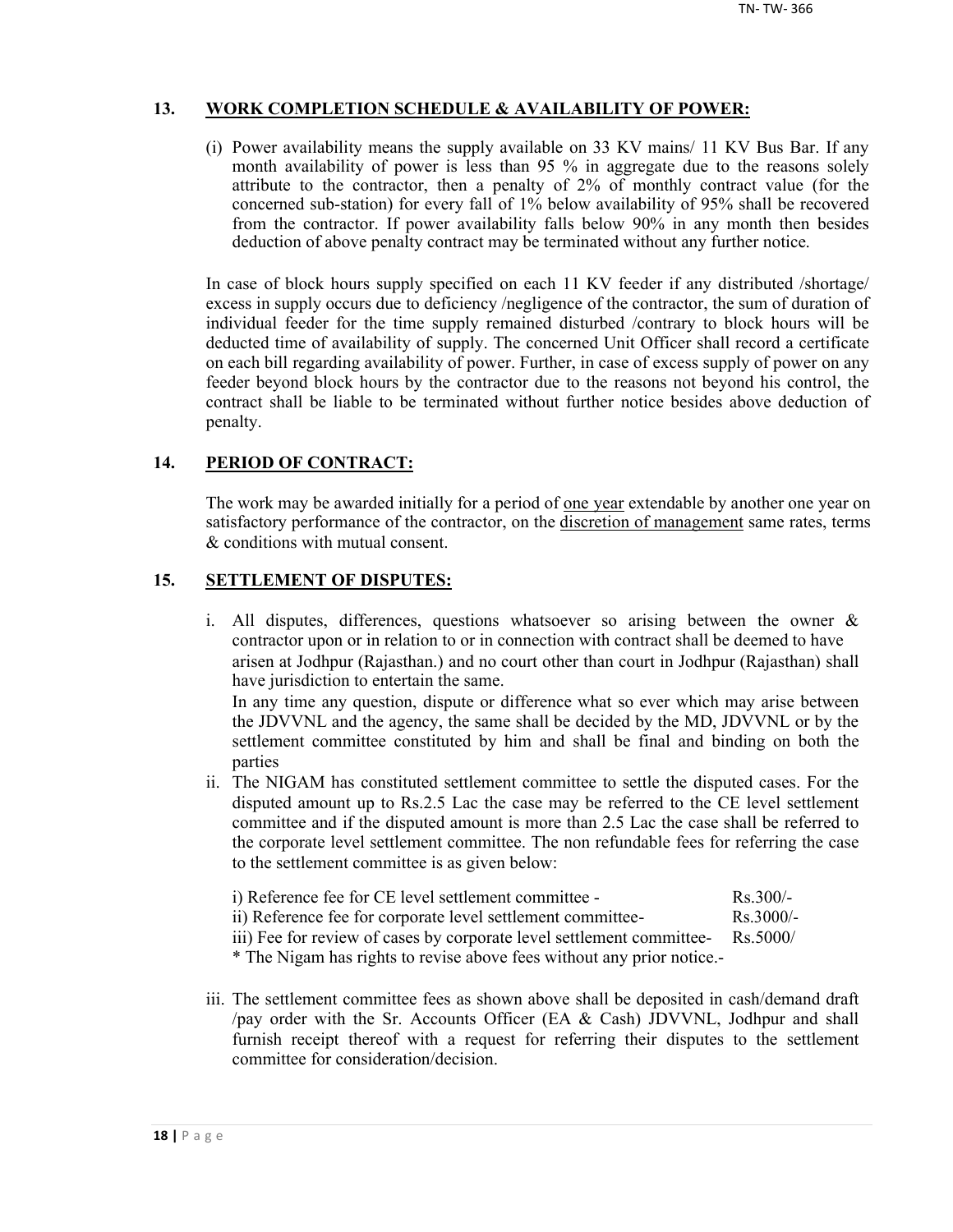## **16. FURTHER CORRESPONDENCE:**

All correspondence pertaining to the work order shall be addressed to the Superintending Engineer (TW), JDVVNL, Jodhpur.

## **17. PENAL PROVISION:**

i Workmen/person found performing duty more than One shift (8 Hours) at any substation i.e. He continues the duty in next shifts then penalty at rate of Rs.250/- Per shift per day shall be imposed.

ii If deficiency as mentioned above at point (i) remains/continues upto 7 days then the work order shall be cancelled / terminated and the Security deposit and safe custody bank guarantee against equipment shall be forfeited.

iii In case of non maintenance of any or all the records as set out in the specification or incomplete records at any Sub-Station assigned to the contractor is reported during checking by the Inspecting officer then an amount equivalent to 10% of the contract value for the month in respect of the Sub-Station assigned where deficiency noticed, shall be recovered from the contractor's bill.

iv In case of such deficiencies (as mentioned in sub clause (iii) above) , penalty of Rs. 500 / - per incidence shall be imposed . And if such incidences are more than thrice a month at any sub-station, then besides above deductions, the contract shall be cancelled for that particular sub-station and the contractor shall be liable for penalty as per prevailing penal rules.

v In case any sub-station is reported to be unmanned (without contractor's worker) by the Inspecting officer then work order shall stand terminated with immediate effect.

vi Single Phase and Three Phase supply must be maintained as per instruction issued by Nigam Authority time to time and in case of non compliance of instruction noticed at any substation the Penlty  $\omega$  10% contract value per GSS per month shall be imposed.

vii In case a contractor feeds, excess block supply from prescribed block hours more than 1.00 hr per day and 15 hrs in a month on the feeder then penalty amount of Rs.2000/-(Rupees Two thousand ) for each excess hour shall be recoverable from the contractor firm. If such violation is repeated in more than two months during the contractual period then that 33/11 KV sub-station will be detached from the contractor and personnel deployed on such sub-station will be terminated. If such practice is repeated at other substation also than the Superintending Engineer (O&M) in concurrence with the Zonal Chief Engineer may take action as per prevailing penal rules. Excess supply hours will be verified through CMRI. If CMRI of the feeder meter is not available then it is to be verified from log-sheet to be maintained at sub-station or any other available authenticated data."

## **18. CANCELLATION OF THE CONTRACT:**

The performance of the contractor shall be watched regularly. If at any stage it is found that the performance of the agency is not satisfactory or if the contractor commits breach of any of the terms  $\&$  condition then the contract may be rescinded by giving one-month notice in writing to the contractor to this effect. In such case, no compensation will be paid by the Nigam. In case the contractor wishes to rescind the contract then he will have to give three months notice in writing to the Nigam.

Due to unforeseen reasons / change of Nigam"s policy the contract can be rescinded by the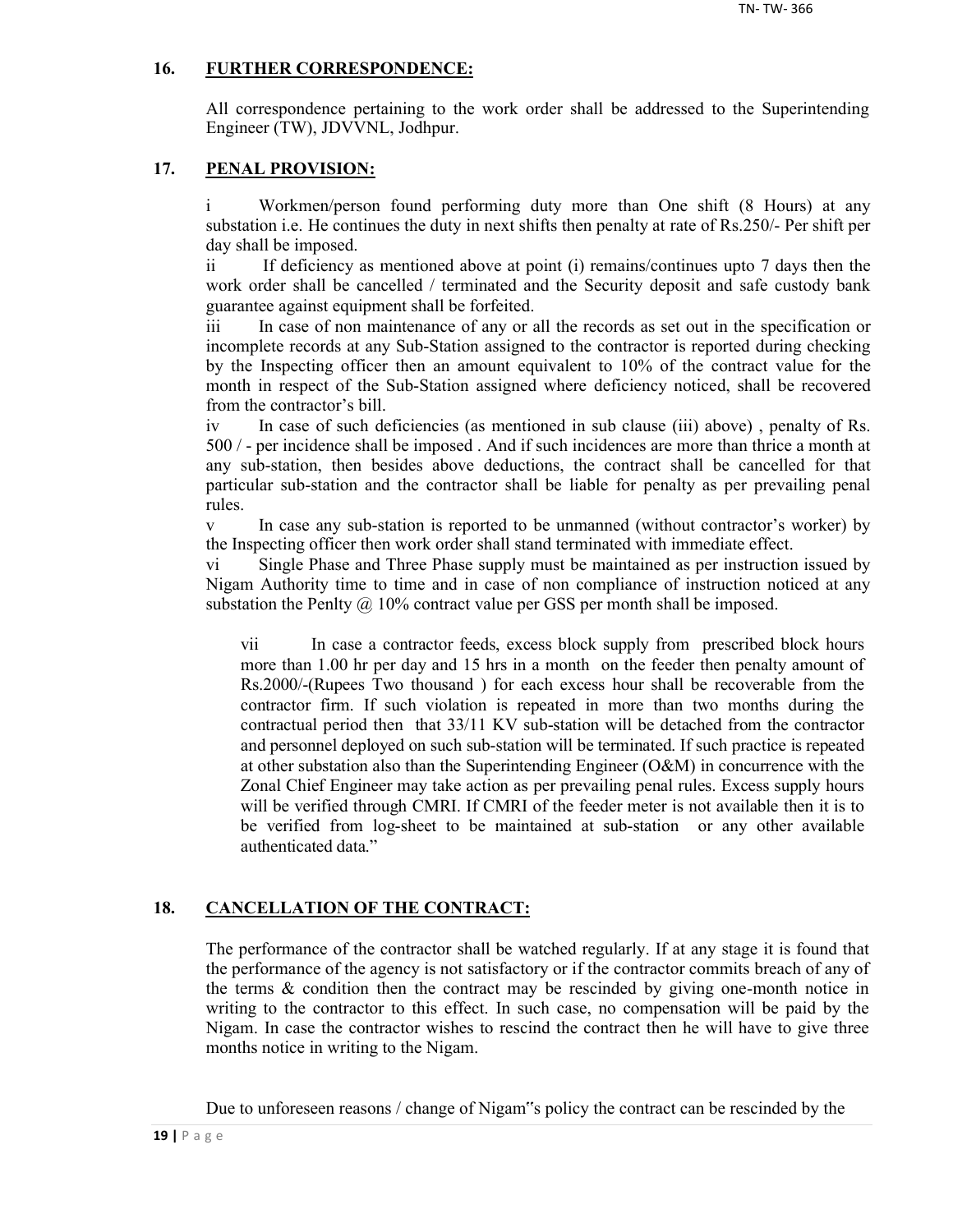Nigam at any time by giving three months notice in writing to the contractor to this effect.

## **19. SUB-LETTING:**

The contractor shall not sublet the contract or any part of this contract to any other person / Agency. In case of violation, action will be taken against him as per prevailing law in force/ besides termination of contact.

## **20. UNDER TAKING:**

The Jodhpur Vidyut Vitran Nigam Limited reserves right to withhold payment of the contractor for any liability put on the department due to workmen compensation Act or any other liability by any other court for the period beyond six month from the date of expiry of contract for which contractor shall give an undertaking on non -judicial stamp paper worth Rs. 500/- of Rajasthan Government. The contractor shall be solely responsible for payment of compensation to the workers in case of accident as provided by the Workmen Compensation Act.

## **21. HANDING OVER BACK ON COMPLETION/ CANCELATION:**

The contractor shall be fully responsible for upkeep, operation & maintenance, security and safety of the equipment, property and records etc. of each sub-station let out to him under the contract. On completion/cancellation of the contract, the contractor shall hand over back to Jodhpur Discom the equipments. Property and record etc. of each sub-station in good working order. The contactor shall make good to Jodhpur Discom any loss suffered by it due to contractor's default in this regard.

#### **22. TELEPHONE AND TRUNK CALL CHARGES:**

Jodhpur Discom (JDVVNL) shall pay the rental charges & free call/ minimum charges of BSNL/other company telephone only. Excess call charges over the minimum charges shall be borne by the contractor. However when telephone is being used for JEN/AEN office, full charges shall be paid by the Nigam.

## **23. ACCEPTANCE OF THE ORDERS:**

On receipt of work order, the contractor shall submit its acceptance within a period of 7 days from the date of work order to the Superintending Engineer (TW), JDVVNL, Jodhpur, and copy to concerned Superintending Engineer  $(O\&M)$  failing which his security Deposit as available with the Nigam shall be liable to be forfeited.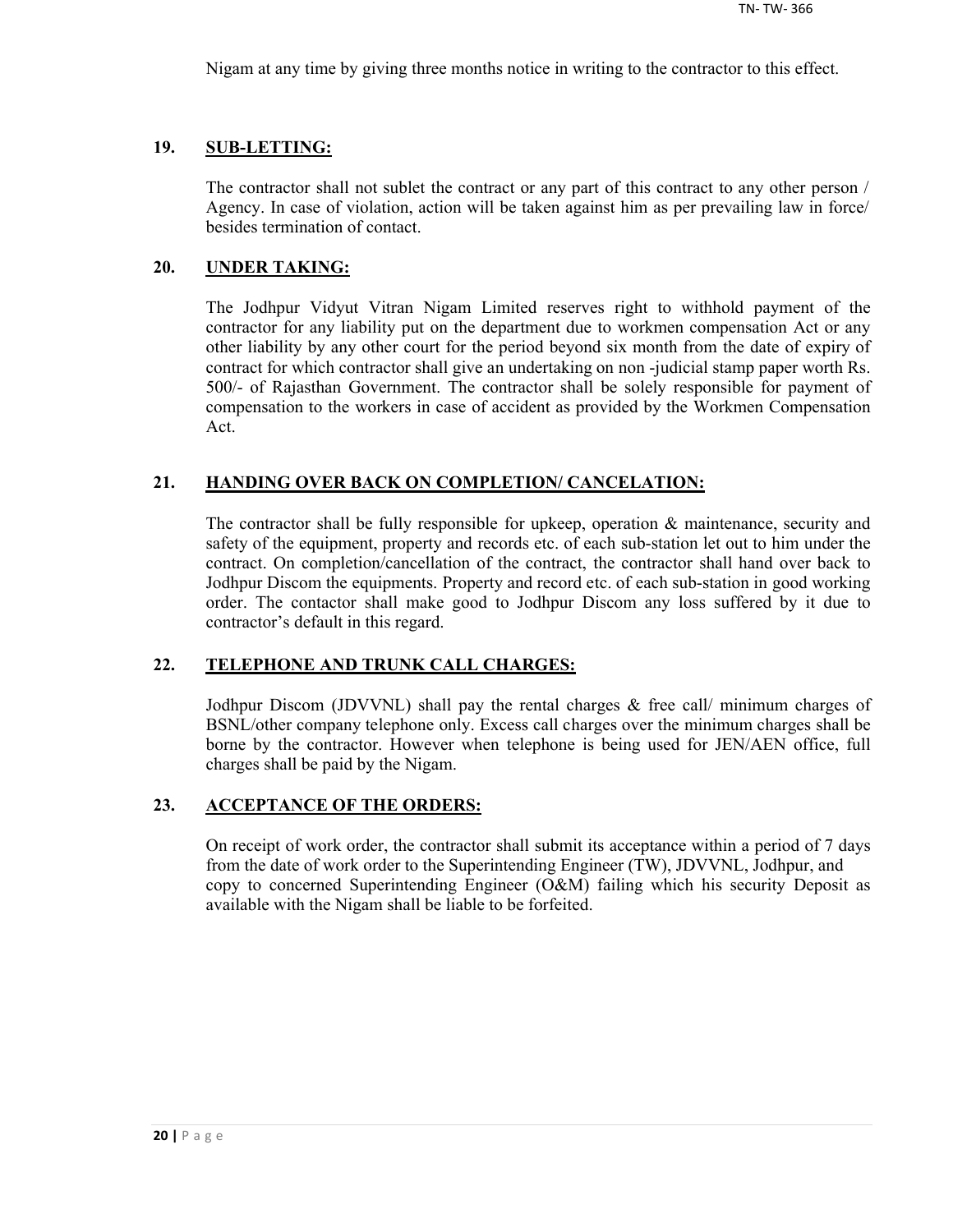#### **SECTION-III**

## **TECHNICAL TERMS & CONDITION FOR THE WORK OF OPERATION AND MAINTENANCE OF 33/11 KV SUB-STATION UNDER JODHPUR DISCOM**

- **1.** For carrying out round the clock operation & maintenance of the 33/11 KV Sub-Station, the contractor shall employ his own, 3 (three) persons per day per GSS who possess a minimum qualification of ITI from a recognized/ Govt. Institution in each shift i.e one Skilled (ITI) in each shift is to be deployed. The contractor shall ensure that the persons engaged by him should not continue the shift for more than 8 hours in a day. The contractor shall provide following details of each worker engaged by him on each sub-station at his own cost:
	- a. Appointment letter with photo affixed duly counter signed by the Assistant Engineer (O&M) containing details such as name, father"s name date of birth, age, home address. Per month wages including confirmation from such persons about having been engaged by the contractor along with wages at which employed and educational qualification, duly signed by the employee engaged and attested by the contractor. A copy of this appointment letter issued by the contractor to his worker shall be providing to the Assistant Engineer concerned and also pasted on the Notice Board of the Sub-Station. The copy of appointment letter of workers shall also be provided to the circle Accounts Officer along with the first bill.
	- b. Identity card of each employee engaged in enclosed Performa (Annexure-II) for counter signature of concerned Executive Engineer. The identity card after counter signature will be returned back to the contractor for keeping it with his employees. The identity card so issued will not be used for any legal purposes and will be treated as null and void for the same. Further the identity card so issued shall be used by the workers in 33/11 KV substation premises only.
	- c. If any engaged person(s) to be replaced/ shifted by the contractor, then a written prior permission from the concerned Executive Engineer will be obtained by the contractor.
	- d. Weekly duty chart (Monday to Sunday) shall be displayed by the contractor on the Notice Board of the Sub-Station.
- **2.** Contractor shall abide by all the applicable laws in-force and non-compliance shall be his responsibility. The contractor shall comply with Rules/ Regulation issued by Government of India as well as of Rajasthan Government and local bodies from time to time.
- **3.** (i) The Contractor shall abide by factories Act, 1948, Minimum Wages Act, Payment of Wages Act, 1936, Industrial Dispute Act, 1947, EPF & MP Act, Workmen Compensation Act, Contract Labour (R&A) Act, 1970, ESI Act, 1948 and other Acts, Rules as applicable to workers employed by him. The act of Govt of Rajasthan for minimum wages be also followed while deciding the tendered prices.

(ii) Contractor/bidder shall abide by factory Act 1948 minimum wages Act, and he is bound not to pay wages to worker less than the prevailing rate of minimum wages as per above Act which is declared by Labour Department of GOI/GOR time to time. Therefore bidders are required to quote the price in view of above minimum wages Act with Taxes, if any.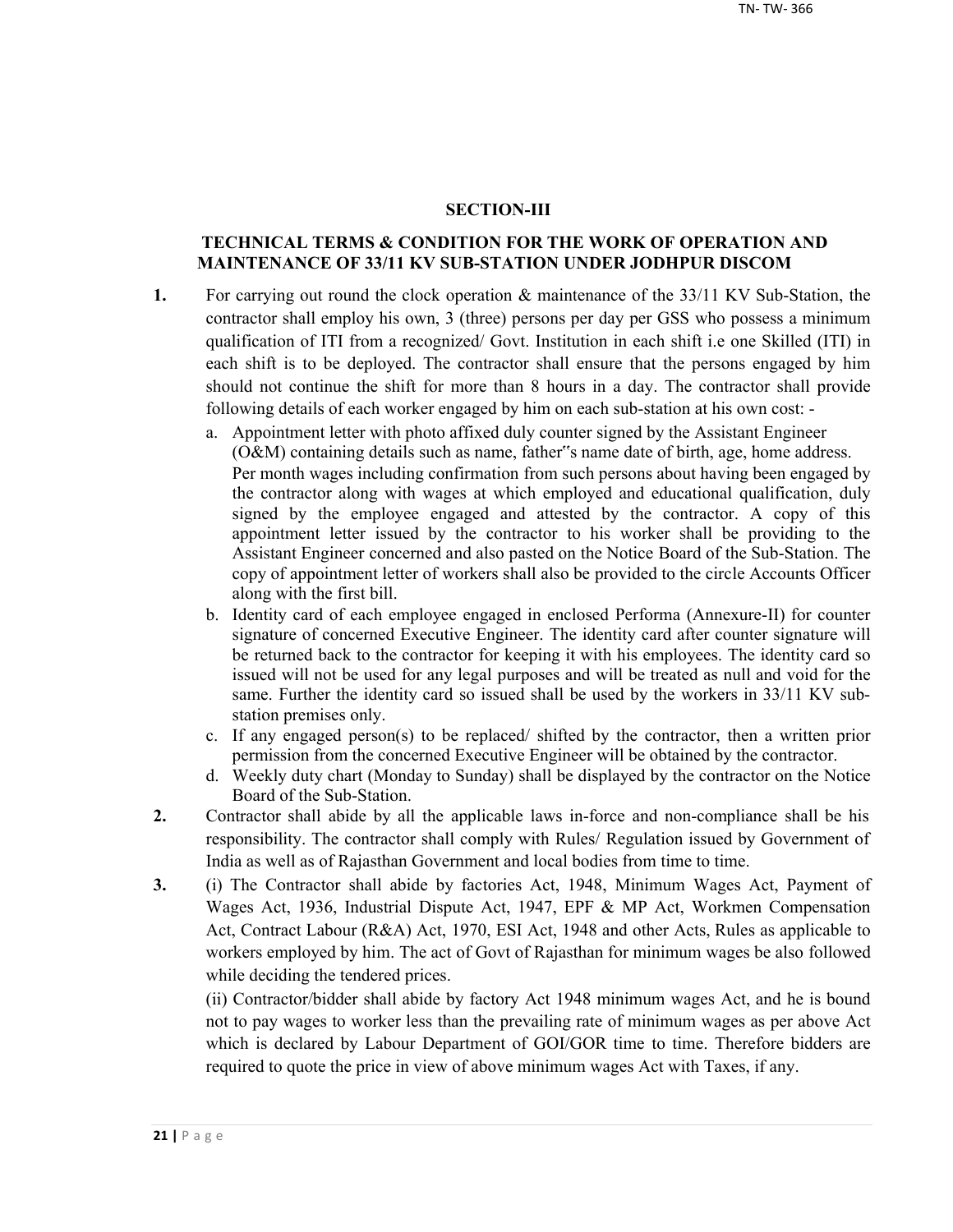- **4.** All T&P and safety devices like hand gloves, safety belt, earth chain, insulated pliers, screw driver, spanner set etc. of standard quality for this work will be arranged by the contractor at his own cost.
- **5.** The contractor has to provide proper safety to equipment/ items and workman/ labour deployed at sub-station and also issue protection tip/ instructions to them.
- **6.** The contractor shall be required to get all workmen insured under Group Insurance Scheme against accident/miss-happening of the workmen during execution of work at his cost to cover the liability of workman as per workmen"s compensation Act, which should be paid by the Insurance Company against the accident. The Jodhpur Discom shall not be held responsible for any accident/ injury/ casualty during the execution of the contract, total responsibility will be of the contractor whatsoever and contractor/ Insurance Company will pay the compensation as per workmen compensation Act, 1923 and amendment thereto.
- **7.** The contractor and his authorized person will not interfere in the working of Jodhpur Discom. Any unlawful activities shall not be allowed. No person other then the contractor"s duty person and officers/ officials of Jodhpur Discom shall be allowed to enter into the premises of 33/11 KV sub-station.
- **8.** Jodhpur Discom shall not be responsible in any manner for any act or omission or commission of the workers engaged by the contactor No. claim in this regard shall lie against Jodhpur Discom. If by virtue of any law in force, Jodhpur Discom is made liable to pay any amount by way of penalty / damages/ fine etc. contractor shall be liable to indemnify/ reimburse to the extent of amount so paid along with other expenses incurred by Jodhpur Discom to defend such cases.
- **9.** The concerned officers of the Jodhpur Discom shall have the authority to inspect the work site/ sub-station at any time during the period of contract.
- **10.** All the consumable items such as TC fuse wire, bulbs, tube lights, distilled water etc. shall be arranged by the contractor at his own cost.

## **11. Engineer Incharge/Nodal Officer:-**

The engineer In-charge for verification and monitoring of supply position and other technical issues against this order shall be concerned Superintending Engineer (O&M).

- **12.** The following record shall be maintained at each sub-station by the contractor or his authorized representative and shall be produced on demand for which register shall be provided by Jodhpur Discom:
	- a. PTW (Permit to Work) Register (Annexure- I)
	- b. Identity Card (Annexure- II)
	- c. Log Sheet (Annexure- III)
	- d. Maintenance of power Transformer (Annexure- IV A)
	- e. Maintenance of Circuit Breaker (Annexure- IV B)
	- f. Transformer failure report (Annexure- V)
	- g. Roznamcha containing the incidence of all nature like disturbance of supply on 11 KV, failure of 33 KV supply and damage of equipment of sub-station etc. (To be maintained in ordinary register).
	- h. Daily attendances register of workers.
	- i. Register of workmen employed by contractor (Form ix). Employment Card (Form x) and Register of wages (Form xii) prescribed under Rajasthan Contract Labour (R&A) Rules, 1971.
	- j. Certificate of principal employer (Form-V), Renewal with Licensing officer (Form-VI, pt-I), Register of particulars of contractors (Form-VII), Progress of contract work(Form-VII, Pt-II), Annual return of principal employer to be sent to registering officer (Form-XXI)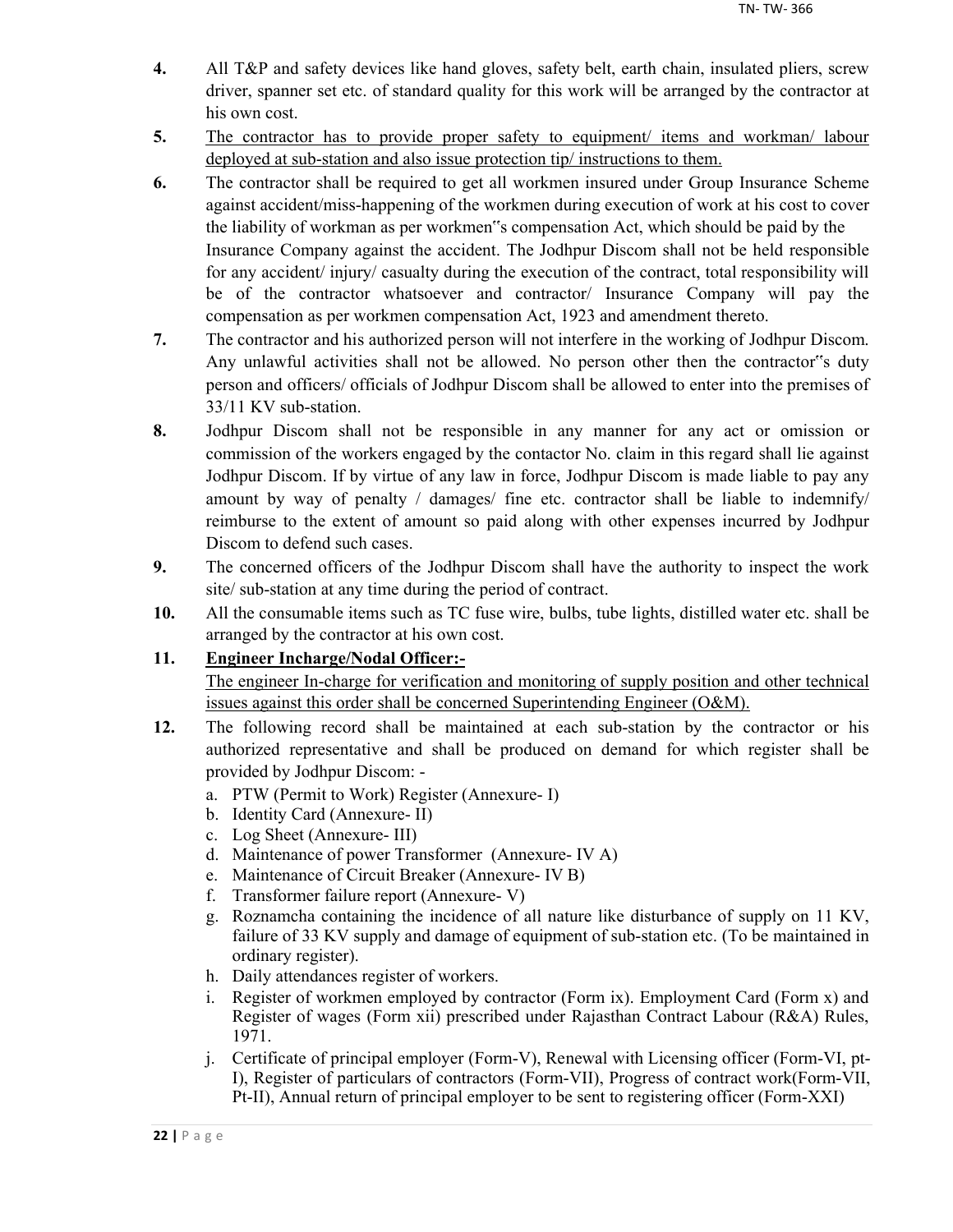- k. Jodhpur Discom will provide Notice Board to the contractor having (a) Name of utility.
- l. Name of 33/11 KV sub-station with district on which contractor person will write by chalk as under:
	- i. Block of supply hours for agriculture sector giving feeder wise details.
	- ii. Name of employee on duty.
	- iii. Single-phase supply hours.

## **RESPONSIBILITIES OF THE BIDDER:**

- i. Employee on duty at the S/S shall record consumption on feeder meter reading hourly and shall maintain the record in the log sheet as well as in the soft copy. The bidder shall develop a technically support system in such a way that the details of meter readings shall be communicated to concern JEN & AEN on daily basis through e-mail/ digital form.
- ii. Contractor shall analyze the excess power drawl on feeder on daily basis such as excess load during single phase supply  $\&$  shall intimate the same to concern JEN,AEN, XEN & the SE through e-mail/digital form.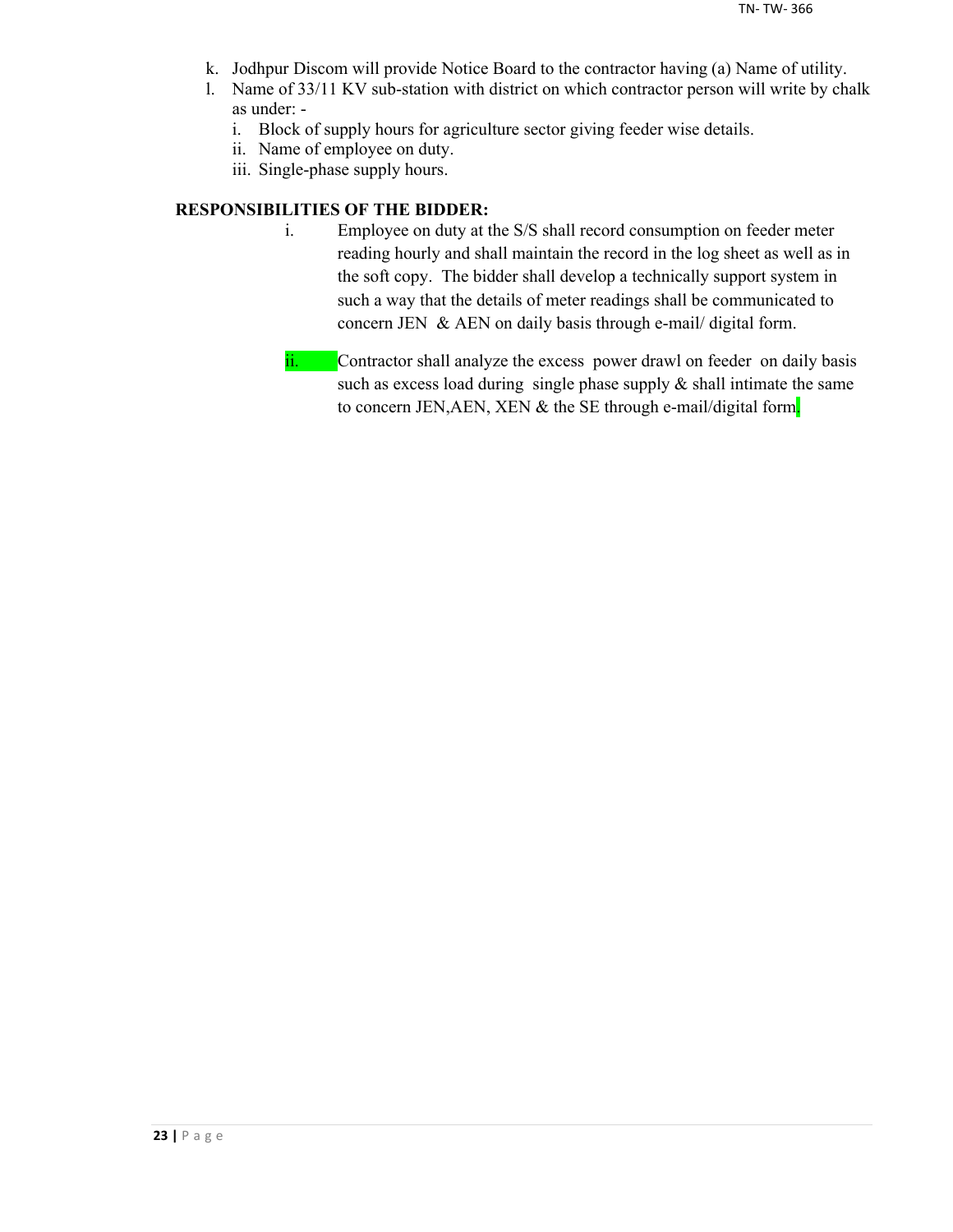## **Annexure – E**

## **TN No. 366**

| S. No. | Name of<br><b>Circle</b> | No. of<br>33/11<br><b>KV GSS</b> | <b>Estimated</b><br>Value in Rs (<br>for $1 yr$ ) | <b>Tender</b><br>Fee for E-<br>Proc. $(Rs)$ | <b>Bid</b><br><b>Document</b><br>fee<br>(Rs) | <b>Earnest</b><br>Money $@2\%$<br>of ECV<br>(Rs)         |
|--------|--------------------------|----------------------------------|---------------------------------------------------|---------------------------------------------|----------------------------------------------|----------------------------------------------------------|
| 1      | Jodhpur City<br>Circle   | 35                               | 14700000.00                                       | 1000                                        | 2500                                         | 294000.00<br>20% cash and 80<br>% BG may be<br>accepted) |
|        | Cost                     |                                  |                                                   |                                             |                                              |                                                          |

#### **Note :-**

- 1. The tender quantity of 33/11 KV Substation which are to be given on contract for Operation and maintenance may be reduced or enhanced as per Nigam Requirement.
- 2. Bid Document fee for each Lot is Rs. 2500/- and Tender Fee for e-procurement for each Lot is Rs. 1000/-.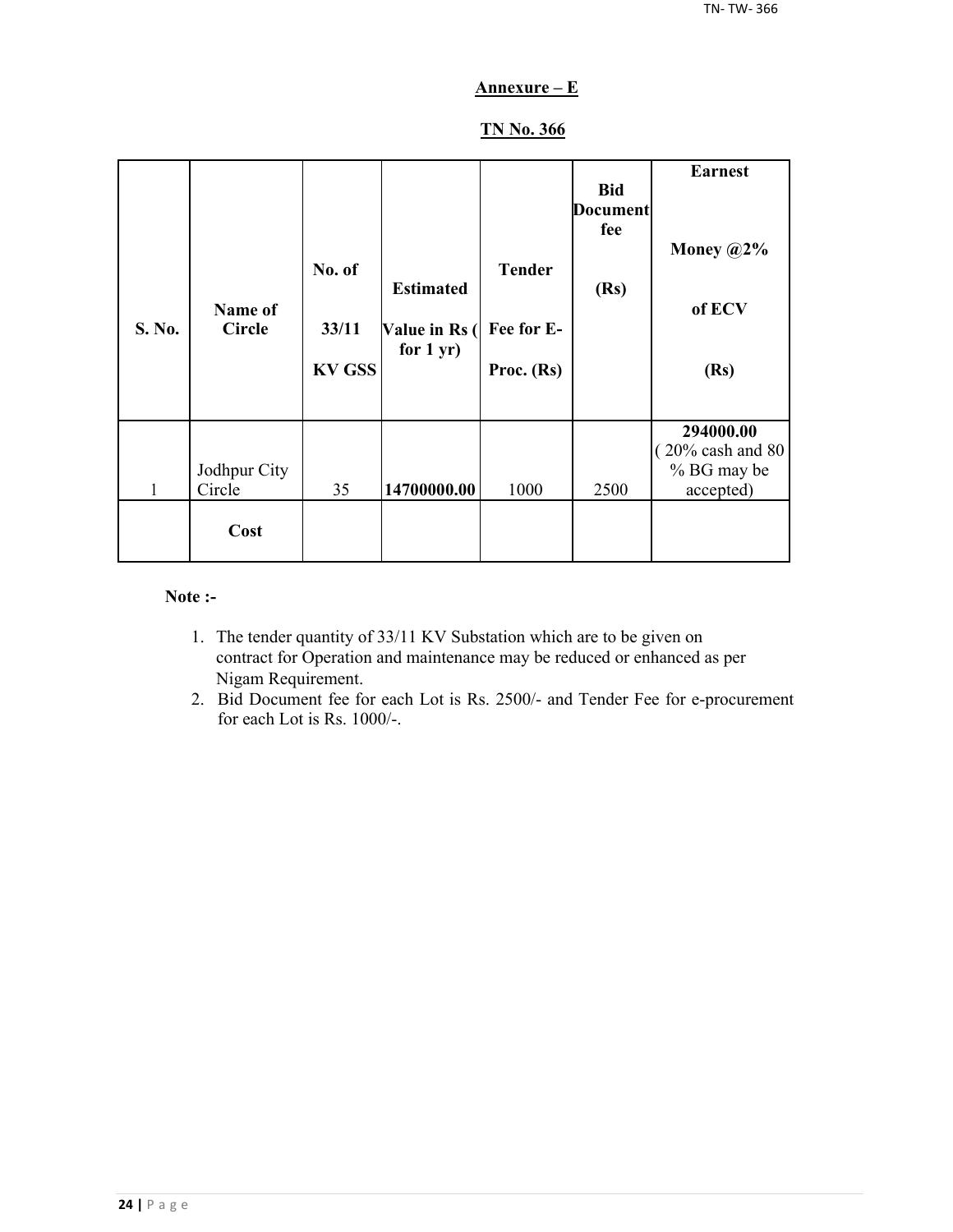TN- TW- 366

Schedule - I

#### *Bid Bank Guarantee* **(FOR EARNEST MONEY)**

**Ref : Bank Guarantee No. .................... Dated: ........**

**To, The Superintending Engineer (TW), Jodhpur Vidyut Vitran Nigam Limited, New Power House Road, Jodhpur-342003**

- **1. Whereas .............................[name of the Bidder] (hereinafter called "the Bidder") has submitted its bid dated .............................[date of submission of bid] for the construction of......................... [name of contract] (hereinafter called "the Bid").**
- **2. KNOW ALL PEOPLE by these presents that WE.......................... [name of bank] of ..................... [name of country], having our registered office at................................ [Address of bank] (hereinafter called "the Bank"), are bound unto.................................... [name of Purchaser] (hereinafter called "the Purchaser") in the sum of Rs.\*\_\_\_\_\_\_\_\_\_\_\_\_\_\_\_\_ for which payment well and truly to be made to the said Purchaser, the Bank binds itself, its successors, and assigns by these**  presents. Sealed with the Common Seal of the said Bank this \_\_\_ day of \_\_\_\_\_\_\_ 200\_\_\_.
- **3. THE CONDITIONS of this obligation are:**
- **i. If the Bidder withdraws its Bid during the period of bid validity specified by the Bidder in the Bid Form; or**
- **ii. If the bidder refuses to accept the correction of error in his Bid ; or**
- **iii. If the Bidder, having been notified of the acceptance of its Bid by the Purchaser during the period of bid validity:**
- **(a) fails or refuses to execute the Contract agreement, if required; or**
- **(b) fails or refuses to furnish the performance security, in accordance with the General Conditions of Contract;**
- **4. we undertake and authorize our branch situated at Jodhpur (Rajasthan) address:**

to pay to the Purchaser up to the above amount upon **receipt of its first written demand, without the Purchaser having to substantiate its demand, provided that in its demand the Purchaser will note that the amount claimed by it is due to it owing to the occurrence of one or all of the three conditions, specifying the occurred condition or conditions.**

- **5. The decision of the SUPERINTENDING ENGINEER (TW), JODHPUR VIDYUT VITRAN NIGAM LIMITED, JODHPUR shall be final whether breach has been committed on the right to demand the amount of guarantee from us which has accrued to the purchaser.**
- **6. This guarantee shall not cease or determine, if the purchaser grants time or indulgence or vary the terms of the contract with the contractor or without our consent or knowledge.**
- **7. The guarantee herein contained shall not be affected by any change in the constitution of the contractor.**
- **8. We, \_\_\_\_\_\_\_\_\_\_\_\_\_\_\_\_\_\_\_\_\_ further undertake not to evoke this guarantee during its currency except with the previous consent of the SUPERINTENDING ENGINEER (TW), JODHPUR VIDYUT VITRAN NIGAM LIMITED, and JODHPUR.**
- **9. All disputes arising under the said guarantee between the Bank and the Nigam or between the Contractor and the Nigam pertaining to the guarantee shall be subject to the jurisdiction of Courts in Jodhpur, Rajasthan alone.**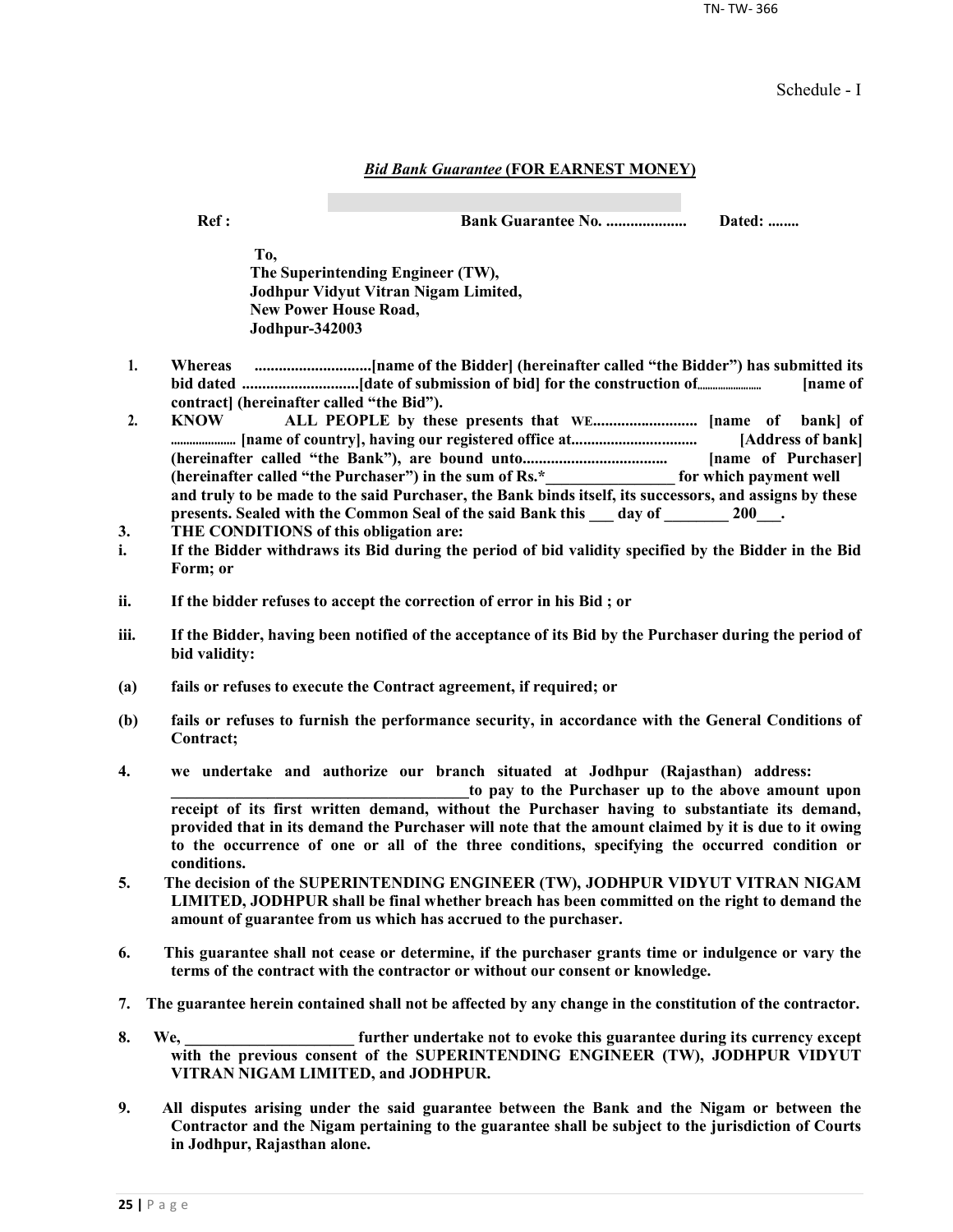**10. This guarantee will remain in force up to and including one hundred Eighty (180) days after the date**

**of the opening of bids, i.e. up to \_\_\_\_ , with a further grace period of Ninety (90) days and any demand in respect thereof should reach the Bank not later than the above date.**

**Yours faithfully,**

**Bankers (EXECUTANT)**

**Witness:-1.**

**2.**

**The Bidder should insert the amount of the guarantee in words and figures denominated in the currency of bid.**

#### **SCHEDULE-2**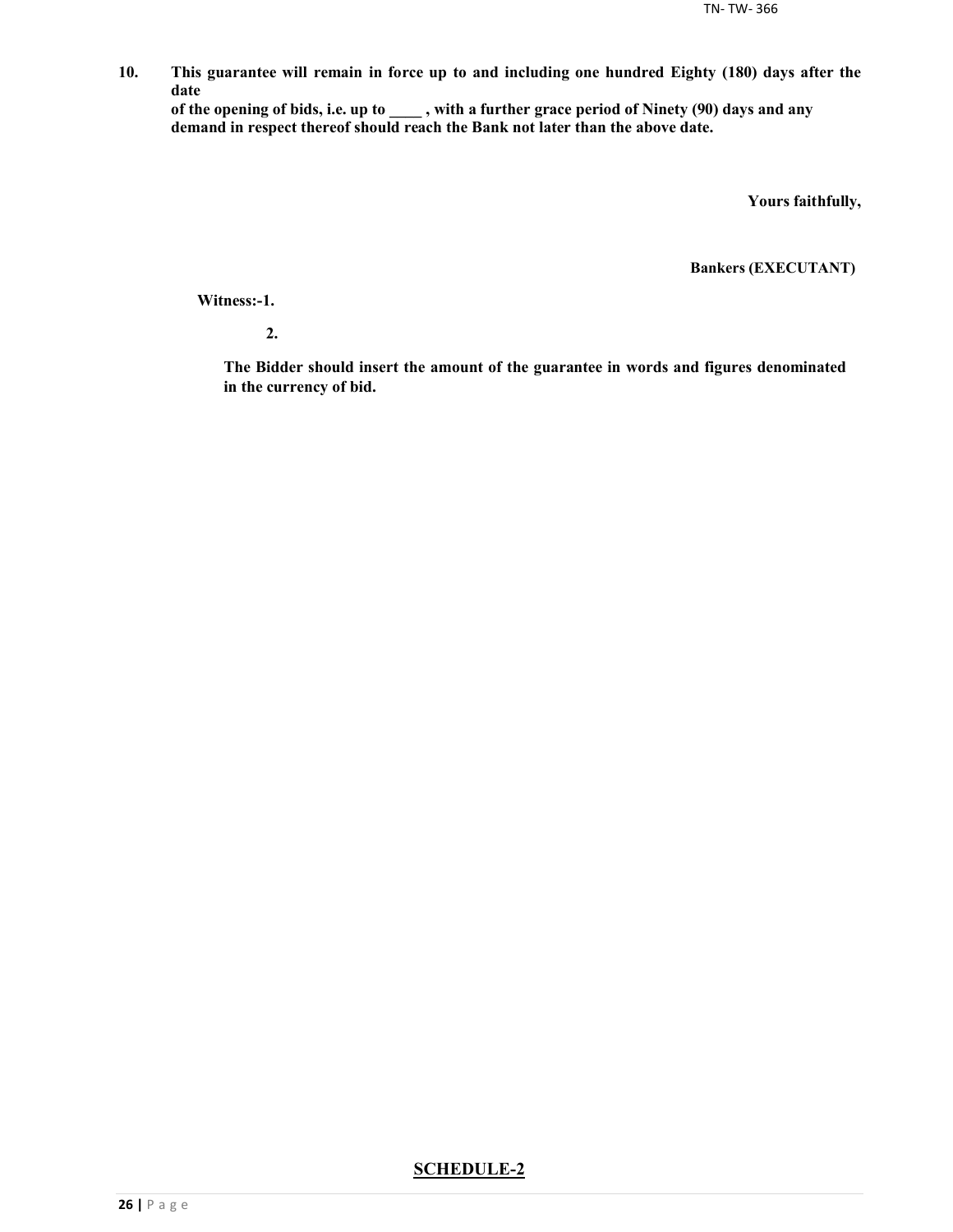#### **JODHPUR VIDYUT VITRAN NIGAM LIMITED AGREEMENT**

| <b>AURELIVIEN I</b><br>(On non-judicial stamp paper of Govt. of Rajas than having stamp duty as applicable)                                                                                                                                            |
|--------------------------------------------------------------------------------------------------------------------------------------------------------------------------------------------------------------------------------------------------------|
| This indenture made at on this day of the Month of<br><sub>of</sub>                                                                                                                                                                                    |
| between the Managing Director, Jodhpur Vidyut Vitran<br>the year                                                                                                                                                                                       |
| Nigam Ltd.<br>(hereinafter referred to as the Owner) which expression unless the context does not<br>permit includes successors and assigns) of the one part and<br>(I) To be used in case of Limited Companies                                        |
|                                                                                                                                                                                                                                                        |
| incorporated                                                                                                                                                                                                                                           |
| under the companies act and                                                                                                                                                                                                                            |
| having                                                                                                                                                                                                                                                 |
| its Registered office at<br>(hereinafter referred to as<br>$\overline{\phantom{a}}$ . The contract of $\overline{\phantom{a}}$                                                                                                                         |
| Contractor which<br>expression unless the context does not permit includes their successors and permitted<br>assigns).                                                                                                                                 |
| (2) To be used in case of Partnership concerns<br>M/s a Partnership Firm consisting of the following Partners namely:                                                                                                                                  |
| (Age) (Residence)(Occupation)<br>(Name)                                                                                                                                                                                                                |
| 1                                                                                                                                                                                                                                                      |
|                                                                                                                                                                                                                                                        |
|                                                                                                                                                                                                                                                        |
| 2                                                                                                                                                                                                                                                      |
|                                                                                                                                                                                                                                                        |
| 3                                                                                                                                                                                                                                                      |
|                                                                                                                                                                                                                                                        |
|                                                                                                                                                                                                                                                        |
| 4                                                                                                                                                                                                                                                      |
| (hereinafter referred to as Contractor which expression unless the context does not<br>permit includes their respective heirs, executors, administrators, legal representatives,<br>permitted<br>assigns) of the second part, witness the as follows:- |
| (1) The contractor, does by these presents agree to supply and execute/complete the                                                                                                                                                                    |
| erection work of (Name of work) to the Owner and the Owner does agree to purchase                                                                                                                                                                      |
| and execute/complete the erection work from the Contractor, the material/equipment and                                                                                                                                                                 |
| erection work as                                                                                                                                                                                                                                       |
| specified in the<br>work order No. _______ dated _______ and amendment<br>letter No.                                                                                                                                                                   |
| appended and on the terms $\&$ conditions constrained in the<br>dated                                                                                                                                                                                  |
| said order and amendment letter. The General terms and conditions of the contract                                                                                                                                                                      |
| appended hereto are considered a part of this agreement.                                                                                                                                                                                               |
| deposited Rs.<br>(2) The Contractor has<br>Rs<br>$(\text{In})$                                                                                                                                                                                         |
| $*(a)$ In cash, or<br>word                                                                                                                                                                                                                             |
| s<br>by furnishing a Demand Draft No._____dated _______<br>$*(b)$<br>drawn in                                                                                                                                                                          |
| favor of<br><sub>or</sub>                                                                                                                                                                                                                              |
| *(c) by furnishing a Bank Guarantee amounting to Rs. _ _____________towards security and performance o<br>(* delete which is not applicable)                                                                                                           |
| (3) The contractor is also bound to fulfill all the conditions<br>mentioned in the above work order.                                                                                                                                                   |
| (4) The work to be executed under this agreement shall be as per<br>terms and conditions mentioned in the above work order.                                                                                                                            |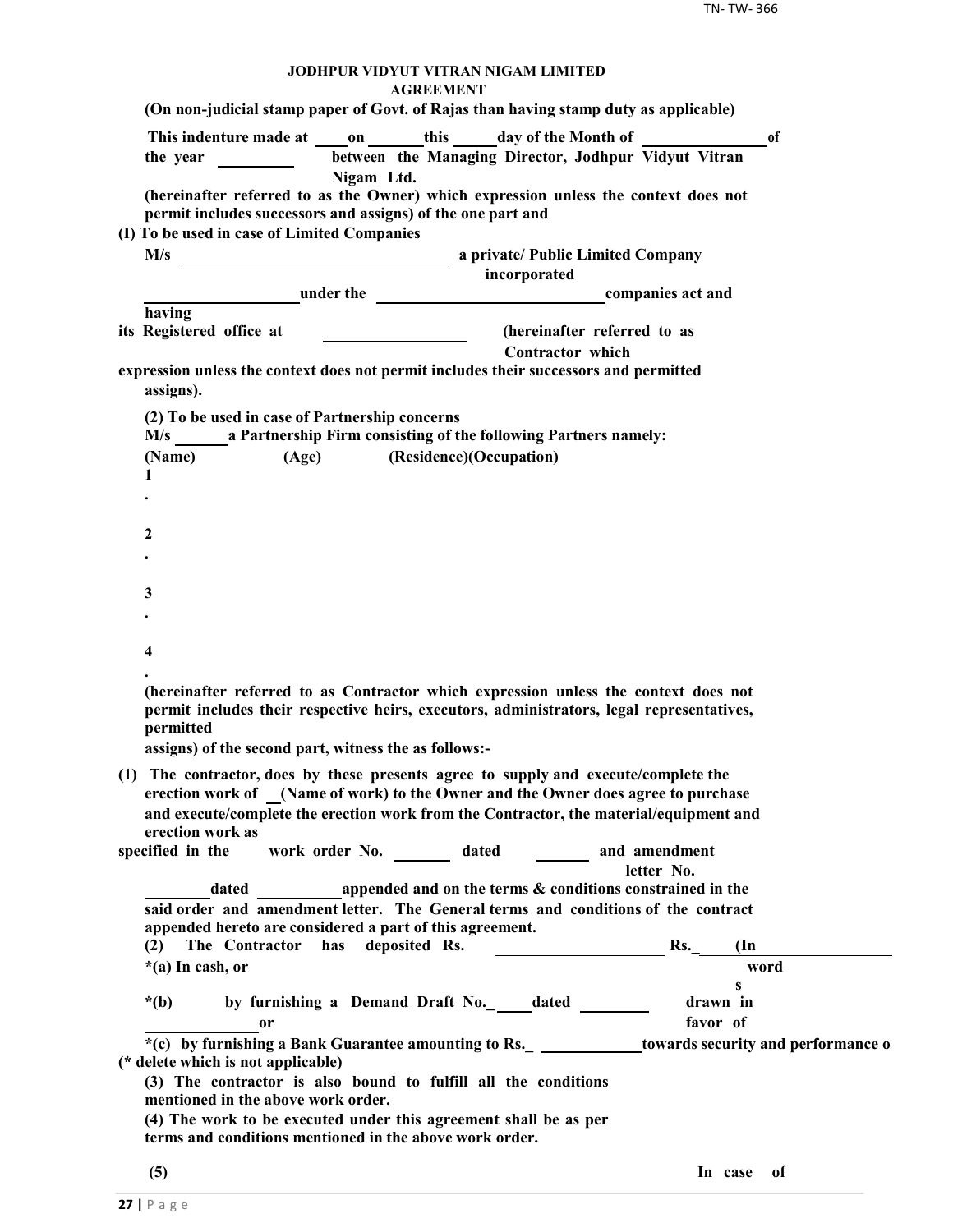**dispute as to whether any materials supplied are or are not in accordance with specifications set forth in the schedule, the decision of The Superintending Engineer (TW), JDVVNL shall be final and binding on both the parties. (6) The delivery shall be effected and completed as per clause No. of the work order from the date of this Work Order and amendment letter No. dt.** The first **installment of supplies will begin as per clause No. of the work order and amendment letter No. dt. to the work order. (7) Payment of the work executed under this agreement shall as under : As per clause No. of the Work Order and amendment letter No. dt to the work order. (8) If the Contractor fails wholly or in part to fulfill this agreement, the Owner shall be entitled at his discretion to retain the whole or any part of the deposit made by the Contractor under clause (2) and if the loss suffered by the Owner exceeds the amount of said deposit, he will be entitled to recover the said loss from the Contractor. (9) If any sum remains due or becomes recoverable from the Contractor on account of the nonfulfillment of this agreement or on account of any other reason, the Contractor shall pay the same immediately on demand, the Owner shall be entitled to recover the same from the Contractor as arrears of Land Revenue. (10) In witness of the due execution of this agreement the parties have hereunder set their hands the day and the year first above written. Signed and delivered by In case of (1)Signature Limited/Partnership Shri Companies & Firms ation (2)Signature** *(2)***Signature** For and on behalf of **CONSIDER (1)** Signature **In presence of witnesses (2) Signature Signed and** delivered by *delivered by delivered by delivered by delivered by delivered by delivered by delivered by delivered by delivered by delivered by delivered by delivered by del* **In case of individuals Shri**

| Signed and delivered by             |                                             |                    |
|-------------------------------------|---------------------------------------------|--------------------|
| In case of Individuals Shri         | (1) Signature                               | In the presence of |
| witness:<br>$(1)$ Shri<br>ation     |                                             | (2) Signature      |
| Signed and delivered by the         | (2) Shri(1) Signatureation<br><b>JDVVNL</b> |                    |
| by order and on behalf of the MD of |                                             |                    |

**JDVVNL**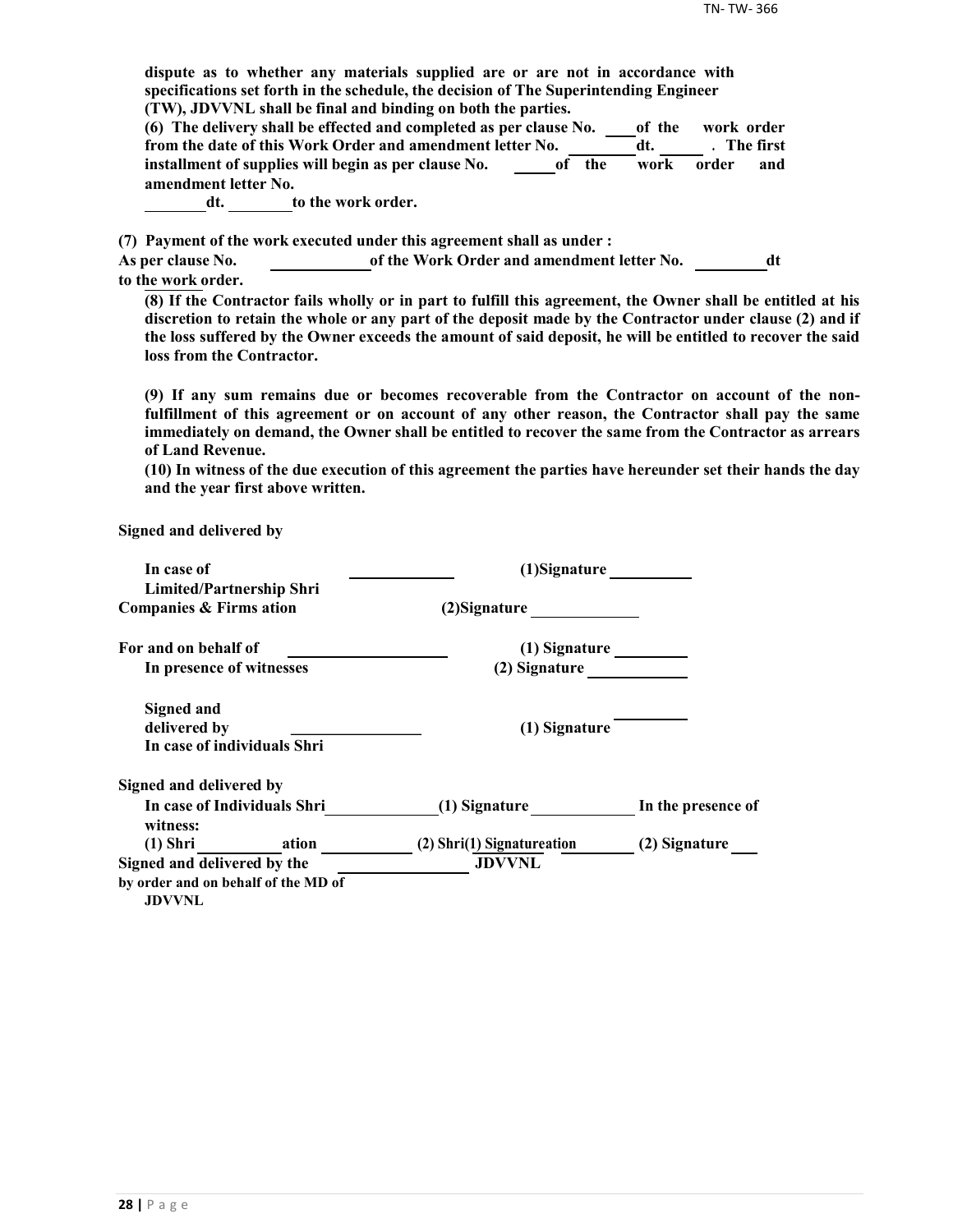## **SCHEDULE-3**

## **Commercial Terms & Conditions**

Bidder's Name & Address:

| Tο                                   |  |
|--------------------------------------|--|
| The Superintending Engineer (TW),    |  |
| JODHPUR Vidyut Vitran Nigam Limited, |  |
| New Power House Road,                |  |
| $JODHPUR - 342003$                   |  |

Dear Sirs,

Sub : Confirmation for "No Deviation" in Commercial terms & conditions of package No JdVVNL/ SE/ TW/ TN-366

We hereby confirm that there is no deviation in commercial terms  $\&$ conditions stipulated in the bidding documents and we are agreed to adhere the same strictly.

(Signature)……...........................

Date :

| Place : |  |
|---------|--|
|         |  |
|         |  |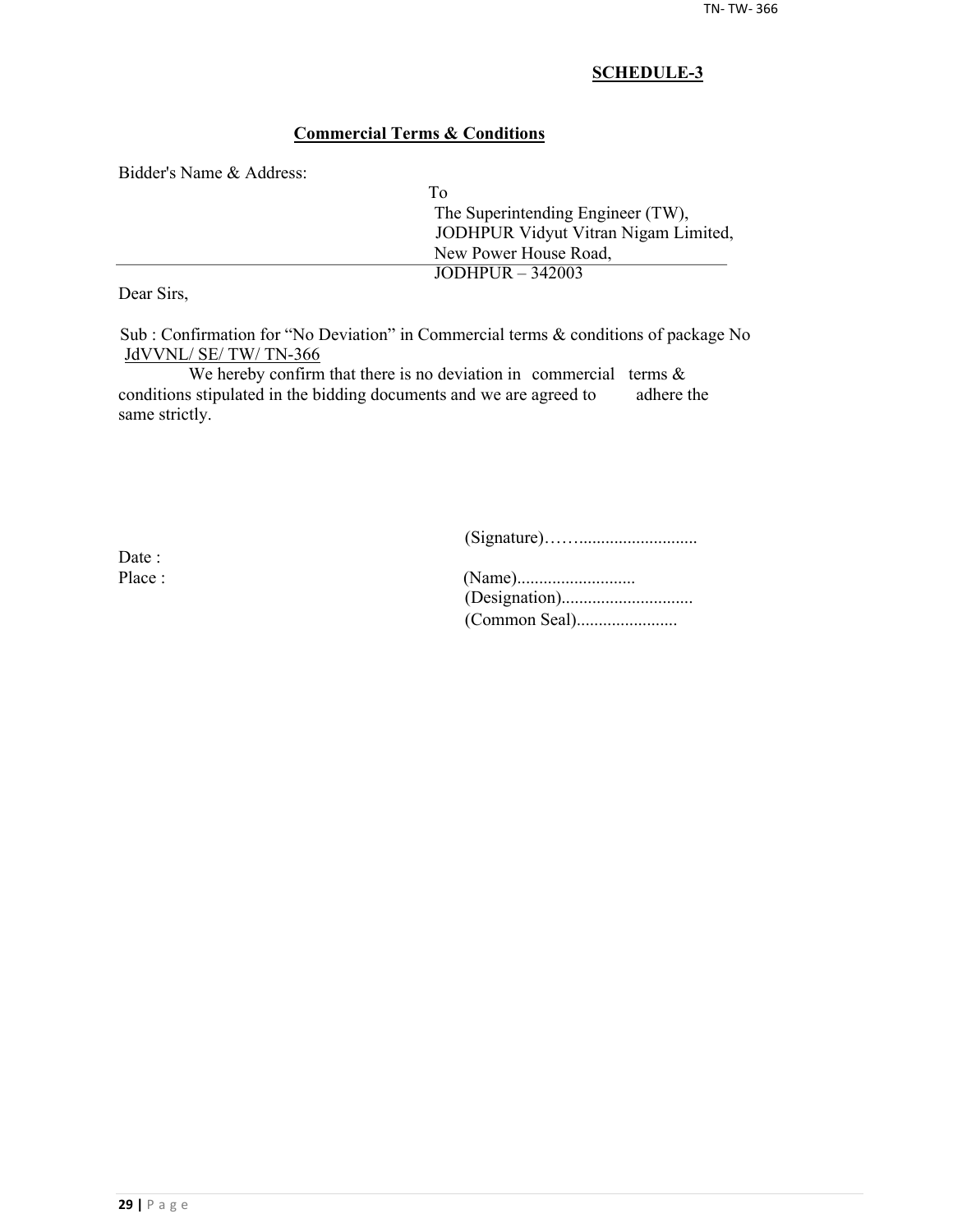## **SCHEDULE-4**

## **Technical Terms & Conditions**

To

Bidder's Name & Address :

The Superintending Engineer (TW), JODHPUR Vidyut Vitran Nigam Limited, New Power House Road JODHPUR – 342003

Dear Sirs,

Sub :- Confirmation for "No Deviation" in Technical terms & conditions of package No. JdVVNL/ SE/ TW/ TN-366

We hereby confirm that there is no deviation in technical terms  $\&$  conditions stipulated in the bidding documents and we are agreed to adhere the same strictly.

We also confirm that tendered material shall be procured from vendors approved by JDVVNL and shall be conforming to various requirements of relevant ISS/Specification/orders and as per design and drawing approved by the Nigam.

(Signature) ……...........................

Date ·

| Place : |  |
|---------|--|
|         |  |
|         |  |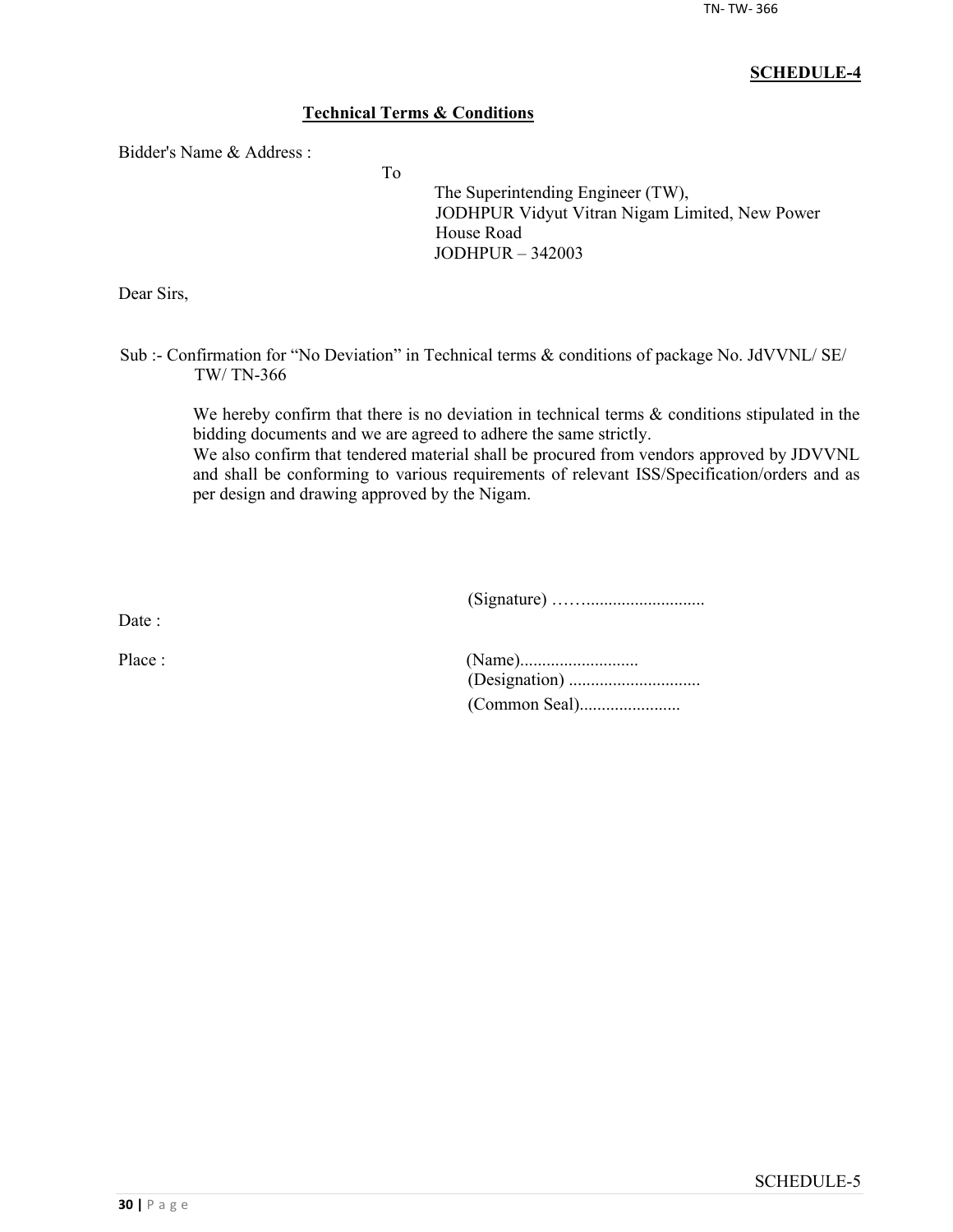## **List of Past Experience**

Bidder's Name & Address :

To, The Superintending Engineer (TW), Jodhpur Vidyut Vitran Nigam Limited, New Power House Road JODHPUR – 342003

Dear Sirs,

We have completed /executed the work orders Turn key pacages Labour contracts required as per spec under TN-366 successfully as per details given hereunder:-

|      |            |                  | Name        |              |
|------|------------|------------------|-------------|--------------|
| S.No | Details of | Order No. & Date | & details   | Date of      |
|      | ordered    |                  |             |              |
|      |            |                  | of ordering | commencement |
|      | work       |                  |             |              |
|      |            |                  | utility     |              |
|      |            |                  |             |              |
|      |            |                  |             |              |

| Date       | Contract value of | Whether<br>order executed               | Remarks |
|------------|-------------------|-----------------------------------------|---------|
| of         |                   |                                         |         |
| completion | ordered/executed  | stipulated work<br>per<br><b>as</b>     |         |
|            | work              | completion<br>schedule<br><sub>or</sub> |         |
|            |                   | not                                     |         |
|            |                   |                                         |         |

Note: Certificate(s) of competent authority of the utility for satisfactory execution of stated works are to be furnished along-with this schedule.

Date :

| $(Name)$ |  |
|----------|--|
|          |  |

Place :

......

(Common Seal).............................

SCHEDULE-6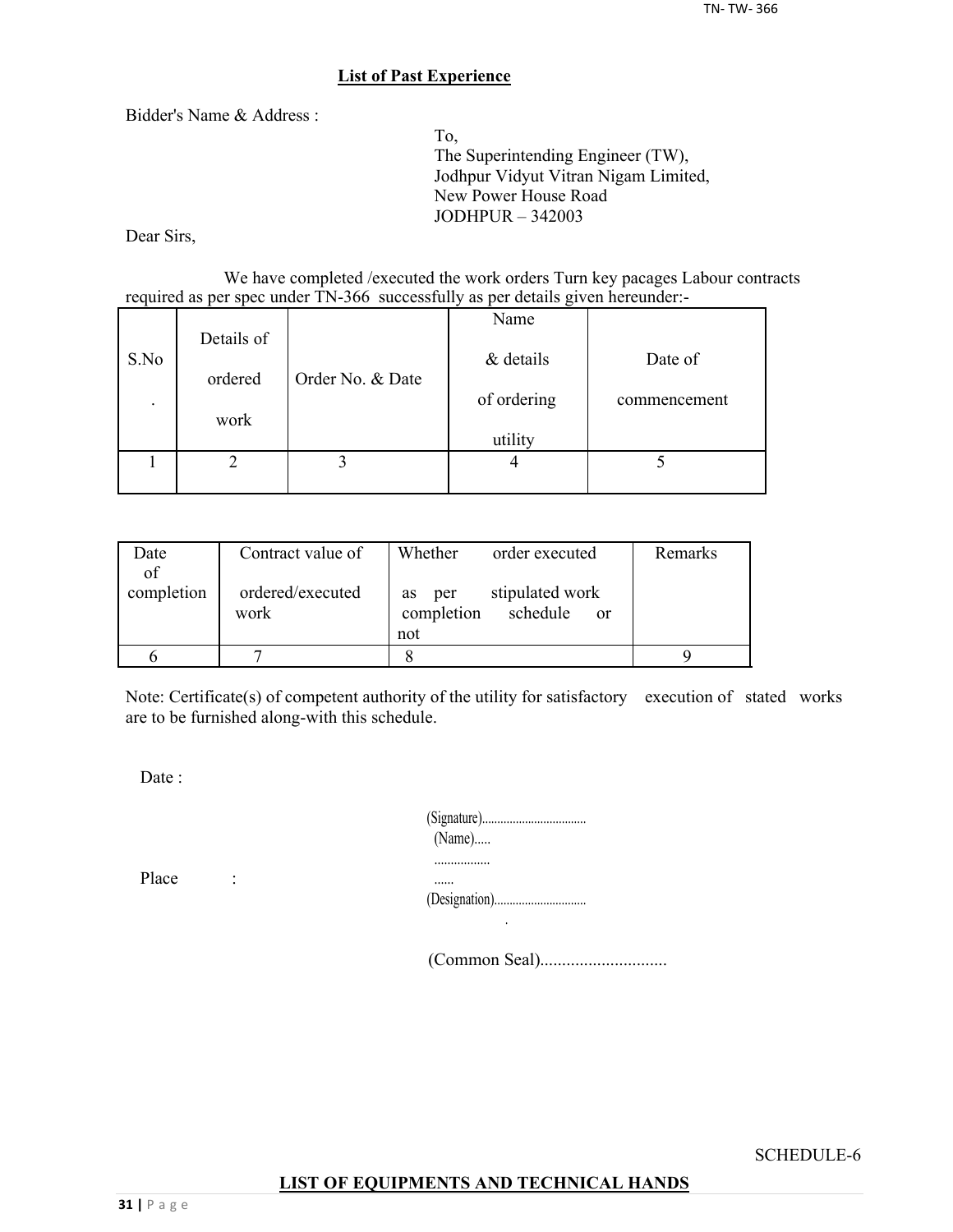Bidder's Name & Address :

To, The Superintending Engineer (TW), Jodhpur Vidyut Vitran Nigam Limited, New Power House Road, JODHPUR – 342003

Dear Sirs,

We hereby declare that we have sufficient men  $\&$  machinery for successful execution of work against this tender enquiry, the details of which are given as under:-

Date :

| Place | $\ddot{\phantom{a}}$ |  |
|-------|----------------------|--|
|       |                      |  |
|       |                      |  |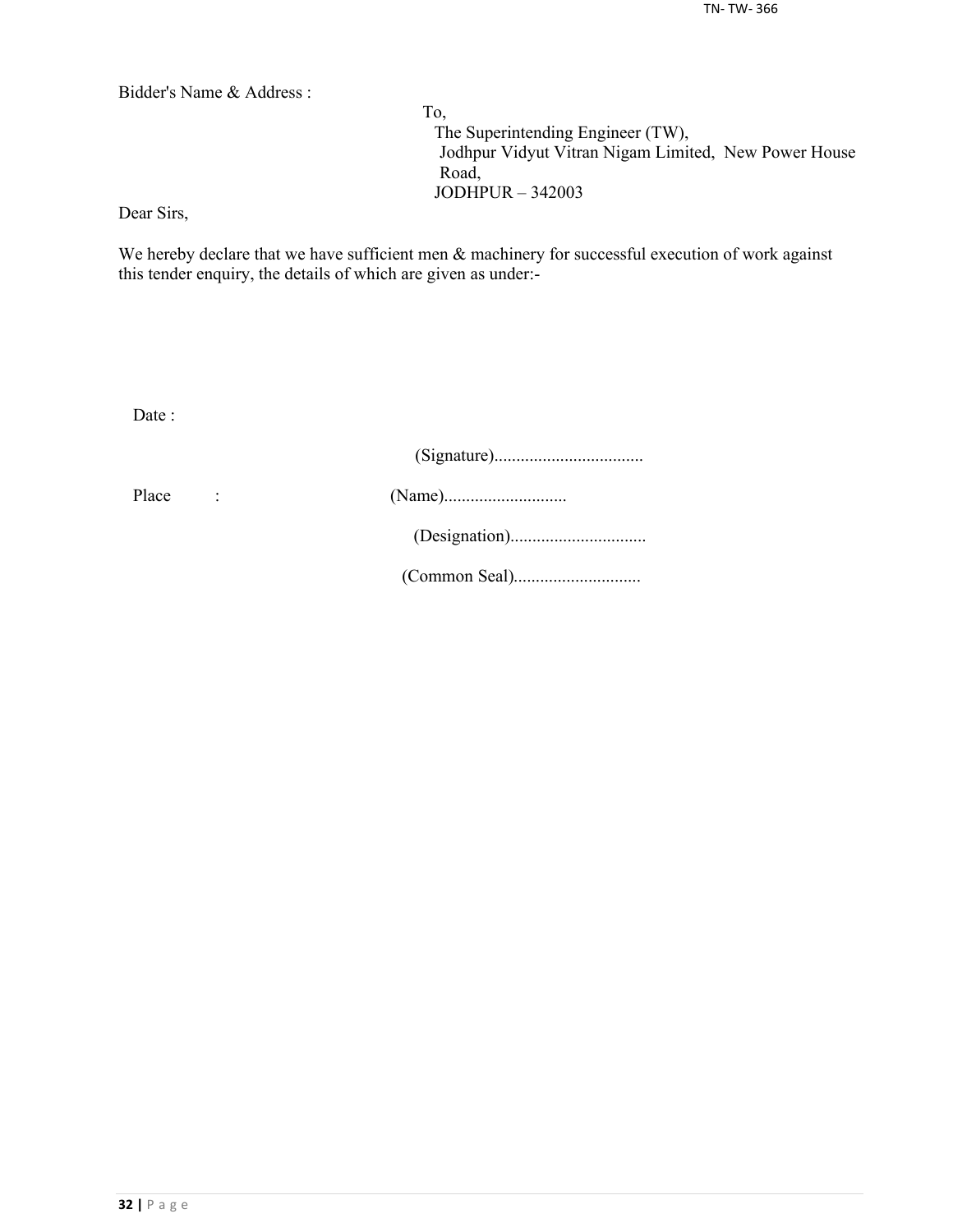#### **Qualification Requirements**

**(Tender No.** JdVVNL/ SE/ TW/ TN-366**)**

#### **Details of Turnover during last three financial years (2014-15,2015-16 & 2016-17)**

**Bidder's Name & Address:**

**To**

**The Superintending Engineer (TW) Jodhpur Vidyut Vitran Nigam Limited New Power House Road, Jodhpur- 342003**

**Dear Sirs,**

**We hereby declare that we are qualified for bidding in reference to "Qualification Requirements" indicated in Sec.III of the bidding documents as per details given here under:**

| S.No         | <b>PARTICULARS</b>      | <b>DETAILS</b>          |  |  |
|--------------|-------------------------|-------------------------|--|--|
| 1            | <b>Turn Over</b>        | (In Crores of Rs. only) |  |  |
|              |                         | 2014-15                 |  |  |
|              |                         | 2015-16                 |  |  |
|              |                         | 2016-17                 |  |  |
| $\mathbf{2}$ | <b>Net Profit After</b> | (In Crores of Rs. only) |  |  |
|              | Int. & Dep.             | 2014-15                 |  |  |
|              |                         | 2015-16                 |  |  |
|              |                         | 2016-17                 |  |  |
| 3            | Corporate/              | (In Lacs of Rs. only)   |  |  |
|              | <b>Income Tax Paid</b>  | 2014-15                 |  |  |
|              |                         |                         |  |  |
|              |                         | 2015-16                 |  |  |
|              |                         | 2016-17                 |  |  |

**and submitting the following certificate(s) /documents in support of the above: -**

- **1. Copy of Valid Contractor License.**
- **2. Copy of registration with Jodhpur-Discom, if registered.**
- **3. Copies of Audited Balance Sheet pertaining to last three years**
- **4. Furnishing of a certificate issued by a registered Chartered Accountant certifying of specified qualification requirements is essential. The name, stamp and the registration no. of the Chartered Accountant are necessary of the certificate.**

| <b>Place:</b> | Name:        |
|---------------|--------------|
| Date:         | Designation: |
|               | Signature:   |

Schedule-6(B)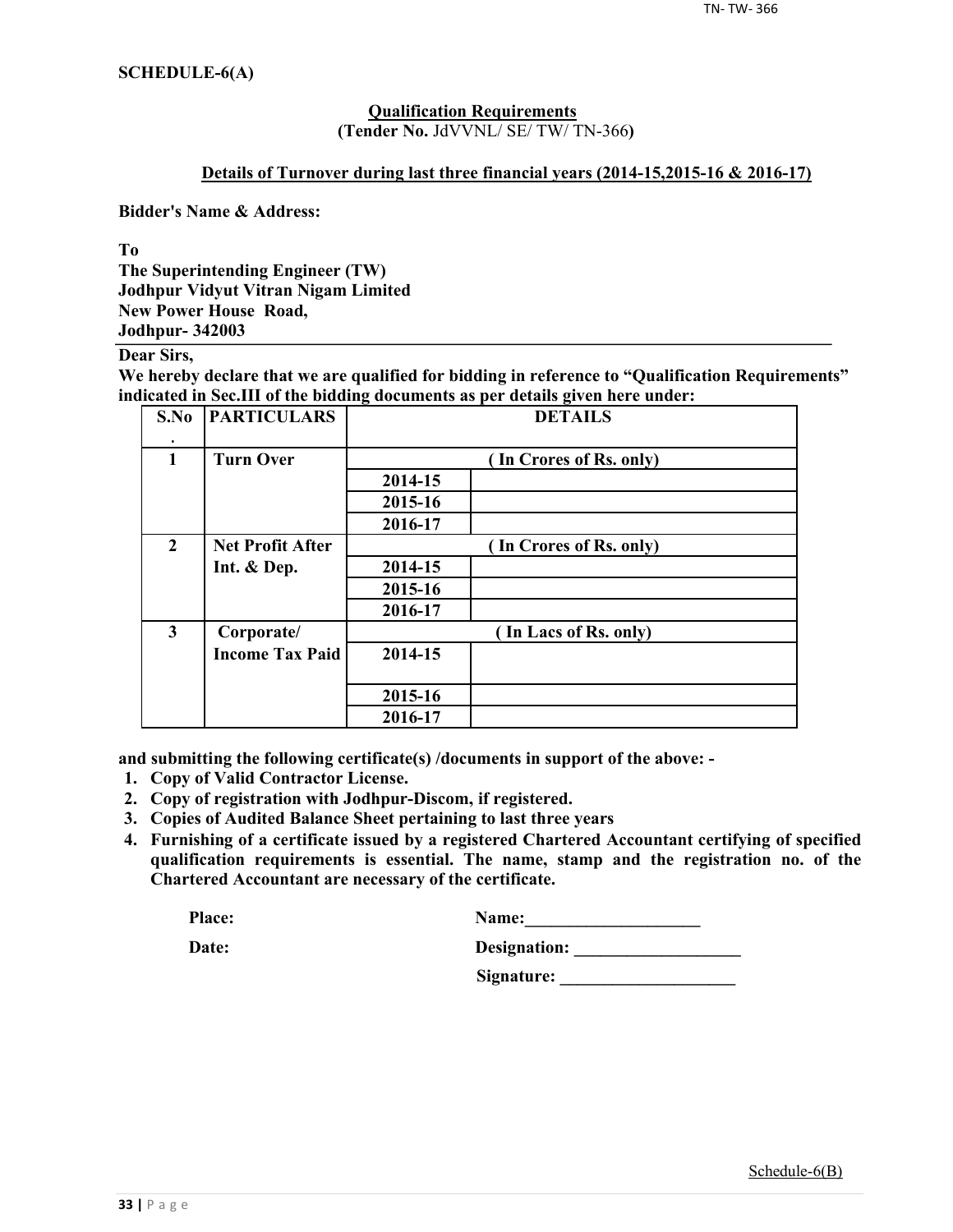#### **Qualification Requirements**

#### **(Tender No. JdVVNL/ SE/ TW/ TN-366)**

#### **Details of Works Executed during last Five financial years (2012-13, 2013-14,2014- 15, 2015-16 & 2016-17)**

| Order AwardingAuthority |                           |          | Work<br>order      | Stipulated completionPeriod | of commencement |                          | Value of work actually executed (as per<br>completion certificate) during last FY<br>2012-13, 2013-14, 2014-15, 2015-16 & 2016-<br>$17$ ) (Amt.in Rs. Lacs) |         |         | 17/balance |             |       |                |                |
|-------------------------|---------------------------|----------|--------------------|-----------------------------|-----------------|--------------------------|-------------------------------------------------------------------------------------------------------------------------------------------------------------|---------|---------|------------|-------------|-------|----------------|----------------|
|                         | <b>Descriptionof Work</b> | No.&Date | Amount Reinla<br>ø |                             | Date            | Date of actualcompletion | 2012-13                                                                                                                                                     | 2013-14 | 2014-15 | 2015-16    | $2016 - 17$ | Total | نې<br>After 31 | <b>Remarks</b> |
|                         |                           |          |                    |                             |                 |                          |                                                                                                                                                             |         |         |            |             |       |                |                |
|                         |                           |          |                    |                             |                 |                          |                                                                                                                                                             |         |         |            |             |       |                |                |
|                         |                           |          |                    |                             |                 |                          |                                                                                                                                                             |         |         |            |             |       |                |                |
|                         |                           |          |                    |                             |                 |                          |                                                                                                                                                             |         |         |            |             |       |                |                |
|                         |                           |          |                    |                             |                 |                          |                                                                                                                                                             |         |         |            |             |       |                |                |
|                         |                           |          |                    |                             |                 |                          |                                                                                                                                                             |         |         |            |             |       |                |                |
| <b>TOTAL:</b>           |                           |          |                    |                             |                 |                          |                                                                                                                                                             |         |         |            |             |       |                |                |

**Note:**

- **1. Copy of each work order, G-schedule & completion report be enclosed.**
- **2. Completion report must be certified by a competent technical officer only, i.e. not below the rank of Executive Engineer as per Qualification Requirement mentioned at section –I and should also be duly attested by Notary Public.**
- **3. Furnishing of the completion report of each of work executed specially indicating the amount thereof, is essential as the qualification of the bidder shall be determined on this basis. The Work experience shall not be counted on account of non-furnishing of such documents.**

**(Signature) ……...........................**

**Date :**

**Place : (Name)........................... (Designation) .............................. (Common Seal).......................**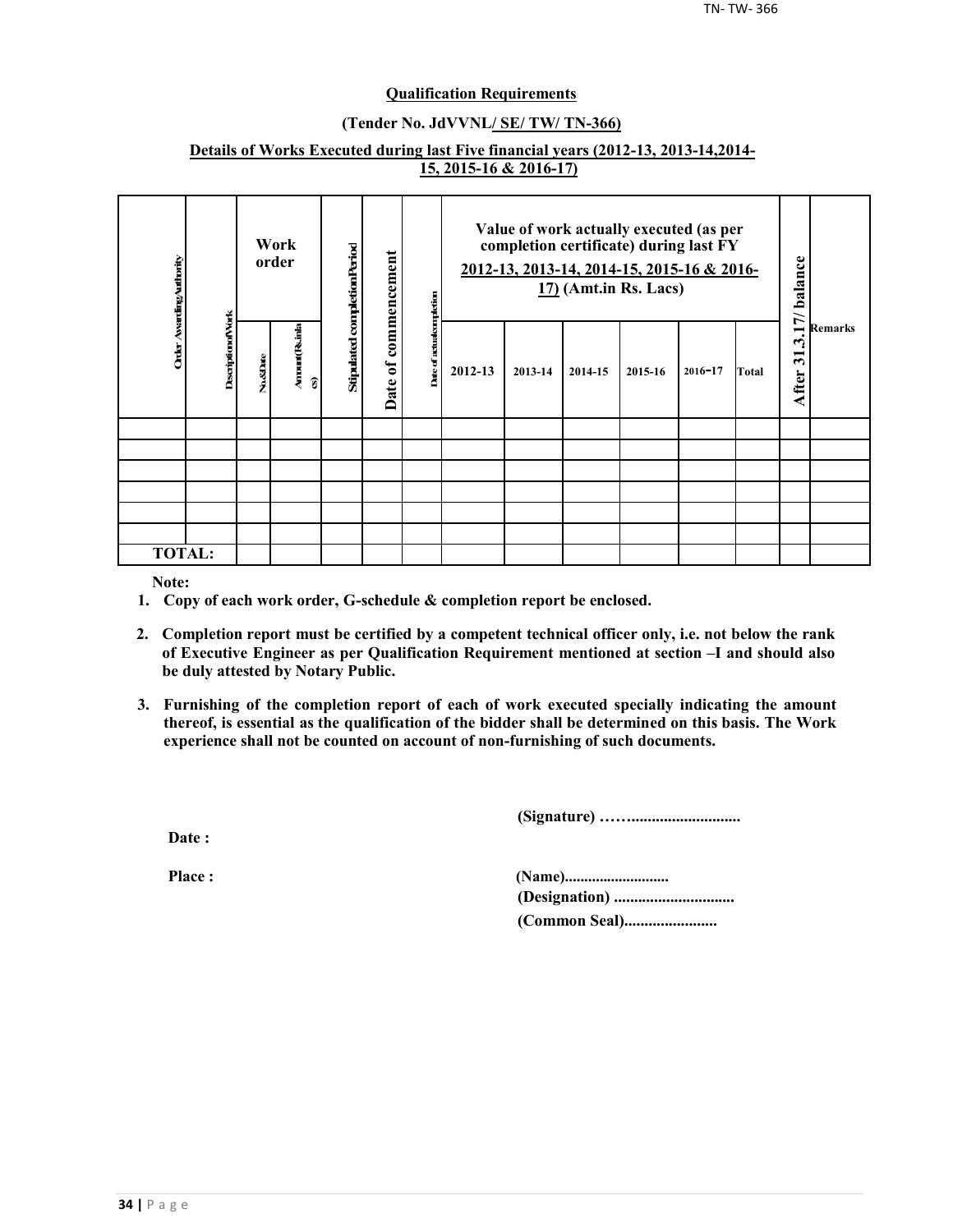## SCHEDULE-7

## **SECURITY BANK GUARANTEE FOR SAFE CUSTADY OF 33/11 KV GSS REGARDING OPERATION AND MAINTENANCE OF GSS The Superintending Engineer (TW),**

## **JDVVNL, Jodhpur**

## **Bank Guarantee No…………………… Date………………**

Whereas M/s………………………….has entered into a contact with Jodhpur Vidyut Vitran Nigan Limited, New Power House Raod, Jodhpur-305004(Raj.) the Nigam (herein after called the Nigam) vide work order no.JDVVNL /SE(TW)/XEN(TW)………..for contract of operation and maintenance of GSS. And where as under the terms of the said contract the contractor is to furnish the Nigam a security Bank Guarantee for an amount of,……………………………………………………… for safe custody of 33/11 KV GSS i.e.loss on account of damages, fire, riots and flud for GSS under contract. And whereas the contractors has requested Bank having its registered office at …………………………………………………..…………. to guarantee to pay the due payments by the contractor of the aforesaid amount of the Nigam. Now we ……………………………………………………………………………….hereby agree unequivocally and unconditionally to pay within 48 hours on demand in written from the Nigamn or any officer authorized by it in this behalf and without demur, any amount upto and not exceeding Rs………………………………………..to the Nigam on behalf of the contractor. The Guarantee shall be valid and binding on us ……………………………………………..for the period of 12 months from this date and shall not be terminable or affected by notice of any change in the constitution of the Bank or of the Firm or contractors or by any other reason whatsoever and the ……………………………………………………..liablity hereunder shall not be impaired or discharge by any extension of time of variations of alternations made give conceded, agreed to with or without our knowledge or consent, by or between the parties to the said written contract. All the rights of the Nigam under this Guarantee shall be relieved and discharged from all liabilities there under: All disputes arising under the said guarantee between the Bank and the Nigam or between the supplier and the Nigam pertaining to this Guarantee shall be subject to the Jurisdiction of Court at Jaipur, Rajasthan. Notwithstanding any thing to the contrary contained herein: 1. Our liability under this Bank Guarantee shall not exceed ……………………………………… 2. This Bank Guarantee shall be valid upto …………………….. with claim period Three months upto …………………….. 3. We are liable to pay the Gurantee amount or any part thereof under this Guarantee only and only

if you serve upon us a written claim or demand on or before Date :…………………..

**Yours faithfully,**

**Bankers (EXECUTANT)**

**Witness:-1.** 

**2.**

**The Bidder should insert the amount of the guarantee in words and figures denominated in the currency of bid.**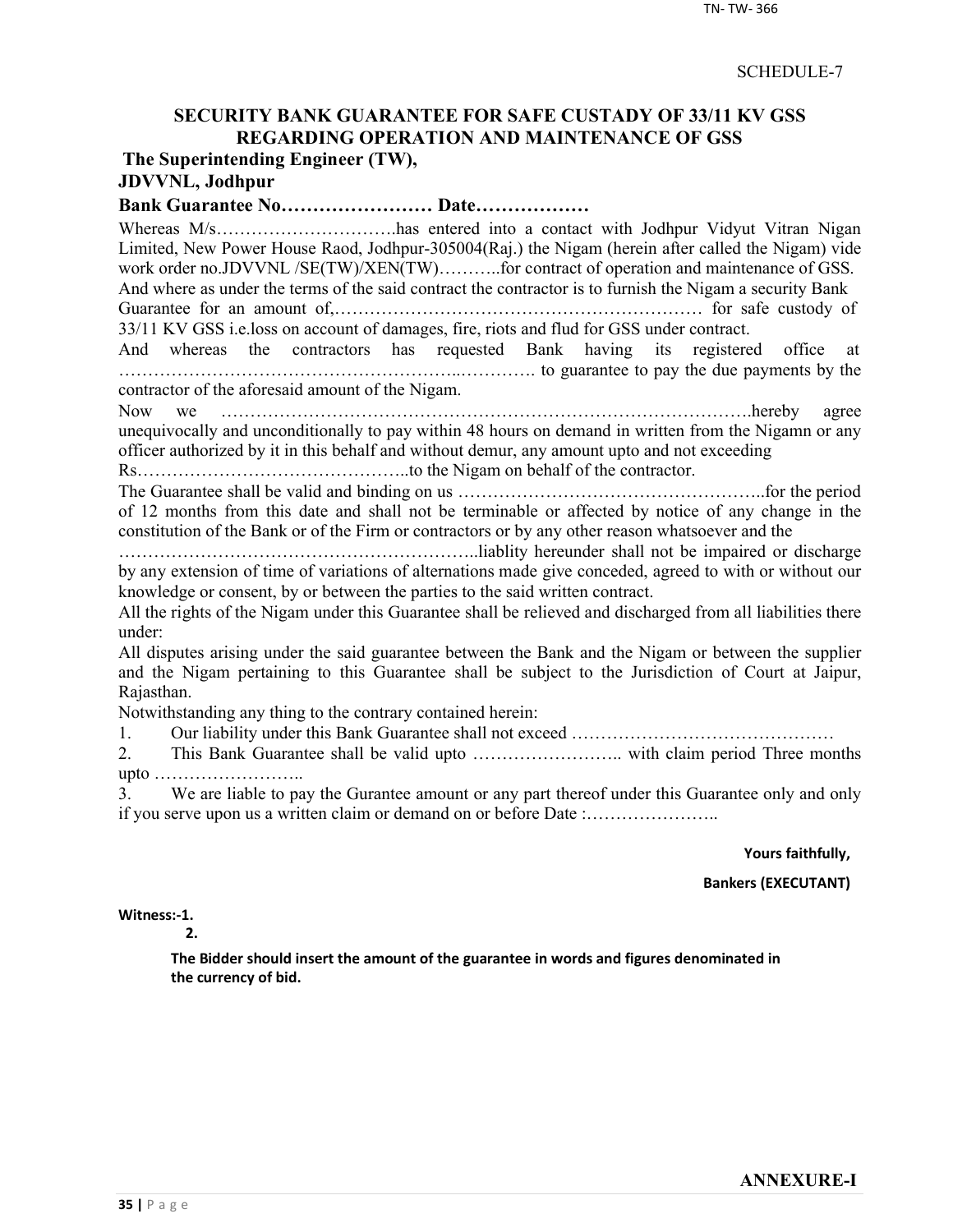TN- TW- 366

| Name of 33 KV S/S                               |                                                                           |          | PTW/Book No.                                                                 |          |       |
|-------------------------------------------------|---------------------------------------------------------------------------|----------|------------------------------------------------------------------------------|----------|-------|
| The Shift Incharge,<br>33/11 KV Sub-Station     |                                                                           |          |                                                                              |          |       |
|                                                 |                                                                           |          | Kindly permit to work undersigned on following feeder from To To             |          |       |
| 1.<br>2.<br>$\begin{array}{c}\n3.\n\end{array}$ |                                                                           |          |                                                                              |          |       |
|                                                 |                                                                           |          | Signature:<br>Name of Employee:<br>Designation:<br>Office:<br>Time:<br>Date: |          |       |
| <b>PTW</b>                                      |                                                                           |          |                                                                              |          |       |
| I<br>feeder                                     |                                                                           |          |                                                                              |          |       |
| (i)<br>(ii)                                     | Feeder is isolated from 33/11 KV S/S<br>Earthing to be done at work site  |          |                                                                              |          |       |
| Signature of Employee:                          |                                                                           |          | Shift Incharge:<br>Designation:<br>Office:                                   |          |       |
| Return of PTW                                   | Time                                                                      | Page No. |                                                                              |          |       |
| $I_{\_}$                                        | completing of work. All men and material have been removed from the line. |          |                                                                              | on dated | after |
|                                                 |                                                                           |          | Signature:<br>Name:<br>Designation:<br>Office:<br>Time:<br>Date:             |          |       |
|                                                 |                                                                           |          |                                                                              |          |       |

#### **ANNEXURE-II**

# **IDENTITY CARD**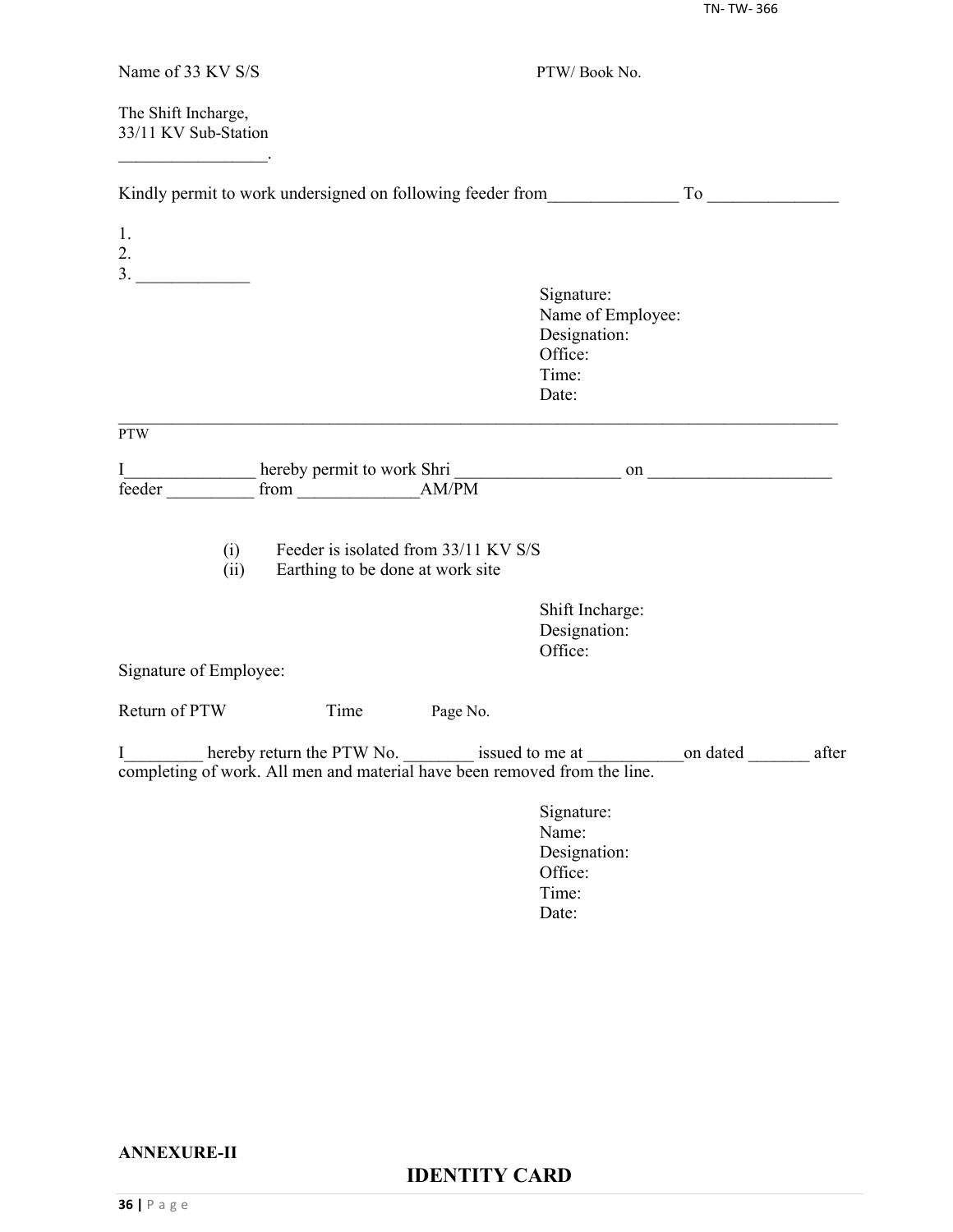## (Contractors labour)

**Card S. No.**



Name of the Employee: Father"s name: Age/Date of birth: Name of contractor: Name of the work: Work Location: Work Order No. & date.:

Employee Signature

Signature of contractor: Counter signature:

Valid from …………To …………….<br>
(This card is valid only for 60 days) Signature of concerned XEN with rubber seal (This card is valid only for 60 days) with rubber seal JDVVNL………………

Note: - This identity card is valid for use in the 33/11 KV JDVVNL Sub-Station premises only.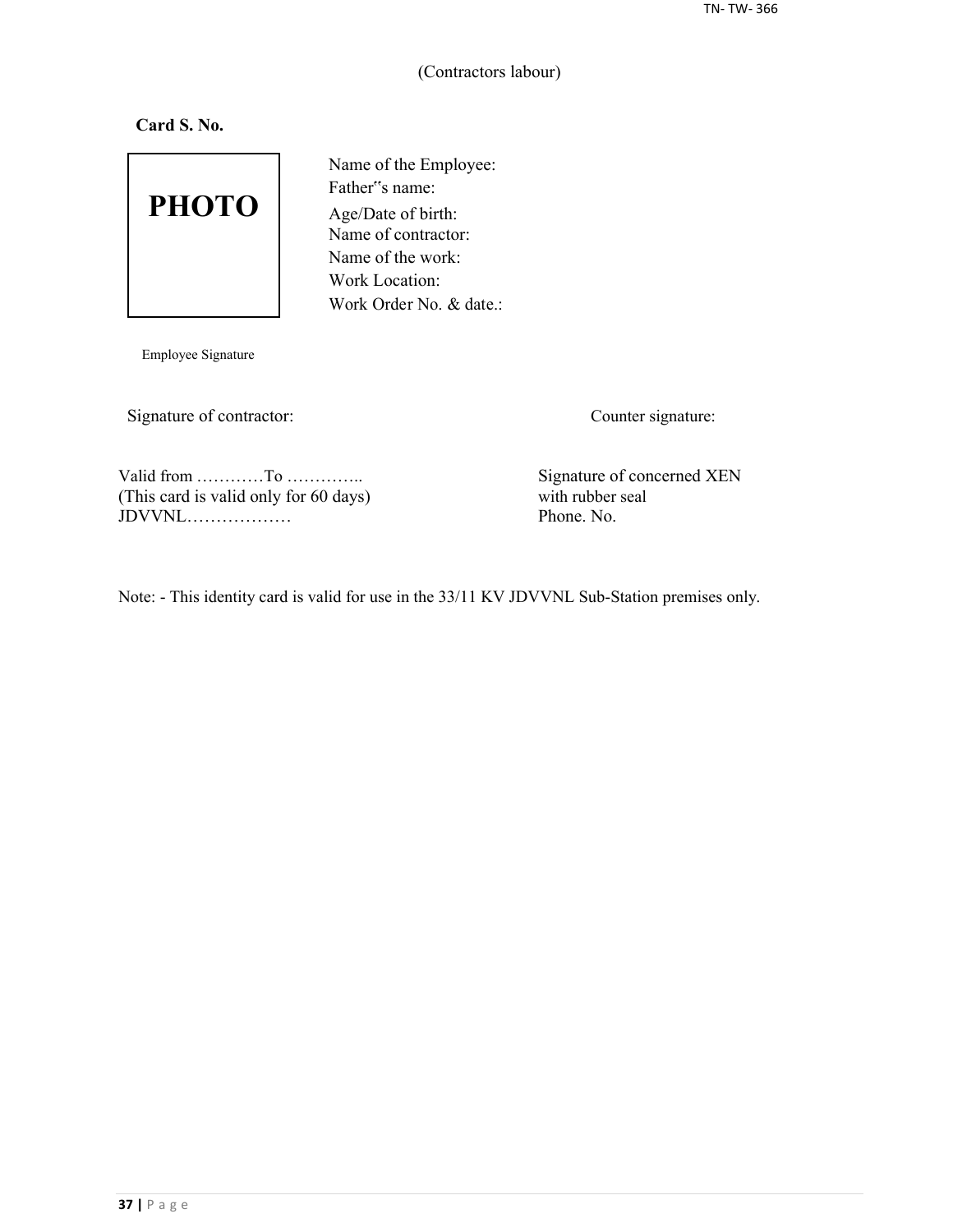# **THE DETAILS TO BE FILLED HOURLY BY AUTHORISED CONTRACTOR PERSON ON DUTY**

|             | <b>LOAD OF</b>     | <b>VOLTAGE OF</b>  | <b>AMBIENT</b> | <b>TRIPPING OF</b>                   | <b>OIL LEVEL</b> | <b>BREATHER</b>  | <b>REMARKS</b> |
|-------------|--------------------|--------------------|----------------|--------------------------------------|------------------|------------------|----------------|
| <b>HOUR</b> | <b>TRANSFORMER</b> | <b>TRANSFORMER</b> |                | <b>TEMPRATURE   FEEDER BREAKER  </b> |                  | <b>CONDITION</b> |                |
| 1.00        |                    |                    |                |                                      |                  |                  |                |
| 2.00        |                    |                    |                |                                      |                  |                  |                |
| 3.00        |                    |                    |                |                                      |                  |                  |                |
| 4.00        |                    |                    |                |                                      |                  |                  |                |
| 5.00        |                    |                    |                |                                      |                  |                  |                |
| 6.00        |                    |                    |                |                                      |                  |                  |                |
| 7.00        |                    |                    |                |                                      |                  |                  |                |
| 8.00        |                    |                    |                |                                      |                  |                  |                |
| 9.00        |                    |                    |                |                                      |                  |                  |                |
| 10.00       |                    |                    |                |                                      |                  |                  |                |
| 11.00       |                    |                    |                |                                      |                  |                  |                |
| 12.00       |                    |                    |                |                                      |                  |                  |                |
| 13.00       |                    |                    |                |                                      |                  |                  |                |
| 14.00       |                    |                    |                |                                      |                  |                  |                |
| 15.00       |                    |                    |                |                                      |                  |                  |                |
| 16.00       |                    |                    |                |                                      |                  |                  |                |
| 17.00       |                    |                    |                |                                      |                  |                  |                |
| 18.00       |                    |                    |                |                                      |                  |                  |                |
| 19.00       |                    |                    |                |                                      |                  |                  |                |
| 20.00       |                    |                    |                |                                      |                  |                  |                |
| 21.00       |                    |                    |                |                                      |                  |                  |                |
| 22.00       |                    |                    |                |                                      |                  |                  |                |
| 23.00       |                    |                    |                |                                      |                  |                  |                |
| 24.00       |                    |                    |                |                                      |                  |                  |                |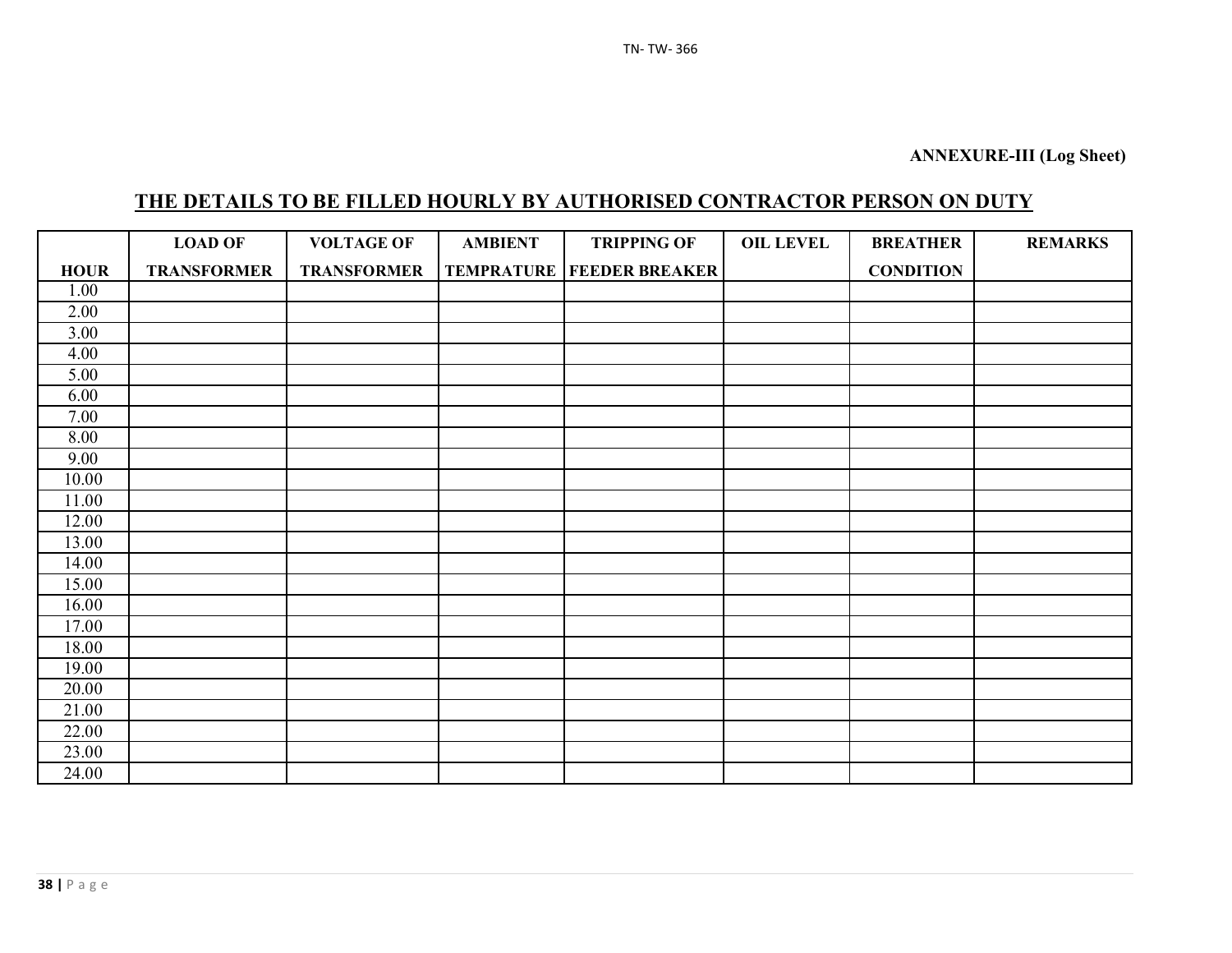#### FORM-V

#### FORM OF CERTIFICATE BY PRINCIPAL EMPLOYER (RULE 21 (2)

Certified that I have engaged the applicant (name of the contractor) as a contractor in my establishment. I undertake to be bound by all the provisions of the contractor labour (Regulation and Abolition) act, 1970 and the contract labour (Regulation and Abolition) Rajasthan State Rules, 1971, in respect of the employment of contract labour by the applicant in my establishment.

Date:-

Place:-<br>
Signature of Principal employers

Name & address of employers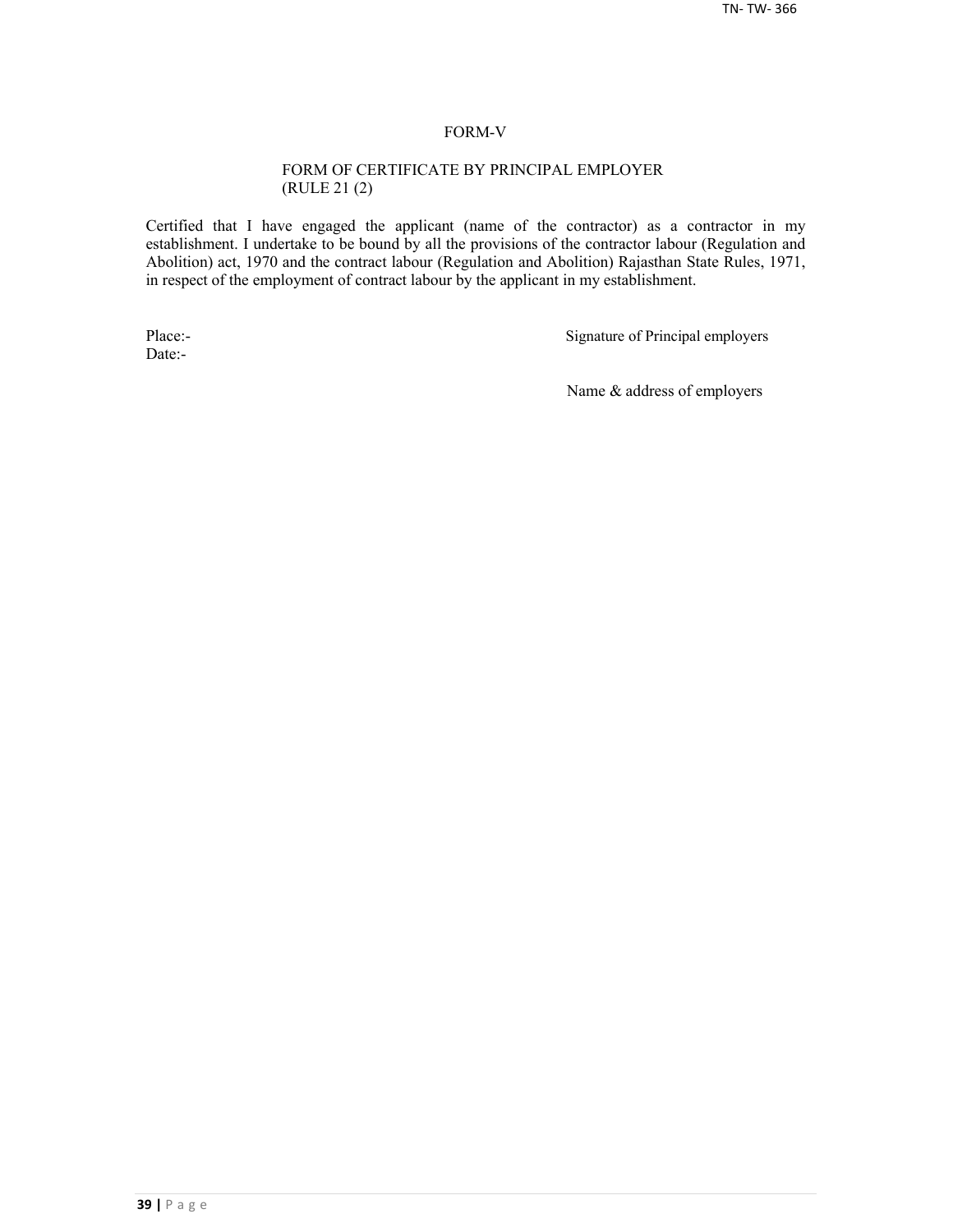#### FORM –VI (SEE RULE 25(1)) GOVERNMENT OF RAJASTHAN OFFICE OF THE LICENSING OFFICER

License No. 2012 Dated: The paid Rs.

1. License is hereby granted to **the under section 12 (2) of the Contract Labour** (Regulation & Abolition) Act, 1970, subject to the condition specified in Annexure/ The license shall remain in force.

Till:\_\_\_\_\_\_\_\_\_\_\_\_\_\_\_\_

Signature and seal of licensing officer

#### RENEWAL  $[PHH]$   $[20(2)]$

| NULLZJ(Z)       |                      |                |  |  |  |  |
|-----------------|----------------------|----------------|--|--|--|--|
| Date of Renewal | Fee paid for renewal | Date of expiry |  |  |  |  |
|                 |                      |                |  |  |  |  |
|                 |                      |                |  |  |  |  |
|                 |                      |                |  |  |  |  |

Date:-<br>
Signature and seal of licensing officer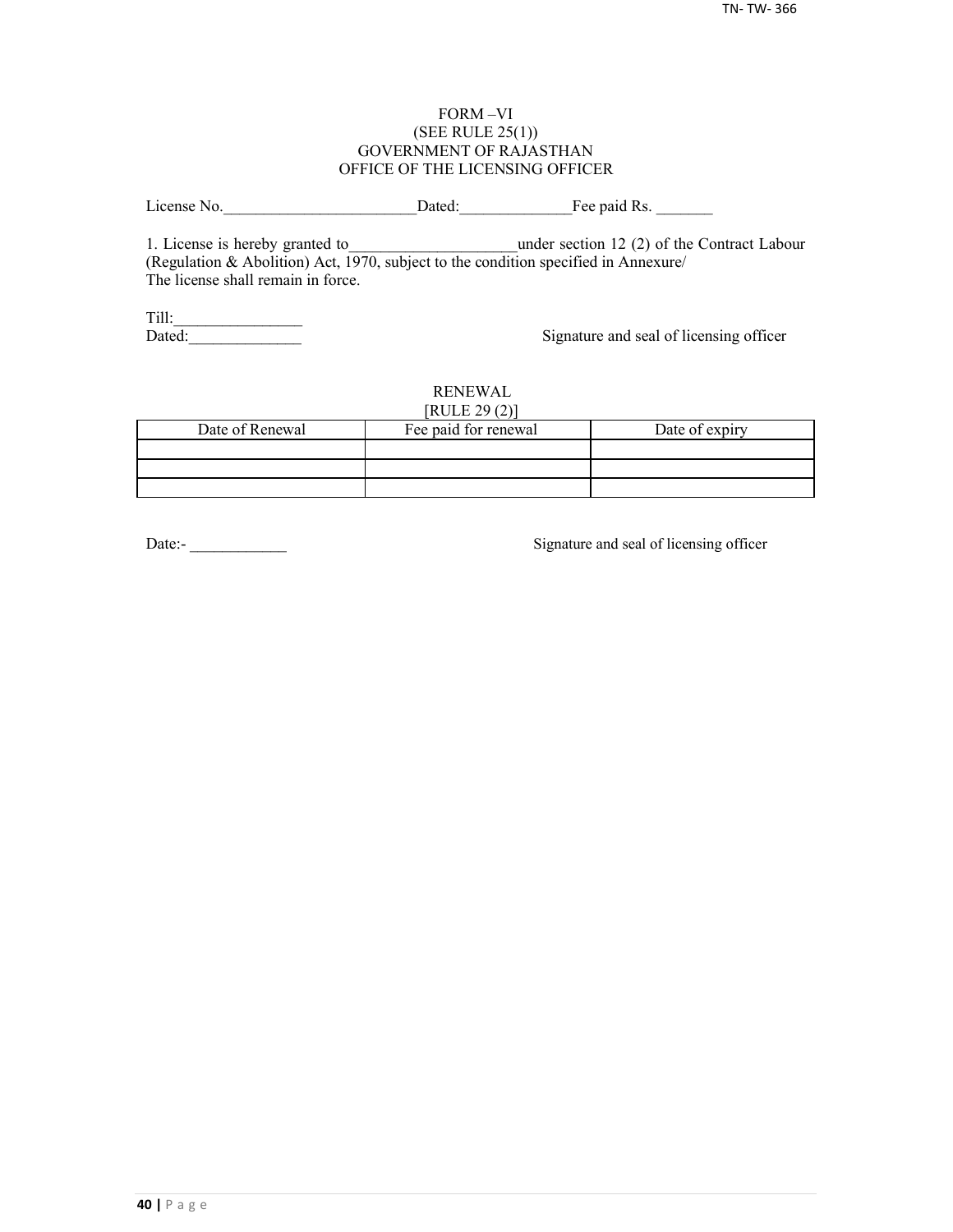#### Form-VII (See Rule 73)

#### Part-I

## REGISTER OF PARTICULARS OF CONTRACTORS

- (1)Name and address of the Principal –Employer
- (2) Name and address of the Establishment

| No. | Name and address of | Nature of work on contractor | Location of contractor |  |
|-----|---------------------|------------------------------|------------------------|--|
|     | contractor          |                              | work                   |  |
|     | . .                 |                              |                        |  |

| Period of contract | Amount/Value of | Max. No. of workmen    | Security deposits with the |
|--------------------|-----------------|------------------------|----------------------------|
| from To            | contractor      | employed by contractor | Principal Employer         |
|                    | ∸               |                        |                            |

## PART –II

## PROGRESS OF CONTRACTOR WORK

Name of Contractor: Nature of work:

| Wages period | Max. number of        | Total amount of wages | Amount actually disbursed |
|--------------|-----------------------|-----------------------|---------------------------|
|              | workmen employed by   | earned by the workmen | on pay day.               |
|              | the contractor during |                       |                           |
|              | the wages period      |                       |                           |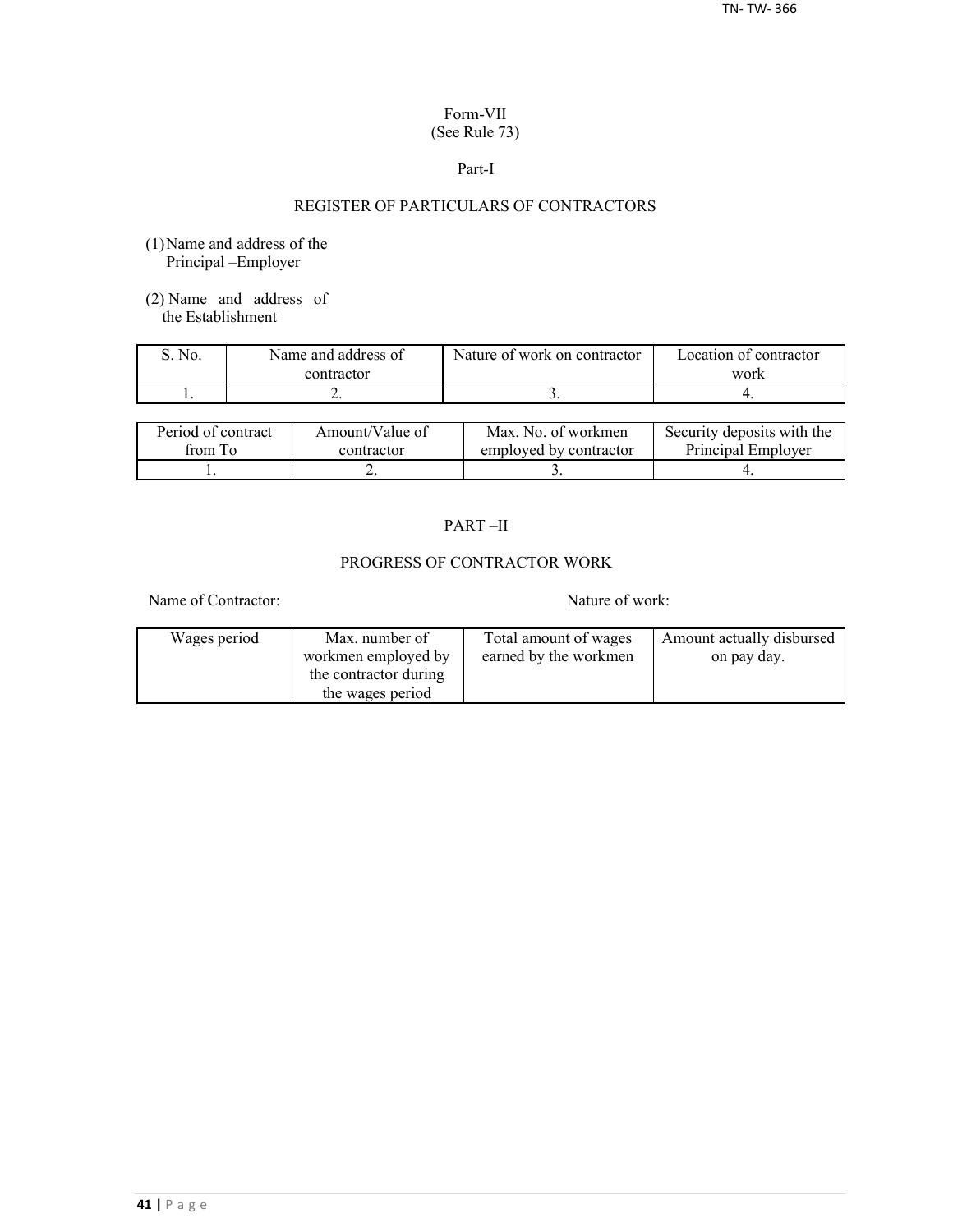## FORM-VIII (See Rule 74) REGISTER OF WORKMEN EMPLOYED BY CONTRACTOR

Name and address of Name and address of establishment in /under contractor: which contract is carried on

Name and location of Name and address of Principal-

 $\mathcal{L}_\text{max}$ 

Employer work\_\_\_\_\_\_\_\_\_\_\_\_\_\_\_\_\_\_\_\_\_\_\_\_\_\_\_\_\_

|                    | EIIIDIOVEI WOIK |         |               |             |               |                        |
|--------------------|-----------------|---------|---------------|-------------|---------------|------------------------|
| S. No.             | Name and        |         | Age and Sex   | Father's    | Name of       |                        |
|                    | surnames of     |         |               | /Husband 's |               | employment/Designation |
|                    | workmen         |         |               | name        |               |                        |
|                    |                 |         |               |             |               |                        |
|                    | Permanent Home  | Present | Date of       | Date of     | Signature or  | Remarks                |
| address of workmen |                 | address | commencement  | termination | thumb         |                        |
| (Village $&$       |                 |         | of employment | of          | impression of |                        |
| Tehsil/Taluka and  |                 |         | Date of       | employment  | workmen       |                        |
|                    | Distt.          |         | termination   |             |               |                        |

## Form-IX (See Rule 75) EMPLOYMENT CARD

| Name | and | address |  | of Contractor   Name and address of Establishment in/ under<br>which contract is certified on |
|------|-----|---------|--|-----------------------------------------------------------------------------------------------|
|      |     |         |  | Name & Address of Principal- Employer                                                         |

| Name of workman | S. No. in the register of | Name of                | Wages rate (with      |
|-----------------|---------------------------|------------------------|-----------------------|
|                 | workman employed          | employment/designation | particular of unit in |
|                 |                           |                        | case of piece work)   |
|                 |                           |                        |                       |
| Wage period     | Period of employment      | Remarks                | Signature of          |
|                 |                           |                        |                       |
|                 |                           |                        | contractor            |
|                 |                           |                        |                       |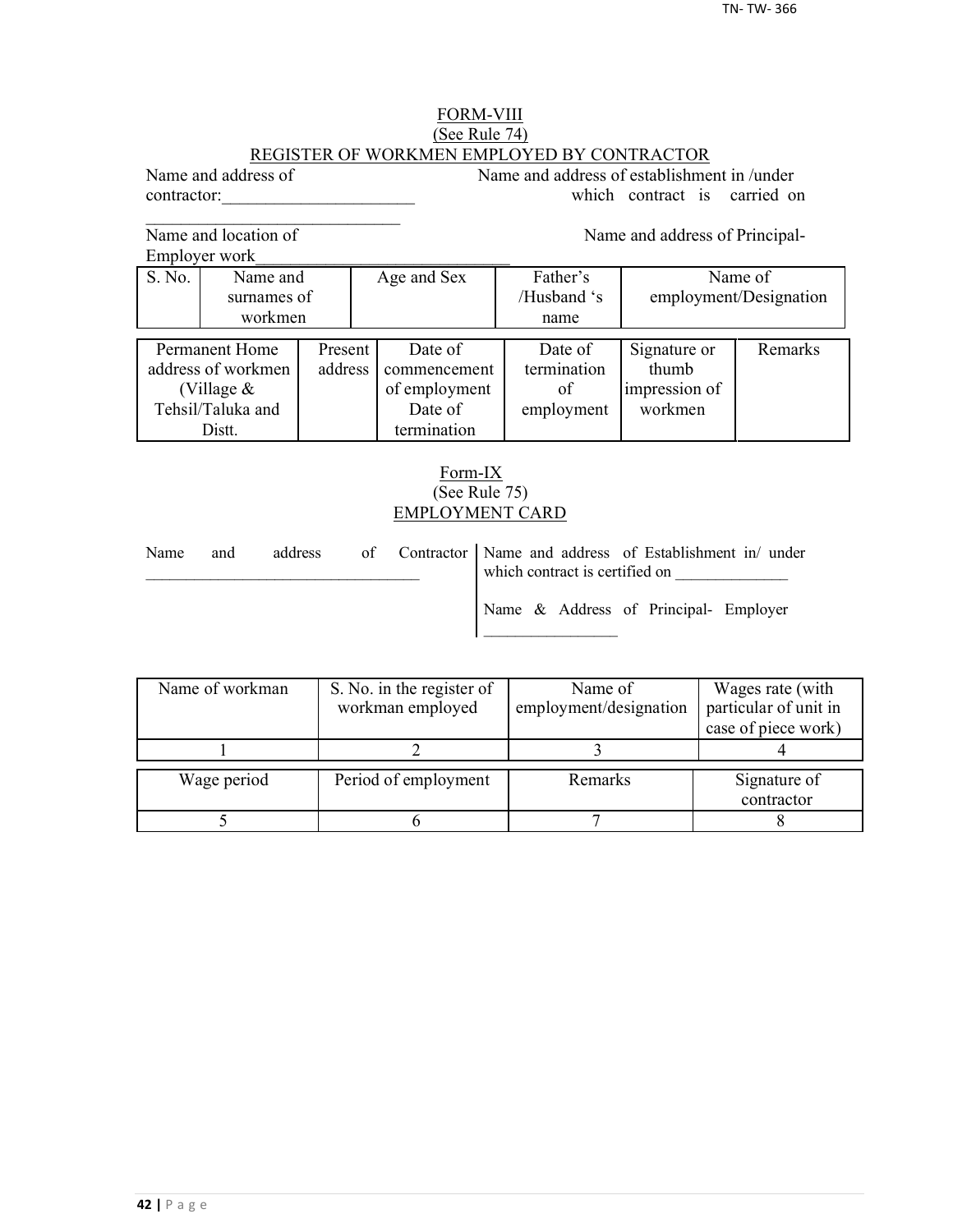## FORM-X See Rule 81(2) ANNUAL RETURN OF PRINCIPAL EMPLOYER TO BE SENT TO THE REGISTERING **OFFICER**

Return for the year ending  $31<sup>st</sup>$  Dec

- (1) Full name and address of the Principal-Employer.
- (2) Name of Establishment :
	- (a) District :
	- (b) Postal Address.
	- (c) Nature of operation/
		- Industry / work carried on.
- (3) Full name of the manager or person responsible for supervision and control of the Establishment.
- (4) Maximum No. of work men employed as contract labor on any day during the year.
- (5) Total number of days during the year on which contract labor was employed .
- (6) Total number of man- days worked by contractor labor during the year.
- (7) Maximum No. of workmen employed directly on any day during the year.
- (8) Total no. of man days during the year on which directly employed labor was employed.
- (9) Total No. of man days worked by directly employed workmen .
- (10) Nature of work on which contract laboures was employed.
- (11) Amount of security Deposits made by contractors (Give contractor-wise).
- (12) Amount of security deposit forfeited together with the names of contractor, if any.
- (13) Whether there is any changes in the management of the establishment its location or any particular furnished to Registering officer in the form of Application for Registration at the time of Registration, if so, from what date?

Place:

Date:

Principal-Employer